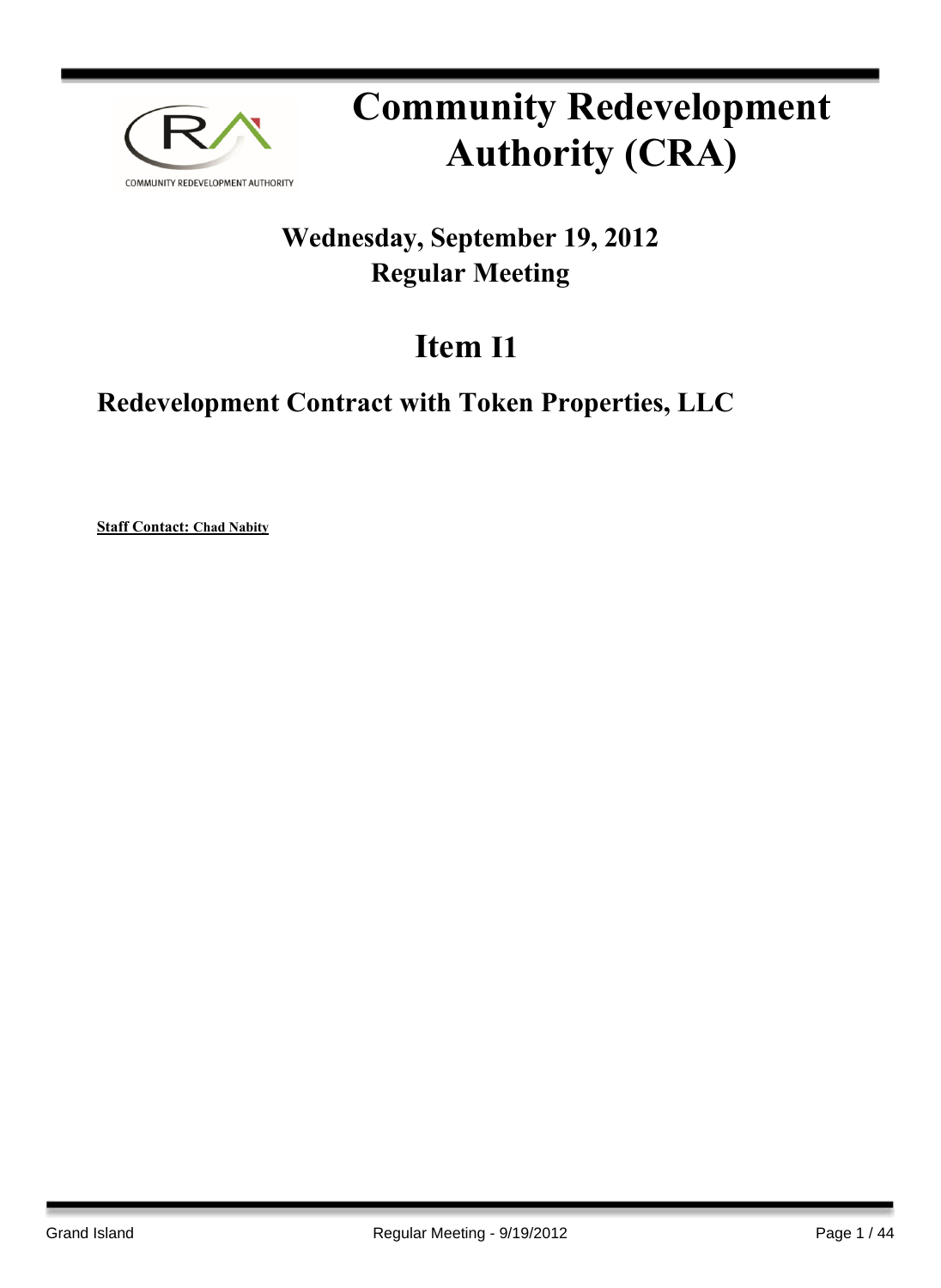#### **REDEVELOPMENT CONTRACT**

This Redevelopment Contract is made and entered into as of the semi-\_\_\_\_\_\_\_\_\_\_\_, 2012, by and between the Community Redevelopment Authority of the City of Grand Island, Nebraska **("Authority"),** and Token Properties, LLC, a limited liability company **("Redeveloper").**

#### **WITNESSETH:**

**WHEREAS**, the City of Grand Island, Nebraska (the "**City**"), in furtherance of the purposes and pursuant to the provisions of Section 12 of Article VIII of the Nebraska Constitution and Sections l8-2101 to 18-2154, Reissue Revised Statutes of Nebraska, 2007, as amended (collectively the **"Act"**), has designated an area in the City as blighted and substandard; and

**WHEREAS**, Authority and Redeveloper desire to enter into this Redevelopment Contract for acquisition and redevelopment of a parcel in the blighted and substandard area;

**NOW, THEREFORE**, in consideration of the mutual covenants and agreements herein set forth, Authority and Redeveloper do hereby covenant, agree and bind themselves as follows:

#### **ARTICLE I**

#### **DEFINITIONS AND INTERPRETATION**

#### Section 1.01 Terms Defined in this Redevelopment Contract.

Unless the context otherwise requires, the following terms shall have the following meanings for all purposes of this Redevelopment Contract, such definitions to be equally applicable to both the singular and plural forms and masculine, feminine and neuter gender of any of the terms defined:

**"Act"** means Section 12 of Article VIII of the Nebraska Constitution, Sections 18-2101 through 18-2154, Reissue Revised Statutes of Nebraska, 2007, as amended, and acts amendatory thereof and supplemental thereto

**"Authority"** means the Community Redevelopment Authority of the City of Grand Island, Nebraska.

**"City"** means the City of Grand Island, Nebraska.

"**Governing Body**" means the Mayor and City Council of the City.

**"Holder**" means the holders of TIF indebtedness issued by the Authority from time to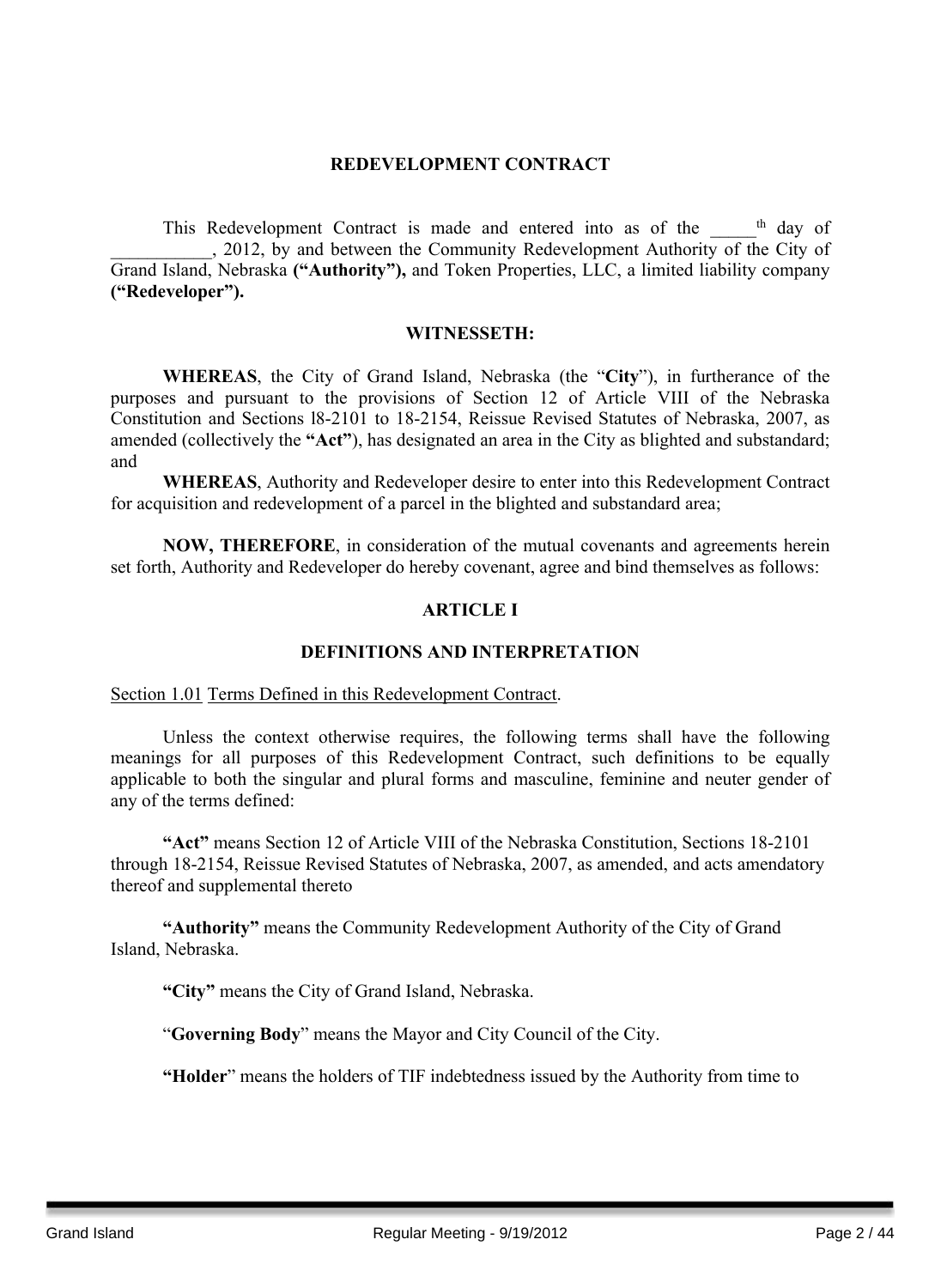time outstanding.

**"Liquidated Damages Amount**" means the amounts to be repaid to Authority by Redeveloper pursuant to Section 6.02 of this Redevelopment Contract.

**"Project"** means the improvements to the Redevelopment Area, as fully described in application of the Redeveloper to the Authority for assistance and the Redevelopment Plan Amendment, related to the application, approved by the Governing Body incorporated herein by reference and, as used herein, shall include the Redevelopment Area real estate.

**"Project Costs"** means only costs or expenses incurred by Redeveloper for the purposes set forth in §18-2103 (a) through (f), inclusive, of the Act as identified on Exhibit C.

**"Redeveloper"** means Token Properties, LLC, a limited liability company.

**"Redevelopment Area"** means that certain real property situated in the City of Grand Island, Hall County, Nebraska, which has been declared blighted and substandard by the City pursuant to the Act, and which is more particularly described on Exhibit A attached hereto and incorporated herein by this reference.

"**Redevelopment Contract**" means this redevelopment contract between the Authority and Redeveloper with respect to the Project.

**"Redevelopment Plan"** means the Amended Redevelopment Plan for the Redevelopment Area related to the Project, prepared by the Authority and approved by the City pursuant to the Act.

"**Resolution"** means the Resolution of the Authority, as supplemented from time to time, approving this Redevelopment Contract and the issuance of the TIF Indebtedness.

"**TIF Indebtedness"** means the note incurred by the Authority pursuant to Article III hereof and secured in whole or in part by TIF Revenues, as shown on attached Exhibit B.

**"TIF Revenues"** means incremental ad valorem taxes generated by the Project which are allocated to and paid to the Authority pursuant to the Act.

#### Section 1.02 Construction and Interpretation.

The provisions of this Redevelopment Contract shall be construed and interpreted in accordance with the following provisions:

(a) Wherever in this Redevelopment Contract it is provided that any person may do or perform any act or thing the word "may" shall he deemed permissive and not mandatory and it shall be construed that such person shall have the right, but shall not be obligated, to do and perform any such act or thing.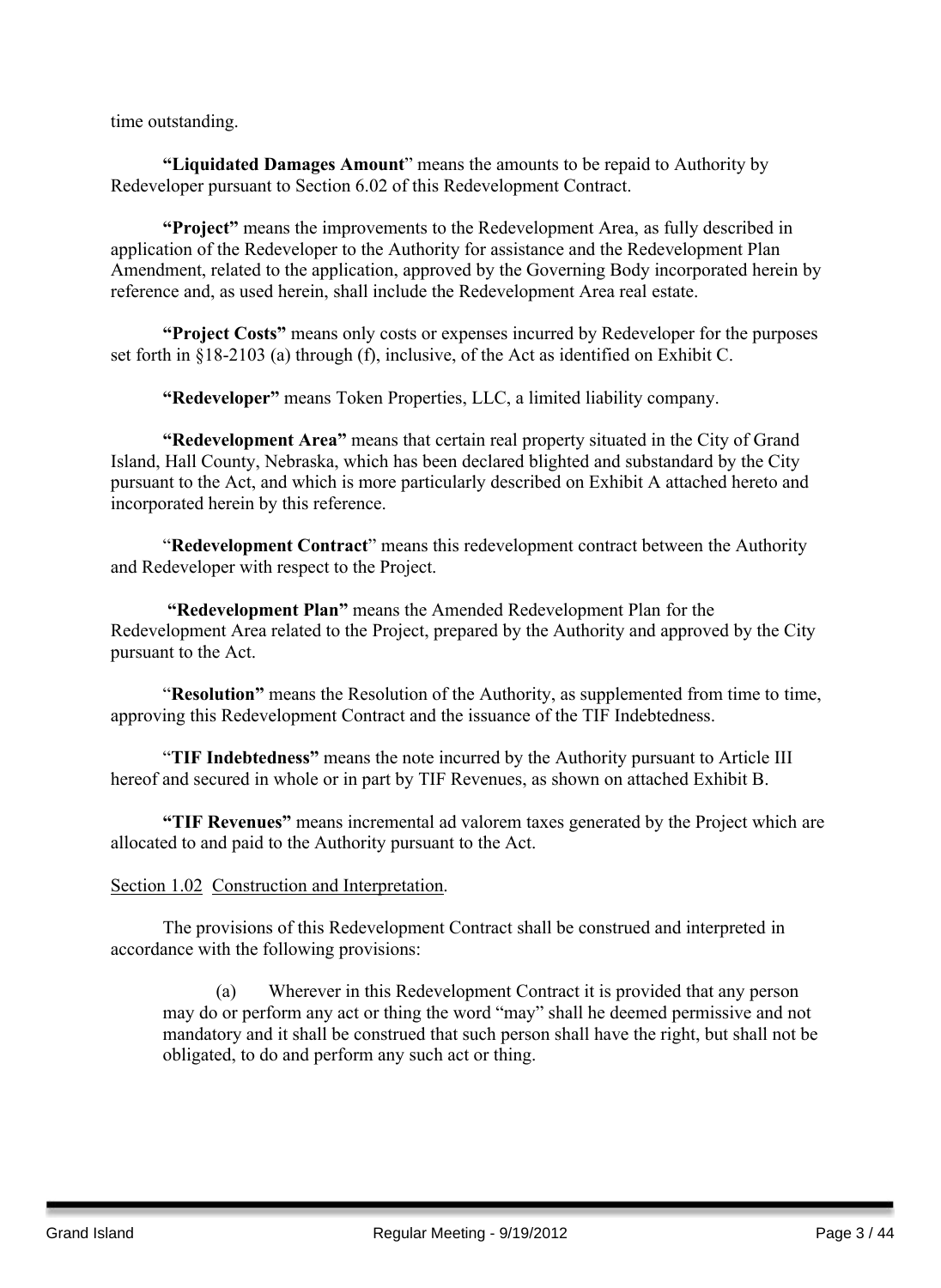(b) The phrase "at any time" shall be construed as meaning "at any time or from time to time."

(c) The word 'including" shall be construed as meaning ''including, but not limited to"

(d) The words 'will" and "shall" shall each be construed as mandatory.

(e) The words "herein," "hereof," "hereunder," "hereinafter" and words of similar import shall refer to the Redevelopment Contract as a whole rather than to any particular paragraph, section or subsection, unless the context specifically refers thereto.

(f) Forms of words in the singular, plural, masculine, feminine or neuter shall be construed to include the other forms as the context may require.

(g) The captions to the sections of this Redevelopment Contract are for convenience only and shall not be deemed part of the text of the respective sections and shall not vary by implication or otherwise any of the provisions hereof.

#### **ARTICLE II**

#### **REPRESENTATIONS**

Section 2.01 Representations by Authority.

The Authority makes the following representations and findings:

(a) The Authority is a duly organized and validly existing Community Redevelopment Authority under the Act.

(b) The Redevelopment Plan has been duly approved and adopted by the City pursuant to Section 18-2109 through 18-2117 of the Act.

(c) The Authority deems it to be in the public interest and in furtherance of the purposes of the Act to accept the proposal submitted by Redeveloper as specified herein.

(d) The Redevelopment Project will achieve the public purposes of the Act by, among other things, increasing employment, improving public infrastructure, increasing the tax base, and lessening conditions of blight and substandard in the Redevelopment Area.

(e) (1) The Redevelopment Plan is feasible and in conformity with the general plan for the development of the City as a whole and the plan is in conformity with the legislative declarations and determinations set forth in the Act, and

(2) Based on Representations made by the Redeveloper:

(i) the Project would not be economically feasible without the use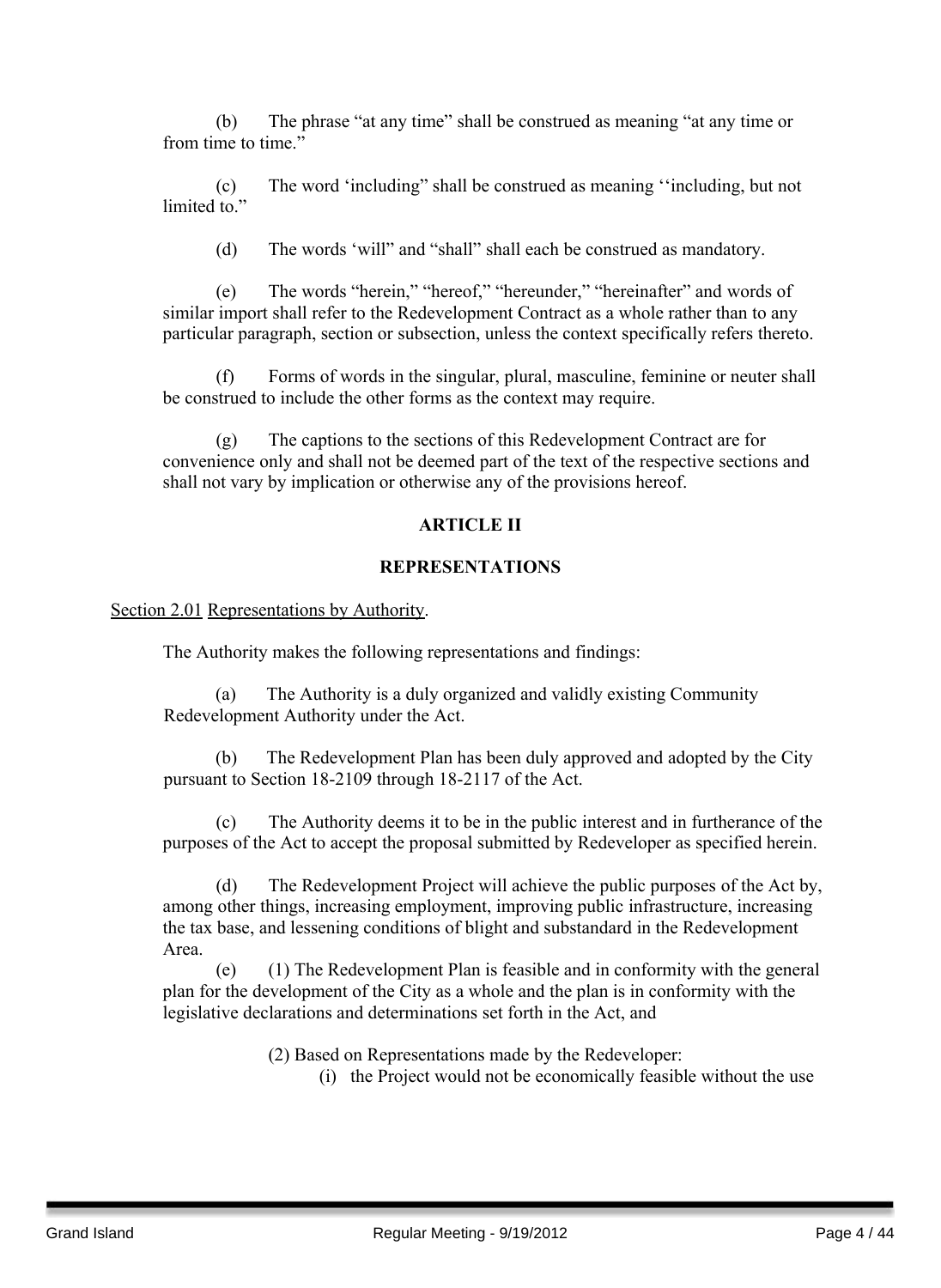of tax-increment financing,

(ii) the Project would not occur in the Redevelopment Area without the use of tax-increment financing, and

(iii) the costs and benefits of the Project, including costs and benefits to other affected political subdivisions, the economy of the community, and the demand for public and private services have been analyzed by the Authority and have been found to be in the long-term best interest of the community impacted by the Project.

(f) The Authority has determined that the proposed land uses and building requirements in the Redevelopment Area are designed with the general purpose of accomplishing, in conformance with the general plan, a coordinated, adjusted, and harmonious development of the City and its environs which will, in accordance with present and future needs, promote health, safety, morals, order, convenience, prosperity, and the general welfare, as well as efficiency and economy in the process of development: including, among other things, adequate provision for traffic, vehicular parking, the promotion of safety from fire, panic, and other dangers, adequate provision for light and air, the promotion of the healthful and convenient distribution of population, the provision of adequate transportation, water, sewerage and other public utilities, schools, parks, recreational and community facilities, and other public requirements, the promotion of sound design and arrangement, the wise and efficient expenditure of public funds, and the prevention of' the recurrence of insanitary or unsafe dwelling accommodations, or conditions of blight.

#### Section 2.02 Representations of Redeveloper.

The Redeveloper makes the following representations:

(a) The Redeveloper is an individual, having the power to enter into this Redevelopment Contract and perform all obligations contained herein and by proper action has been duly authorized to execute and deliver this Redevelopment Contract.

(b) The execution and delivery of the Redevelopment Contract and the consummation of the transactions therein contemplated will not conflict with or constitute a breach of or default under any bond, debenture, note or other evidence of indebtedness or any contract, loan agreement or lease to which Redeveloper is a party or by which it is bound, or result in the creation or imposition of any lien, charge or encumbrance of any nature upon any of the property or assets of the Redeveloper contrary to the terms of any instrument or agreement.

(c) There is no litigation pending or to the best of its knowledge threatened against Redeveloper affecting its ability to carry out the acquisition, construction, equipping and furnishing of the Project or the carrying into effect of this Redevelopment Contract or, except as disclosed in writing to the Authority, as in any other matter materially affecting the ability of Redeveloper to perform its obligations hereunder.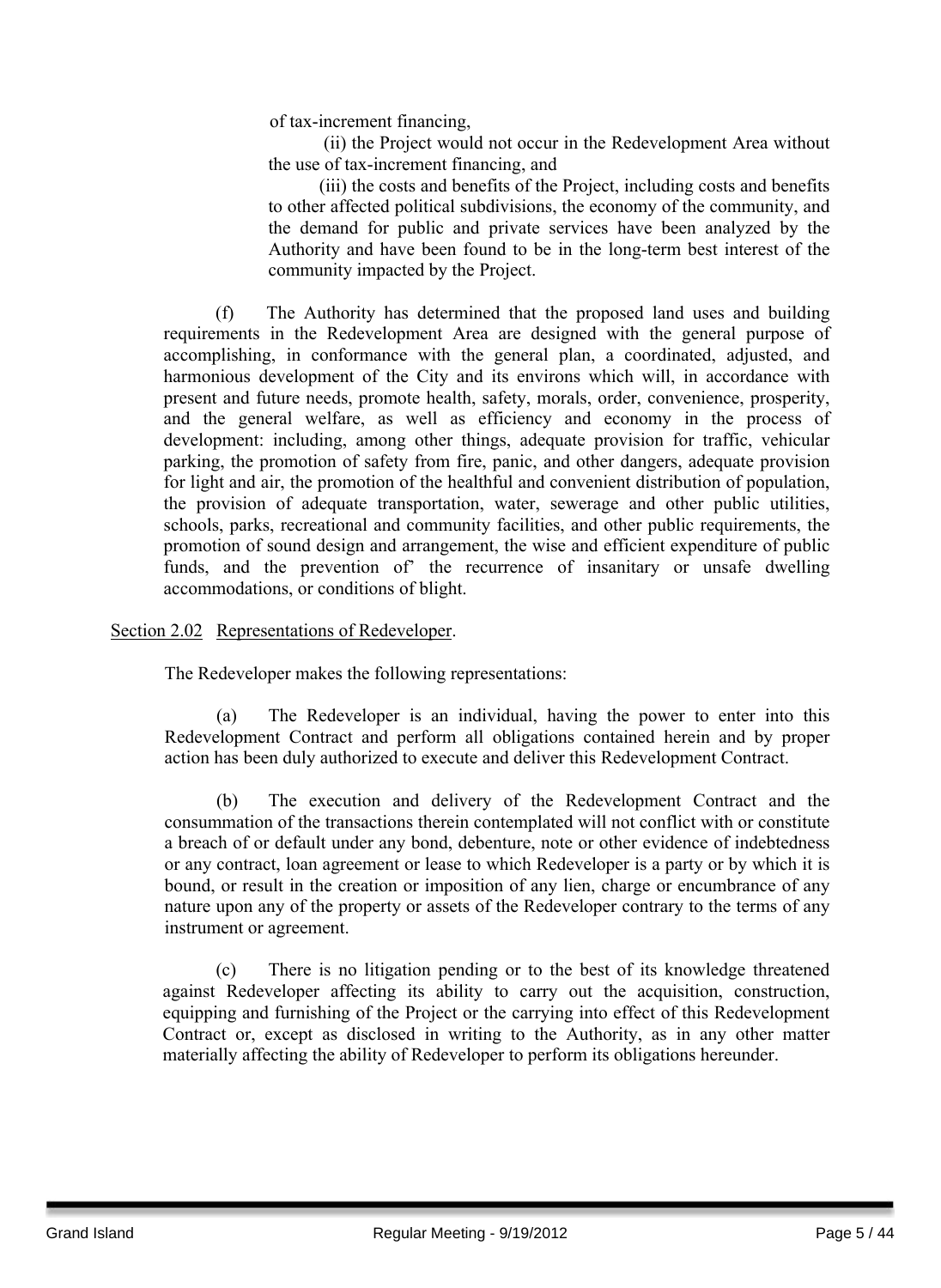(d) Any financial statements of the Redeveloper or its Members delivered to the Authority prior to the date hereof are true and correct in all respects and fairly present the financial condition of the Redeveloper and the Project as of the dates thereof; no materially adverse change has occurred in the financial condition reflected therein since the respective dates thereof; and no additional borrowings have been made by the Redeveloper since the date thereof except in the ordinary course of business, other than the borrowing contemplated hereby or borrowings disclosed to or approved by the Authority.

(e) The Project would not be economically feasible without the use of tax increment financing.

(f) The Project would not occur in the Redevelopment Area without the use of tax-increment financing.

(g) The Redeveloper is an accredited investor as that term is defined for purposes Regulation D, issued pursuant to the Securities Act of 1933, as amended.

(h) The Redeveloper hereby verifies it has been legally obligated to incur the costs set forth on Exhibit C as part of the Project.

#### ARTICLE III

#### OBLIGATIONS OF THE AUTHORITY

#### Section 3.01 Division of Taxes.

In accordance with Section 18-2147 of the Act, the Authority hereby provides that any ad valorem tax on the following real property in the Project: to wit: Lot 8 Block 31 of Packer and Barr's Second Addition to the City of Grand Island, Hall County, Nebraska, for the benefit of any public body be divided for a period of fifteen years after the effective date of this provision as set forth in this section. The effective date of this provision shall be January 1, 2013.

> (a) That proportion of the ad valorem tax which is produced by levy at the rate fixed each year by or for each public body upon the Redevelopment Project Valuation (as defined in the Act) shall be paid into the funds of each such public body in the same proportion as all other taxes collected by or for the bodies; and

(b) That proportion of the ad valorem tax on real property in the Redevelopment Area in excess of such amount (the "Incremental Ad Valorem Tax"), if any, shall be allocated to, is pledged to, and, when collected, paid into a special fund of the Authority to pay the principal of, the interest on, and any premiums due in connection with the bonds, loans, notes or advances of money to, or indebtedness incurred by whether funded, refunded, assumed, or otherwise, such Authority for financing or refinancing, in whole or in part, such Project. When such bonds, loans, notes, advances of money, or indebtedness, including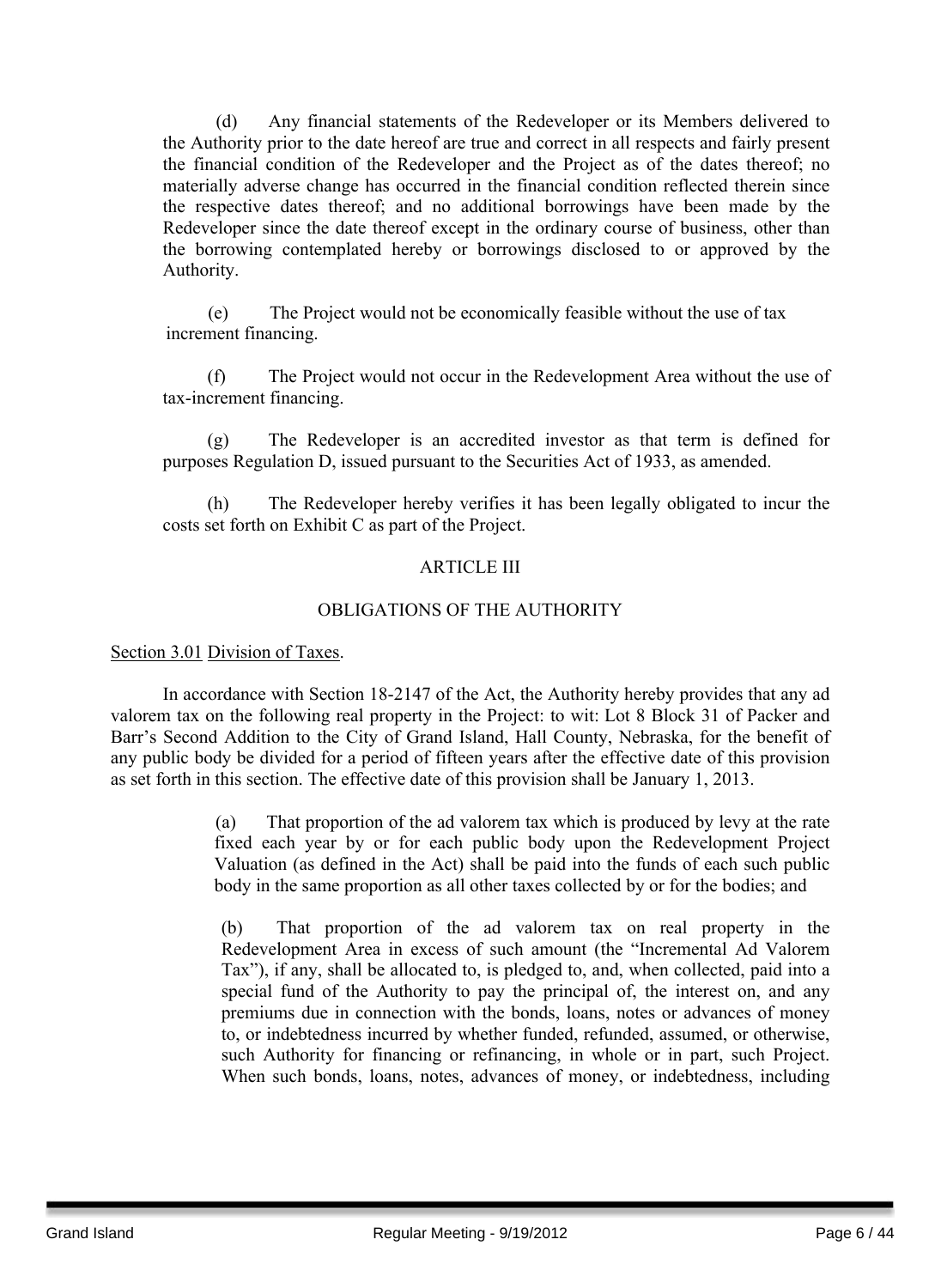interest and premium due have been paid, the Authority shall so notify the County Assessor and County Treasurer and all ad valorem taxes upon real property in such Project shall be paid into the funds of the respective public bodies.

#### Section 3.02 Issuance of TIF Indebtedness

Execute and deliver to the Redeveloper, as Purchaser, at closing, the Redevelopment Note in substantially the same form as the copy attached hereto as Exhibit B. The purchase price of the TIF Indebtedness shall be offset against the Grant described in Section 3.04 hereof.

The TIF Indebtedness issued pursuant to the provisions of this contract constitutes a limited obligation of the Authority payable exclusively from that portion of the ad valorem real estate taxes mentioned in subdivision (1) (b) of Section 18-2147, R.R.S. Neb. 2007, as levied, collected and apportioned from year to year with respect to certain real estate located within the "Redevelopment Area" The TIF Indebtedness shall not constitute a general obligation of the Authority and the Authority shall be liable for the payment thereof only out of said portion of taxes as described in this paragraph. The TIF Indebtedness shall not constitute an obligation of the State of Nebraska or of the City or the Authority (except for such receipts as have been pledged pursuant to Section 3.03) and neither the State or Nebraska, the Authority nor the City shall be liable for the payment thereof from any fund or source including but not limited to tax monies belonging to either thereof (except for such receipts as have been pledged pursuant to Section 3.03). Neither the members of the Authority's governing body nor any person executing the TIF Indebtedness shall be liable personally on the TIF Indebtedness by reason of the issuance thereof. The Authority's obligation to the holder of the TIF Indebtedness shall terminate, in all events no later than 15 years from the effective date set forth in Section 3.01 hereof.

#### Section 3.03 Pledge of TIF Revenues.

The Authority hereby pledges 100% of the annual TIF Revenues as security for the TIF Indebtedness.

#### Section 3.04 Grant of Proceeds of' TIF Indebtedness.

From the proceeds of the TIF indebtedness incurred as described on Exhibit B, the Authority shall grant the following sums to the following entities, to wit: 100% to the Redeveloper for Project Costs.

Notwithstanding the foregoing, the amount of the grant shall not exceed the amount of Project Costs certified pursuant to Section 4.02. The grants shall be paid to the Redeveloper upon certification that the Redeveloper has incurred or is obligated to incur such Project Costs which include supporting documentation requested by Authority from time to time.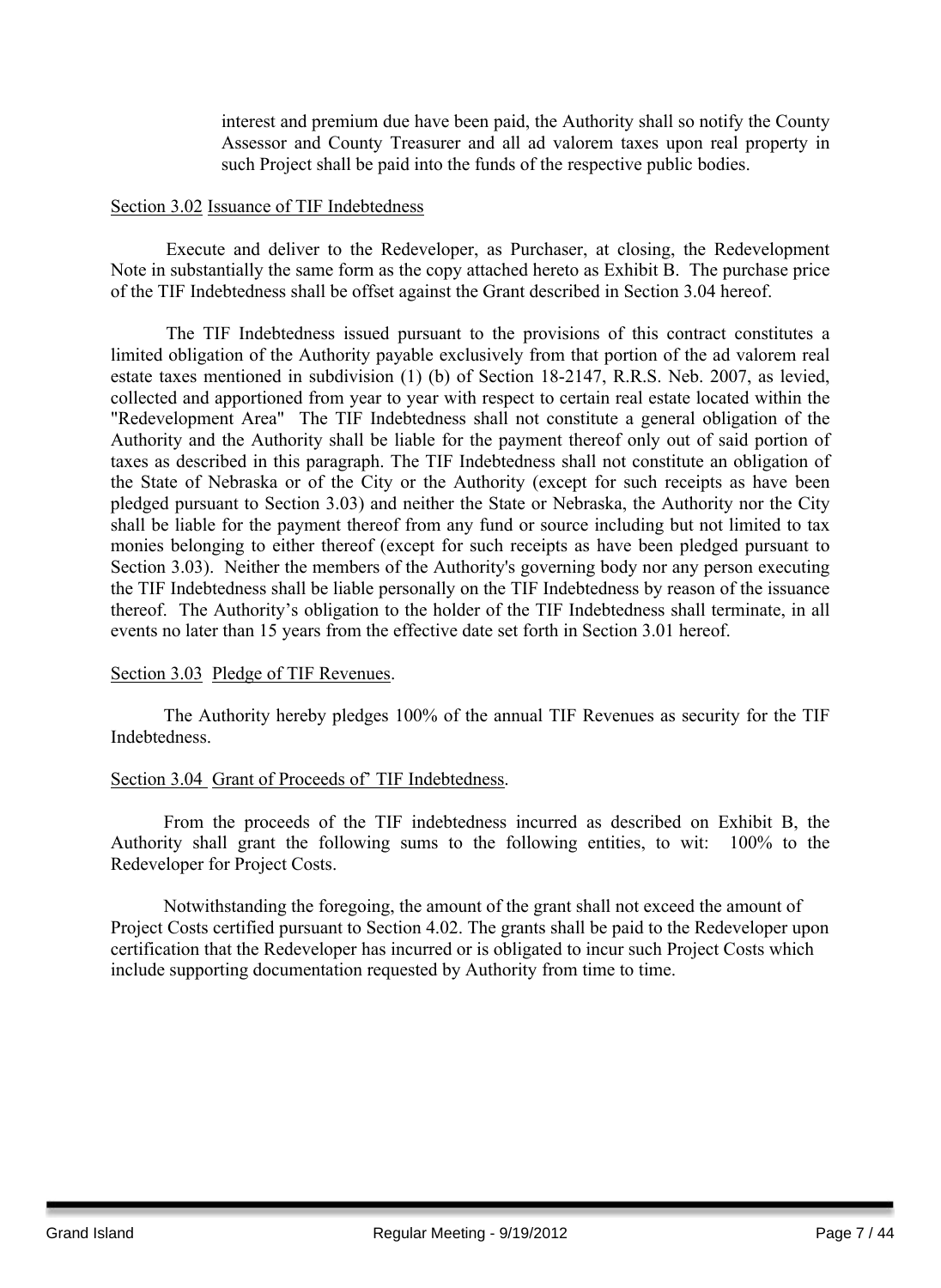#### Section 3.05 Creation of Fund.

The Authority will create a special fund to collect and hold the TIF Revenues. Such special fund shall be used for no purpose other than to pay TIF Indebtedness issued pursuant to Sections 3.02 above

#### **ARTICLE IV**

#### **OBLIGATIONS OF REDEVELOPER**

#### Section 4.01 Construction of Project; Insurance.

(a) Redeveloper will complete the Project and install all infrastructure, improvements, buildings, fixtures, equipment and furnishings necessary to operate the Project. Redeveloper shall be solely responsible for obtaining all permits and approvals necessary to acquire, construct and equip the Project. Until construction of the Project has been completed, Redeveloper shall make reports in such detail and at such times as may be reasonably requested by the Authority as to the actual progress of Redeveloper with respect to construction of the Project. Promptly after completion by the Redeveloper of the Project, the Redeveloper shall furnish to the Authority a Certificate of Completion. The certification by the Redeveloper shall be a conclusive determination of satisfaction of the agreements and covenants in this Redevelopment Contract with respect to the obligations of Redeveloper and its successors and assigns to construct the Project. As used herein, the term "completion" shall meant substantial completion of the Project.

(b) Any general contractor chosen by the Redeveloper or the Redeveloper itself shall be required to obtain and keep in force at all times until completion of construction, policies of insurance including coverage for contractors' general liability and completed operations and a penal bond as required by the Act. The City, the Authority and the Redeveloper shall be named as additional insured. Any contractor chosen by the Redeveloper or the Redeveloper itself, as an owner, shall be required to purchase and maintain property insurance upon the Project to the full insurable value thereof. This insurance shall insure against the perils of fire and extended coverage and shall include "All Risk" insurance for physical loss or damage. The contractor or the Redeveloper, as the case may be, shall furnish the Authority with a Certificate of Insurance evidencing policies as required above. Such certificates shall state that the insurance companies shall give the Authority prior written notice in the event of cancellation of or material change in any of any of the policies.

#### Section 4.02 Cost Certification.

Redeveloper shall submit to Authority a certification of Project Costs, on or before the issuance of the TIF Indebtedness which shall contain detail and documentation showing the payment or obligation for payment of Project Costs specified on the attached Exhibit C in an amount at least equal to the grant to Redeveloper pursuant to Section 3.05.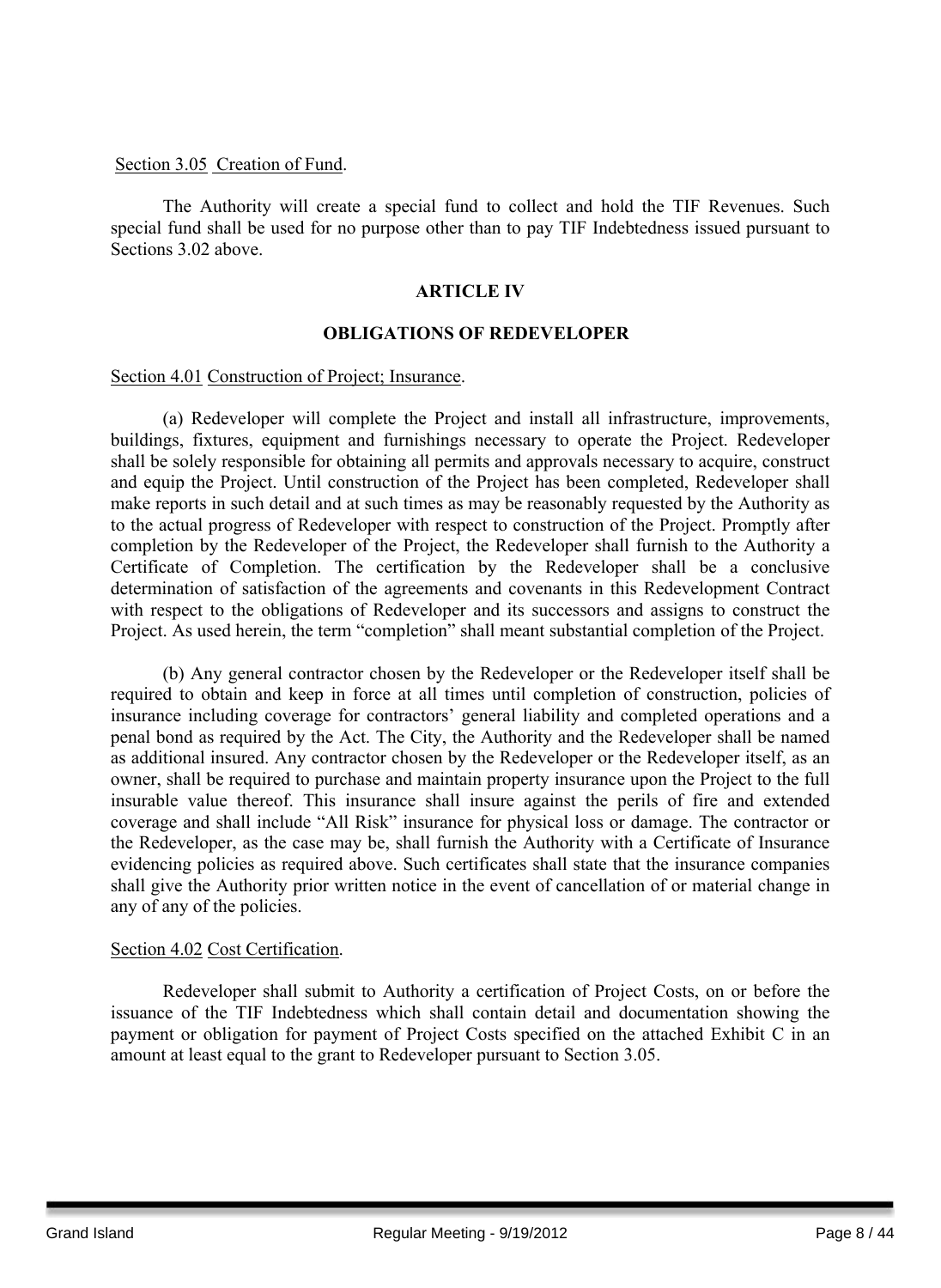Redeveloper shall pay the Authority the following sums on execution of this agreement: a. \$1,250 for legal expenses of Authority

b. \$1,000 for City administrative accounting of incremental tax payments.

Redeveloper understands that the law firm assisting with the issuance of the TIF Indebtedness represents the Authority and not the Redeveloper.

#### Section 4.04 No Discrimination.

Redeveloper agrees and covenants for itself, its successors and assigns that as long as any TIF Indebtedness is outstanding, it will not discriminate against any person or group of persons on account of race, sex, color, religion, national origin, ancestry, disability, marital status or receipt of public assistance in connection with the Project. Redeveloper, for itself and its successors and assigns, agrees that during the construction of the Project, Redeveloper will not discriminate against any employee or applicant for employment because of race, religion, sex, color, national origin, ancestry, disability, marital status or receipt of public assistance. Redeveloper will comply with all applicable federal, state and local laws related to the Project.

#### Section 4.05 Pay Real Estate Taxes.

Redeveloper intends to create a taxable real property valuation of the Redevelopment Area and Project of Two Hundred Ten Thousand Dollars (\$210,000) no later than January 1, 2014. During the period that any TIF Indebtedness is outstanding, neither the Redeveloper, nor its assigns, will (1) file a protest seeking to obtain a real estate property valuation on the Redevelopment Area of less than Two Hundred Ten Thousand Dollars (\$210,000) after substantial completion or occupancy; (2) convey the Redevelopment Area on structures thereon to any entity which would be exempt from the payment of real estate taxes or cause the nonpayment of such real estate taxes; nor (3) allow real estate taxes and assessments levied on the Redevelopment Area and Project to become delinquent during the term that any TIF Indebtedness is outstanding.

#### Section 4.07 Assignment or Conveyance.

Any assignment or conveyance of the any portion of the Redevelopment, the Project or any interest therein prior to the termination of the 15 year period commencing on the effective date specified in Section 3.01 hereof Area by the Redeveloper shall be subject to the terms and conditions of this Redevelopment Contract.

#### Section 4.08 Purchase of TIF Indebtedness.

The Redeveloper shall purchase the TIF Indebtedness at 100% of the principal amount thereof upon issuance of such debt. The Authority offset such purchase against the grant provided in Section 3.04 hereof.

#### Section 4.09 Penal Bond.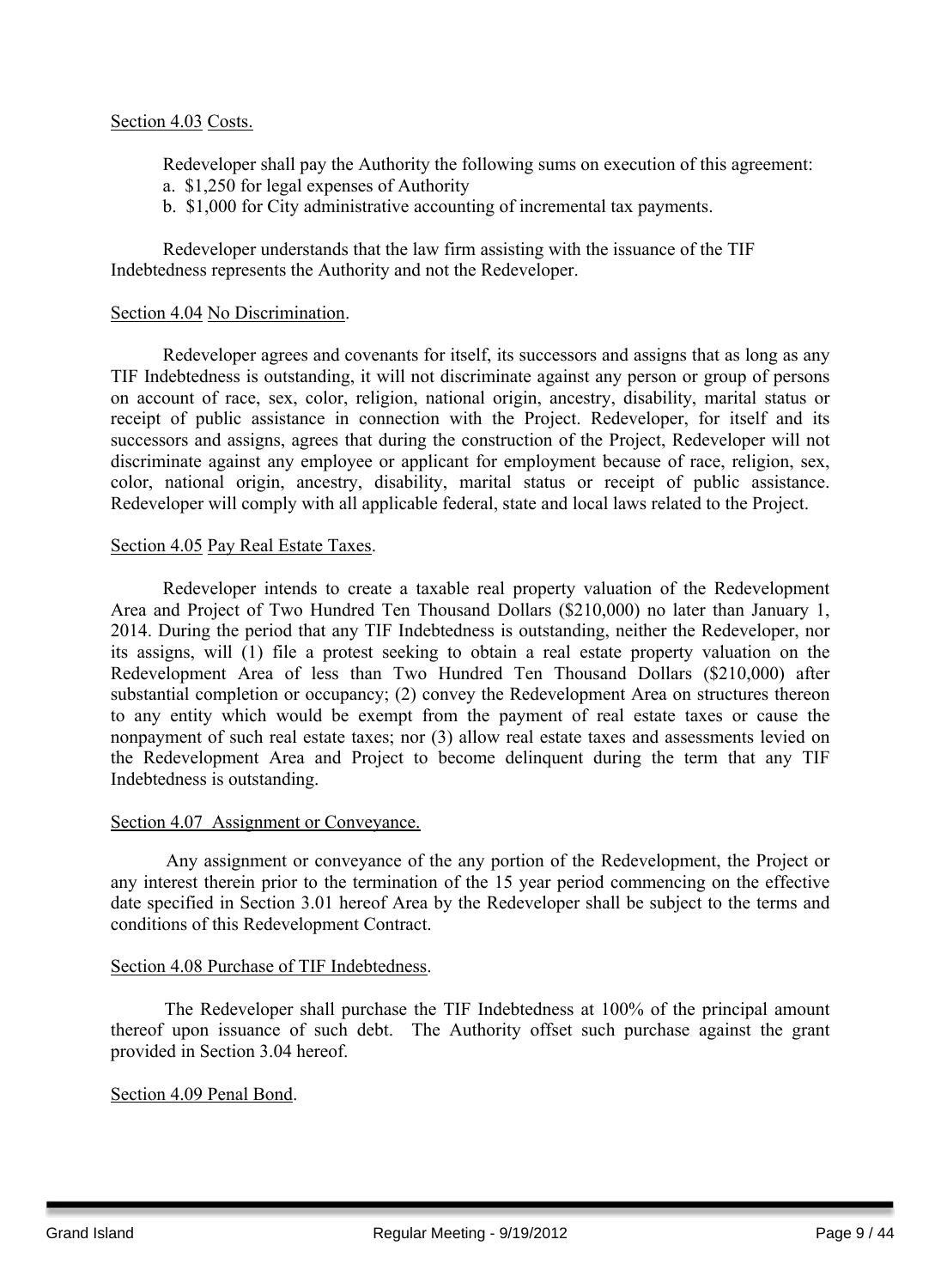The Redeveloper shall execute a penal bond for the Project with good and sufficient surety to be approved by the Authority meeting the requirements of Section 18-2151, Reissue Revised Statutes of Nebraska, as amended, on or prior to its execution of this Contract.

#### Section 4.10 Immigration Status.

Redeveloper agrees that any contractor providing services on the Project site will utilize the federal immigration verification system, as defined in Section 4-114, Reissue Revised Statutes of Nebraska, (Supp. 2009), to determine the work eligibility status of new employees physically performing services on the Project.

## **ARTICLE V**

#### **FINANCING REDEVELOPMENT PROJECT; ENCUMBRANCES**

#### Section 5.01 Financing.

Redeveloper shall pay all Project Costs and any and all other costs related to the Redevelopment Area and the Project which are in excess of the amounts paid from the proceeds of the TIF Indebtedness granted to Redeveloper. Prior to issuance of the TIF Indebtedness, Redeveloper shall provide Authority with evidence satisfactory to the Authority that private funds have been committed to the Redevelopment Project in amounts sufficient to complete the Redevelopment Project. Redeveloper shall timely pay all costs, expenses, fees, charges and other amounts associated with the Project.

## **ARTICLE VI**

## **DEFAULT, REMEDIES; INDEMNIFICATION**

#### Section 6.01 General Remedies of Authority and Redeveloper.

Subject to the further provisions of this Article VI, in the event of any failure to perform or breach of this Redevelopment Contract or any of its terms or conditions, by any party hereto or any successor to such party, such party, or successor, shall, upon written notice from the other, proceed immediately to commence such actions as may be reasonably designed to cure or remedy such failure to perform or breach which cure or remedy shall be accomplished within a reasonable time by the diligent pursuit of corrective action. In case such action is not taken, or diligently pursued, or the failure to perform or breach shall not be cured or remedied within a reasonable time, this Redevelopment Contract shall be in default and the aggrieved party may institute such proceedings as may be necessary or desirable to enforce its rights under this Redevelopment Contract, including, but not limited to, proceedings to compel specific performance by the party failing to perform on in breach of its obligations.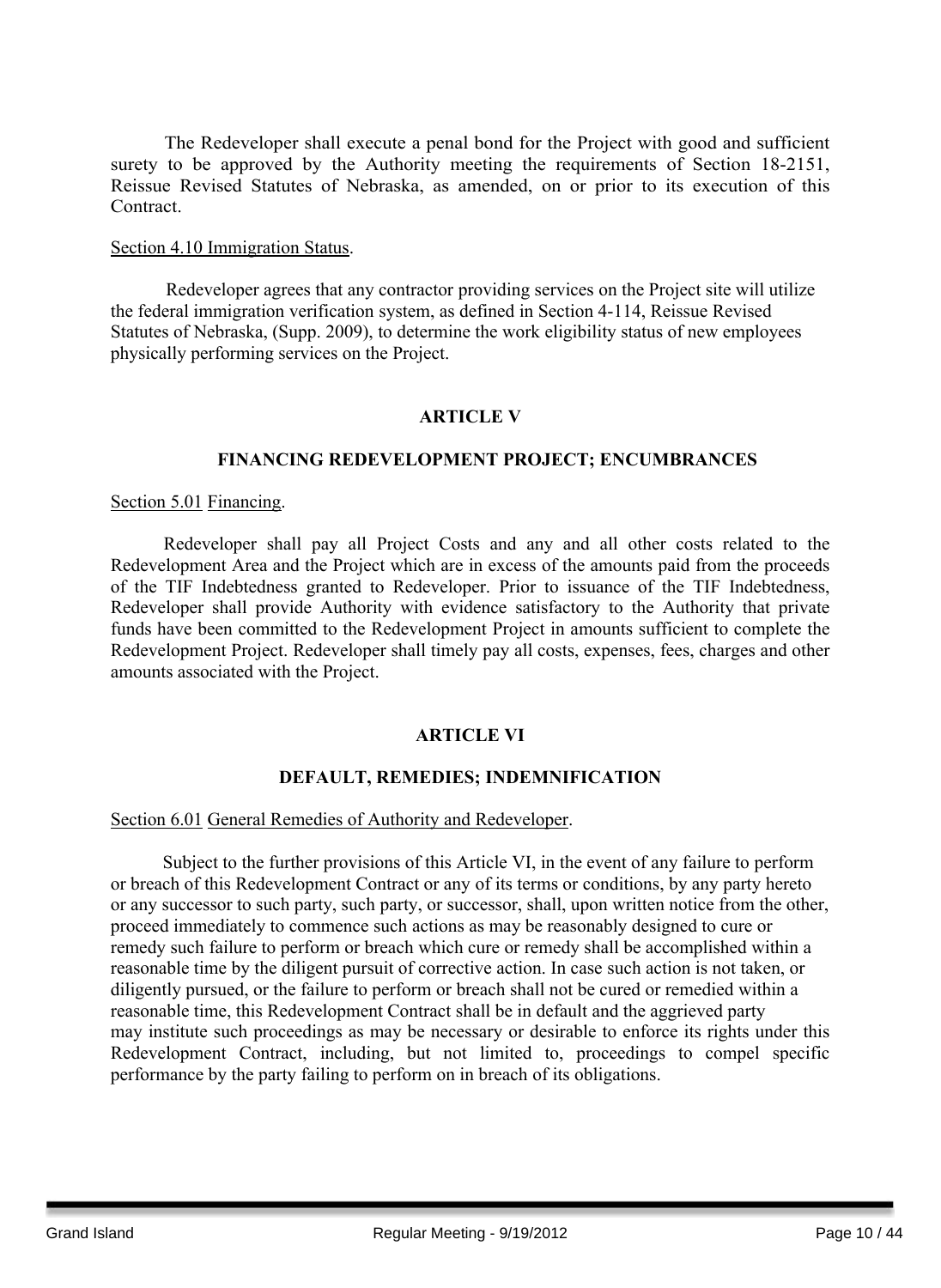#### Section 6.02 Additional Remedies of Authority

In the event that:

(a) The Redeveloper, on successor in interest, shall fail to complete the construction of the Project on or before January 1, 2014, or shall abandon construction work for any period of 90 days,

(b) The Redeveloper, on successor in interest, shall fail to pay real estate taxes or assessments on the Redevelopment Area on any part thereof or payments in lieu of taxes pursuant to Section 4.07 when due; or

(c) There is, in violation of Section 4.08 of this Redevelopment Contract, and such failure or action by the Redeveloper has not been cured within 30 days following written notice from Authority, then the Redeveloper shall be in default of this Redevelopment Contract.

In the event of such failure to perform, breach or default occurs and is not cured in the period herein provided, the parties agree that the damages caused to the Authority would be difficult to determine with certainty and that a reasonable estimation of the amount of damages that could be incurred is the amount of the grant to Redeveloper pursuant to Section 3.04 of this Redevelopment Contract, less any reductions in the principal amount of the TIF Indebtedness, plus interest on such amounts as provided herein (the **"Liquidated Damages Amount").** The Liquidated Damages Amount shall be paid by Redeveloper to Authority within 30 days of demand from Authority.

Interest shall accrue on the Liquidated Damages Amount at the rate of one percent (1%) over the prime rate as published and modified in the Wall Street Journal from time to time and interest shall commence from the date that the Authority gives notice to the Redeveloper demanding payment.

Payment of the Liquidated Damages Amount shall not relieve Redeveloper of its obligation to pay real estate taxes or assessments with respect to the Project.

#### Section 6.03 Remedies in the Event of Other Redeveloper Defaults.

In the event the Redeveloper fails to perform any other provisions of this Redevelopment Contract (other than those specific provisions contained in Section 6.02), the Redeveloper shall be in default. In such an instance, the Authority may seek to enforce the terms of this Redevelopment Contract or exercise any other remedies that may be provided in this Redevelopment Contract or by applicable law; provided, however, that the default covered by this Section shall not give rise to a right or rescission on termination of this Redevelopment Contract, and shall not be covered by the Liquidated Damages Amount.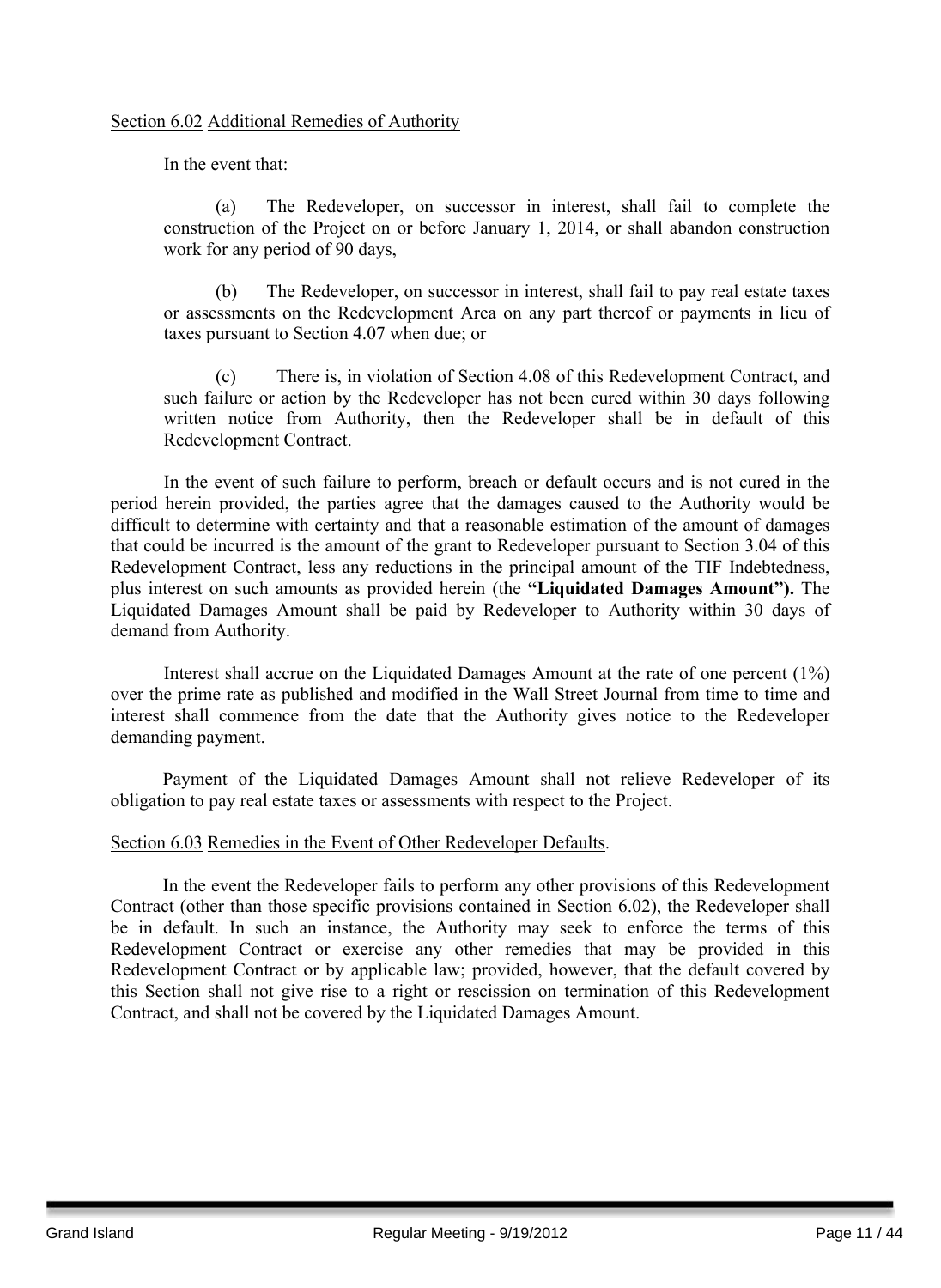#### Section 6.04 Forced Delay Beyond Party's Control.

For the purposes of any of the provisions of this Redevelopment Contract, neither the Authority nor the Redeveloper, as the case may be, nor any successor in interest, shall be considered in breach of or default in its obligations with respect to the conveyance or preparation of the Redevelopment Area for redevelopment, or the beginning and completion of construction of the Project, or progress in respect thereto, in the event of forced delay in the performance of such obligations due to unforeseeable causes beyond its control and without its fault or negligence, including, but not restricted to, acts of God, or of the public enemy, acts of the Government, acts of the other party, fires, floods, epidemics, quarantine restrictions, strikes, freight embargoes, and unusually severe weather or delays in subcontractors due to such causes; it being the purpose and intent of this provision that in the event of the occurrence of any such forced delay, the time or times for performance of the obligations of the Authority or of the Redeveloper with respect to construction of the Project, as the case may be, shall be extended for the period of the forced delay: Provided, that the party seeking the benefit of the provisions of this section shall, within thirty (30) days after the beginning of any such forced delay, have first notified the other party thereto in writing, and of the cause or causes thereof and requested an extension for the period of the forced delay.

#### Section 6.05 Limitations of Liability; Indemnification.

Notwithstanding anything in this Article VI or this Redevelopment Contract to the contrary, neither the City, the Authority, nor their officers, directors, employees, agents nor their governing bodies shall have any pecuniary obligation or monetary liability under this Redevelopment Contract. The sole obligation of the Authority under this Redevelopment Contract shall be the issuance of the TIF Indebtedness and granting of a portion of the proceeds thereof to Redeveloper, as specifically set forth in Sections 3.02 and 3.04. The obligation of the City and Authority on any TIF Indebtedness shall be limited solely to the payment of the TIF Revenues on the TIF Indebtedness. Specifically, but without limitation, neither the City nor Authority shall be liable for any costs, liabilities, actions, demands, or damages for failure of any representations, warranties or obligations hereunder. The Redeveloper releases the City and Authority from, agrees that neither the City or Authority shall be liable for, and agrees to indemnify and hold the City and Authority harmless from any liability for any loss or damage to property or any injury to or death of any person that may be occasioned by any cause whatsoever pertaining to the Project.

The Redeveloper will indemnify and hold each of the City and Authority and their directors, officers, agents, employees and member of their governing bodies free and harmless from any loss, claim, damage, demand, tax, penalty, liability, disbursement, expense, including litigation expenses, attorneys' fees and expenses, or court costs arising out of any damage or injury, actual or claimed, of whatsoever kind or character, to property (including loss of use thereof) or persons, occurring or allegedly occurring in, on or about the Project during the term of this Redevelopment Contract or arising out of any action or inaction of Redeveloper, whether on not related to the Project, or resulting from or in any way connected with specified events, including the management of' the Project, or in any way related to the enforcement of this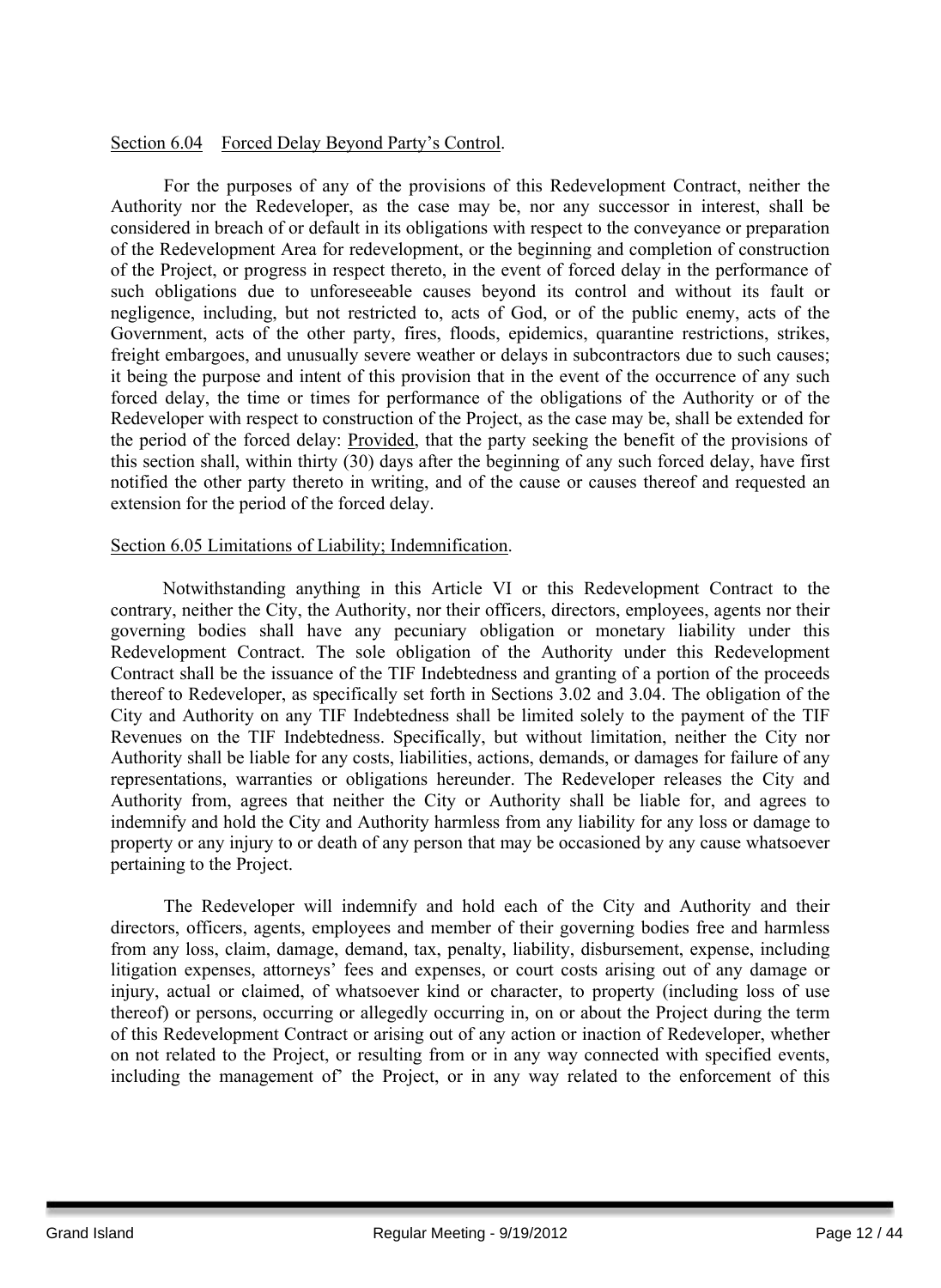Redevelopment Contract or army other cause pertaining to the Project.

#### **ARTICLE VII**

#### **MISCELLANEOUS**

#### Section 7.01 Notice Recording.

This Redevelopment Contract or a notice memorandum of this Redevelopment Contract shall be recorded with the County Register of Deeds in which the Redevelopment Area is located.

#### Section 7.02 Governing Law.

This Redevelopment Contract shall be governed by the laws of the State of' Nebraska, including but not limited to the Act.

#### Section 7.03 Binding Effect; Amendment.

This Redevelopment Contract shall be binding on the parties hereto and their respective successors and assigns. This Redevelopment Contract shall run with the Redevelopment Area. The Redevelopment Contract shall not be amended except by a writing signed by the party to be bound.

#### Section 7.04 Third Party Enforcement,

The provisions of this Redevelopment Contract which obligate the Redeveloper shall inure to the benefit of the holder of the TIF Indebtedness, the Hall County Assessor, the City and the Authority, any of whom may, but are not obligated to enforce the terms of this Redevelopment Contract in a court of law.

IN WITNESS WHEREOF, Authority and Redeveloper have signed this Redevelopment Contract as of the date and year first above written.

COMMUNITY REDEVELOPMENT AUTHORITY OF THE CITY OF ATTEST: GRAND ISLAND, NEBRASKA

 $\Box$  By:

Secretary Chairman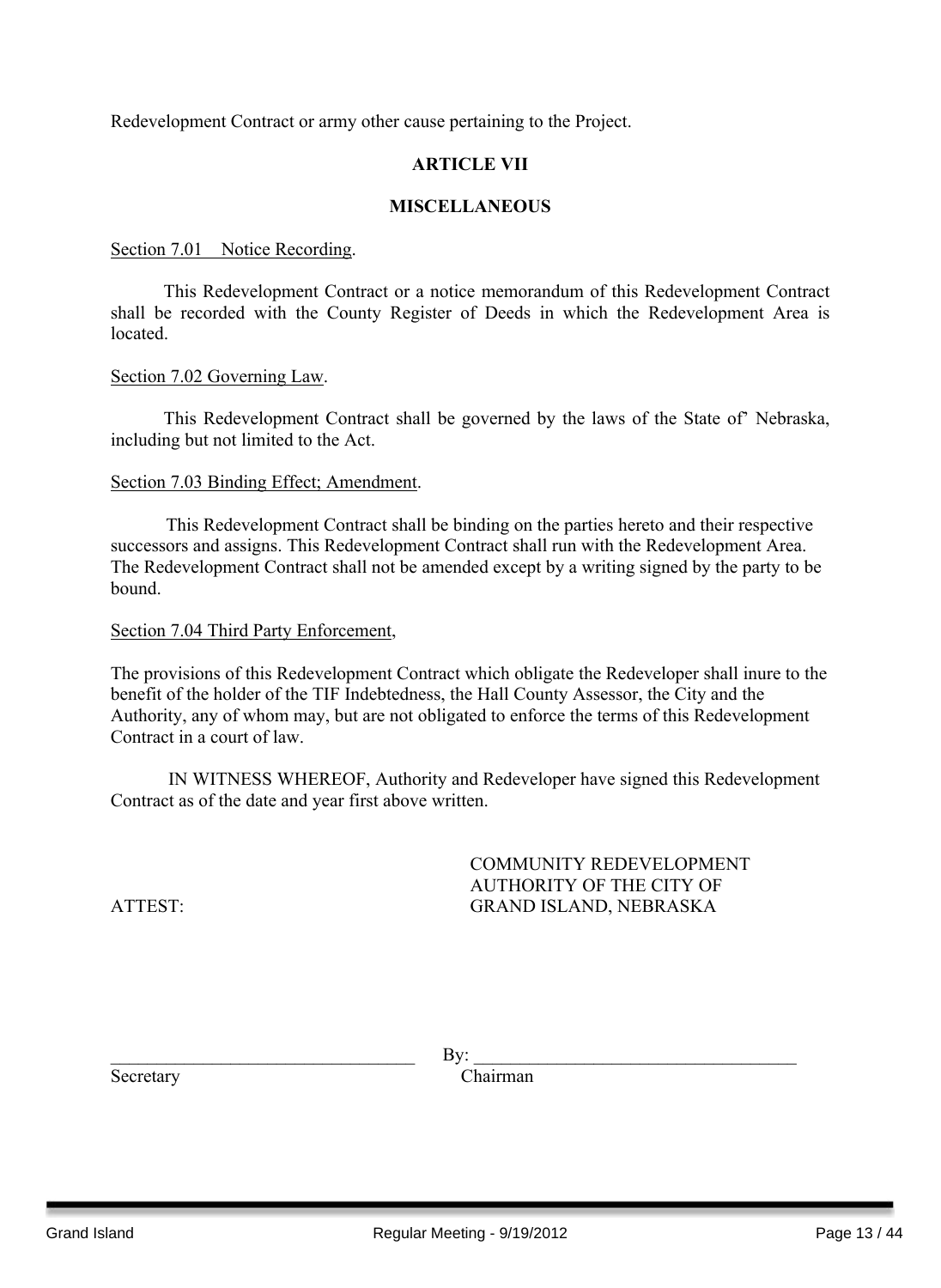Token Properties, LLC

 $\mathcal{L}_\text{max}$  , where  $\mathcal{L}_\text{max}$  , we have the set of  $\mathcal{L}_\text{max}$ Managing Member

#### STATE OF NEBRASKA ) ) ss. COUNTY OF HALL)

The foregoing instrument was acknowledged before me this day of  $\qquad \qquad$ , \_\_\_\_\_, by \_\_\_\_\_\_\_\_\_\_\_\_\_\_\_ and \_\_\_\_\_\_\_\_\_\_\_\_\_\_\_\_, Chair and Secretary, respectively, of the Community Redevelopment Authority of the City of Grand Island, Nebraska, on behalf of the Authority.

Notary Public

 $\mathcal{L}_\text{max}$  , and the set of the set of the set of the set of the set of the set of the set of the set of the set of the set of the set of the set of the set of the set of the set of the set of the set of the set of the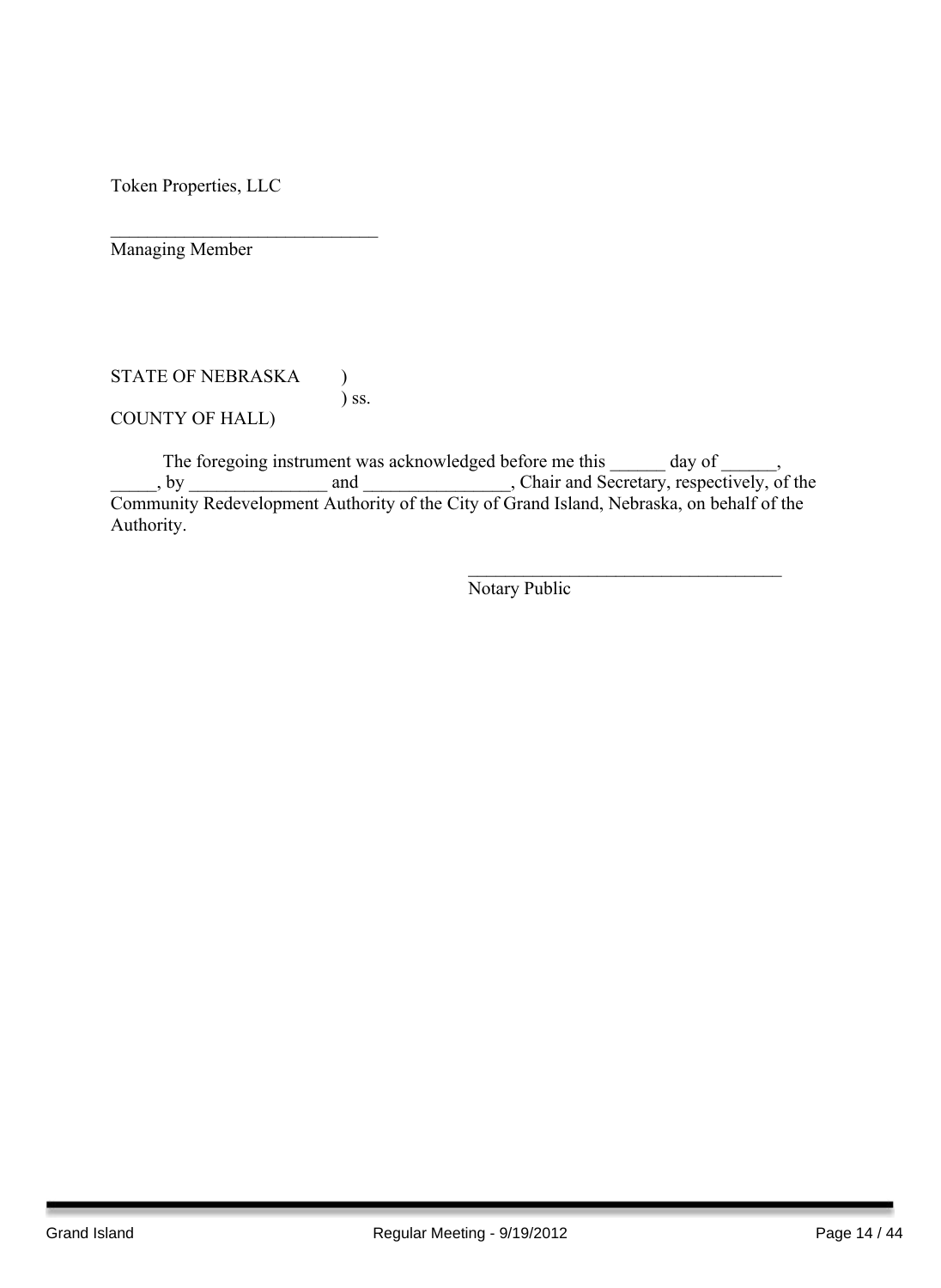## STATE OF NEBRASKA ) ) ss. COUNTY OF  $\_\_\_\_\_\_\_$

The foregoing instrument was acknowledged before me this \_\_\_\_\_\_ day of \_\_\_\_\_\_, \_\_\_\_\_, by \_\_\_\_\_\_\_\_\_\_\_\_\_\_\_\_\_\_\_\_, Managing Member of Token Properties, LLC, on behalf of the company.

Notary Public

 $\mathcal{L}_\text{max}$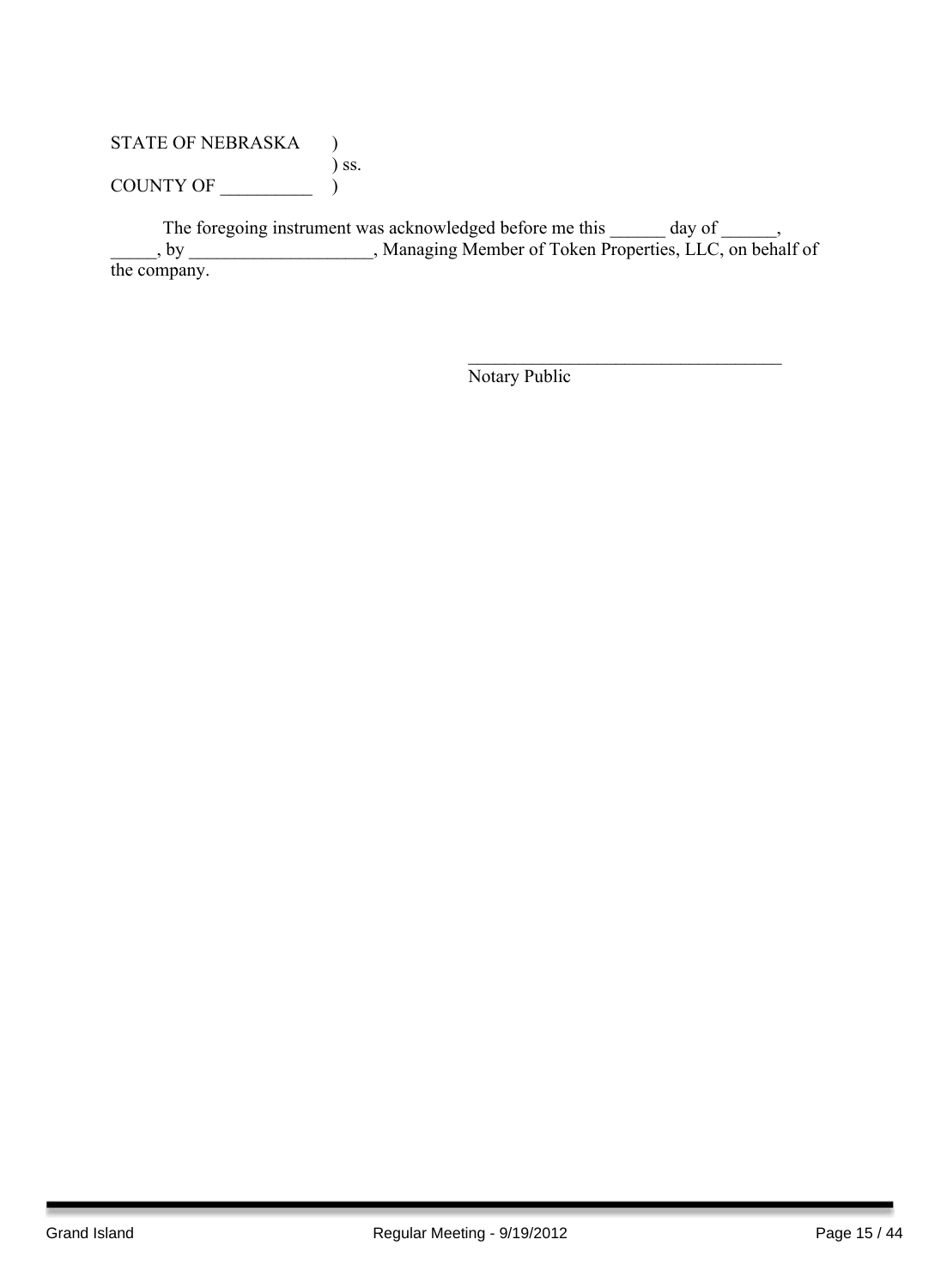## EXHIBIT A

## DESCRIPTION OF REDEVELOPMENT AREA

Lots 7 and 8 Block 37 of Packer and Barr's Second Addition to the City of Grand Island, Hall County, Nebraska.

A-I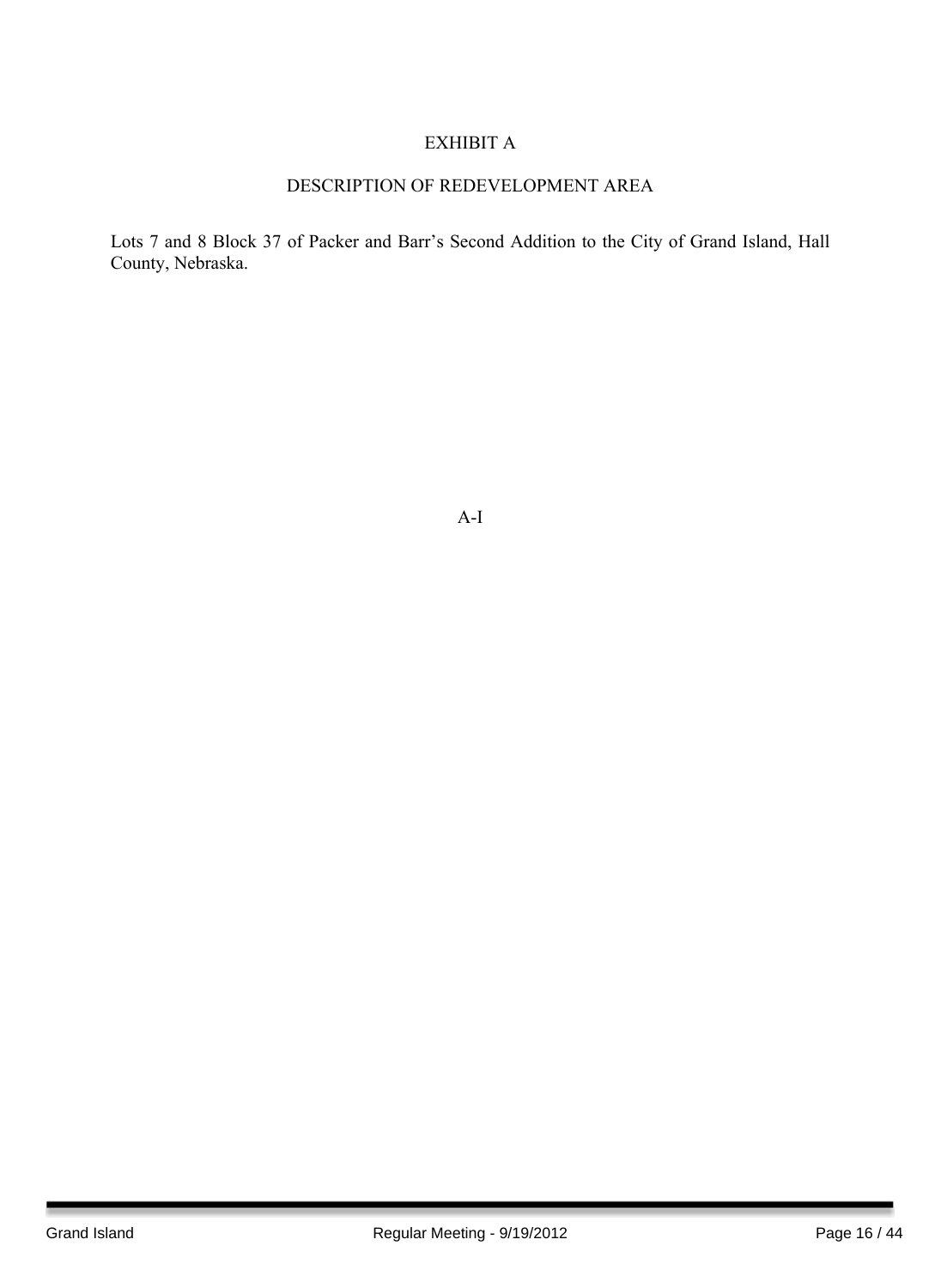## EXHIBIT B

#### FORM OF TIF INDEBTEDNESS

Exhibit B

THIS NOTE HAS NOT BEEN REGISTERED UNDER THE SECURITIES ACT OF 1933 (1933 ACT) AND MAY NOT BE TRANSFERRED, ASSIGNED, SOLD OR HYPOTHECATED UNLESS A REGISTRATION STATEMENT UNDER THE 1933 ACT SHALL BE IN EFFECT WITH RESPECT HERETO AND THERE SHALL HAVE BEEN COMPLIANCE WITH THE 1933 ACT AND ALL RULES AND REGULATIONS THEREUNDER, OR THERE SHALL HAVE BEEN DELIVERED TO THE COMMUNITY REDEVELOPMENT AUTHORITY OF THE CITY OF GRAND ISLAND (THE AUTHORITY) PRIOR TO SUCH TRANSFER, ASSIGNMENT, SALE OR HYPOTHECATION, AN OPINION OF COUNSEL, SATISFACTORY TO THE AUTHORITY TO THE EFFECT THAT REGISTRATION UNDER THE 1933 ACT IS NOT REQUIRED.

#### UNITED STATES OF AMERICA STATE OF NEBRASKA COUNTY OF HALL

## TAX INCREMENT REVENUE NOTE OF THE COMMUNITY AUTHORITY OF THE CITY OF GRAND ISLAND, NEBRASKA (TOKEN PROPERTIES, LLC (TODD ENCK) PROJECT)

| Principal Amount | Interest Rate Per Annum | <b>Final Maturity Date</b> |
|------------------|-------------------------|----------------------------|
| \$76,812         | $0.00\%$                | December 31, 2027          |

KNOW ALL PERSONS BY THESE PRESENTS: That the Community Redevelopment Authority of the City of Grand Island, Nebraska, hereby acknowledges itself to owe and for value received promises to pay, but only from the sources herein designated, to Token Properties, LLC, or order, the principal sum shown above in lawful money of the United States of America with such principal sum to become due on the maturity date set forth above, with interest at the rate of zero percent [0.00%] per annum on the unpaid balance. This Note is due and payable in full on December 31, 2027. This Note shall also be subject to mandatory partial redemption, without notice, on each June 1 and December 1, ("Payment Date") beginning June 1, 2013, from all funds available in the Debt Service Fund established by the Grand Island City Treasurer for the tax increment revenues pledged to payment of this Note, rounded down to the nearest one hundred dollars (which funds are referred to in this Note as "Available Funds"). Available Funds shall be applied to the prepayment of principal on each payment date and shall be remitted to the registered owner of the Note. The payment of principal due upon the final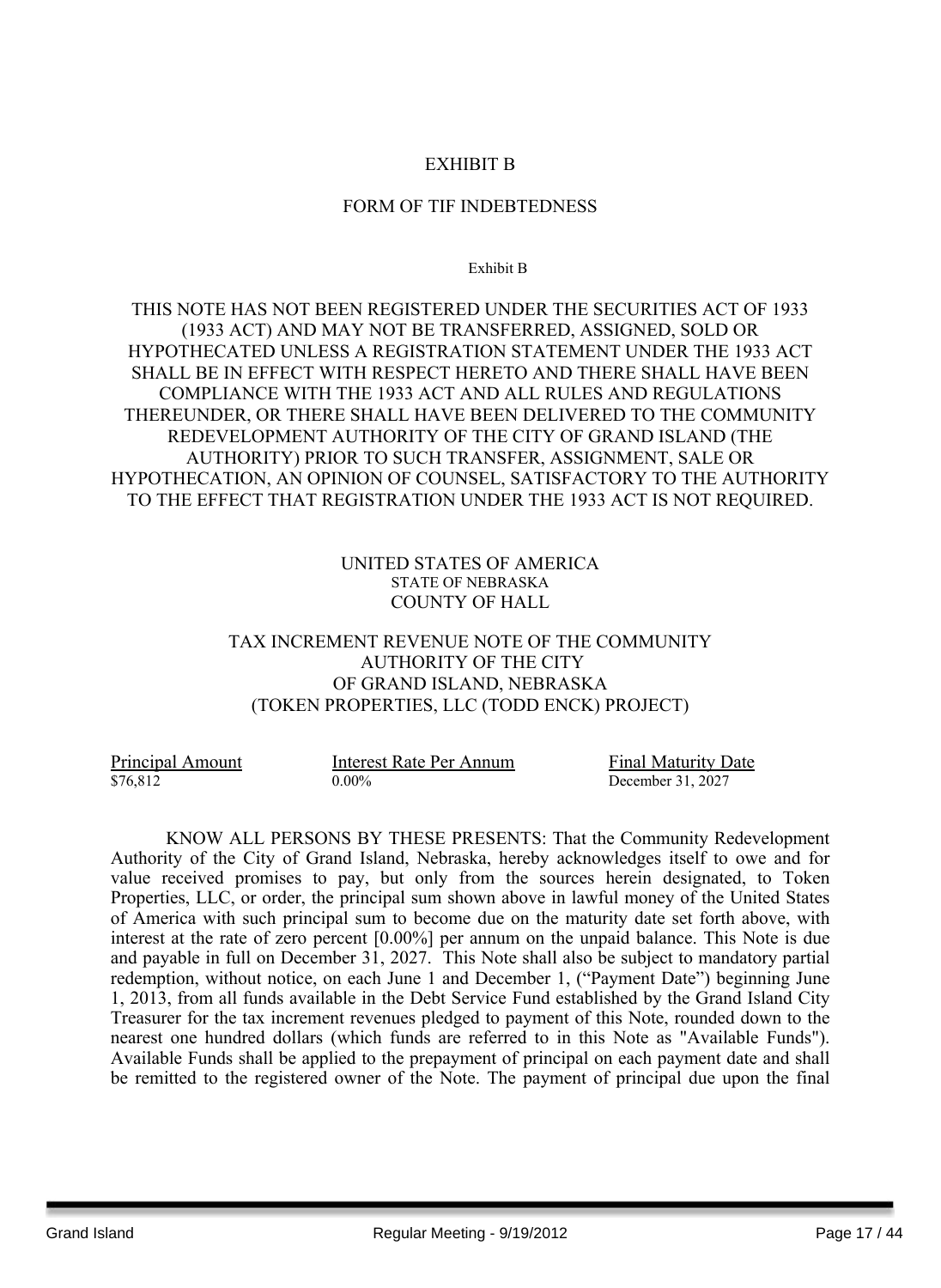maturity is payable upon presentation and surrender of this Note to the Treasurer of said Authority, as Paying Agent and Registrar for said Authority, at the offices of the Community Redevelopment Authority of the City of Grand Island at City Hall, in Grand Island, Nebraska. The payments of mandatory partial redemption of principal on each payment date (other than at final payment) will be paid when due by a check or draft mailed by said Paying Agent and Registrar to the registered owner of this Note, as shown on the books or record maintained by the Paying Agent and Registrar, at the close of business on the last business day of the calendar month immediately preceding the calendar month in which the payment date occurs, to such owner's address as shown on such books and records.

The Authority, however, reserves the right and option of prepaying principal of this Note, in whole or in part, from any available sources at any time at the principal amount thereof. Notice of any such optional prepayment shall be given by mail, sent to the registered owner of this Note at said registered owner's address. The principal of this Note shall be subject to mandatory redemptions made in part on any payment date, as set forth in this Note, from available funds without any requirement for notice.

This Note is the single Note in the total principal amount of Seventy Six Thousand Eight Hundred Twelve and no one hundredths Dollars (\$76,812.00) issued by the Authority for the purpose of paying the costs of redevelopment of certain real estate located in the City of Grand Island, as designated in that redevelopment plan amendment recommended by the Authority and approved by the City Council of the City of Grand Island, Nebraska, (the "Plan"), all in compliance with Article 21 of Chapter 18, Reissue Revised Statutes of Nebraska, 2007, as amended, and has been duly authorized by resolution passed and approved by the governing body of the Authority (the "Resolution").

This Note constitutes a limited obligation of the Authority payable exclusively from that portion of the ad valorem real estate taxes mentioned in subdivision (1) of Section 18-2147, R.R.S. Neb. 2007, as levied, collected and apportioned from year to year with respect to certain real estate located within the "Project" (as defined in the Redevelopment Contract). Pursuant to Section 18-2150, R.R.S. Neb. 2007, said portion of taxes has been pledged for the payment of this Note, as the same become subject to mandatory redemption. This Note shall not constitute a general obligation of the Authority and the Authority shall be liable for the payment thereof only out of said portion of taxes as described in this paragraph. This Note shall not constitute an obligation of the State of Nebraska or of the City or Grand Island (except for such receipts as have been pledged pursuant to Section 18-2150 R.R.S. Neb. 2007) and neither the State or Nebraska nor the City of Grand Island shall be liable for the payment thereof from any fund or source including but not limited to tax monies belonging to either thereof (except for such receipts as have been pledged pursuant to Section 18-2150 R.R.S. Neb. 2007). Neither the members of the Authority's governing body nor any person executing this Note shall be liable personally on this Note by reason of the issuance hereof.

This Note is transferable by the registered owner or such owner's attorney duly authorized in writing at the office of the Paying Agent and Registrar upon surrender of this Note for notation of transfer as provided on the reverse hereof and subject to the conditions provided for established by the Authority. The Authority, the Paying Agent and Registrar and any other person may treat the person whose name this Note is registered as the absolute owner hereof for the purposes of receiving payment due hereunder and for all purposes and shall not be affected by any notice to the contrary, whether this Note be overdue or not.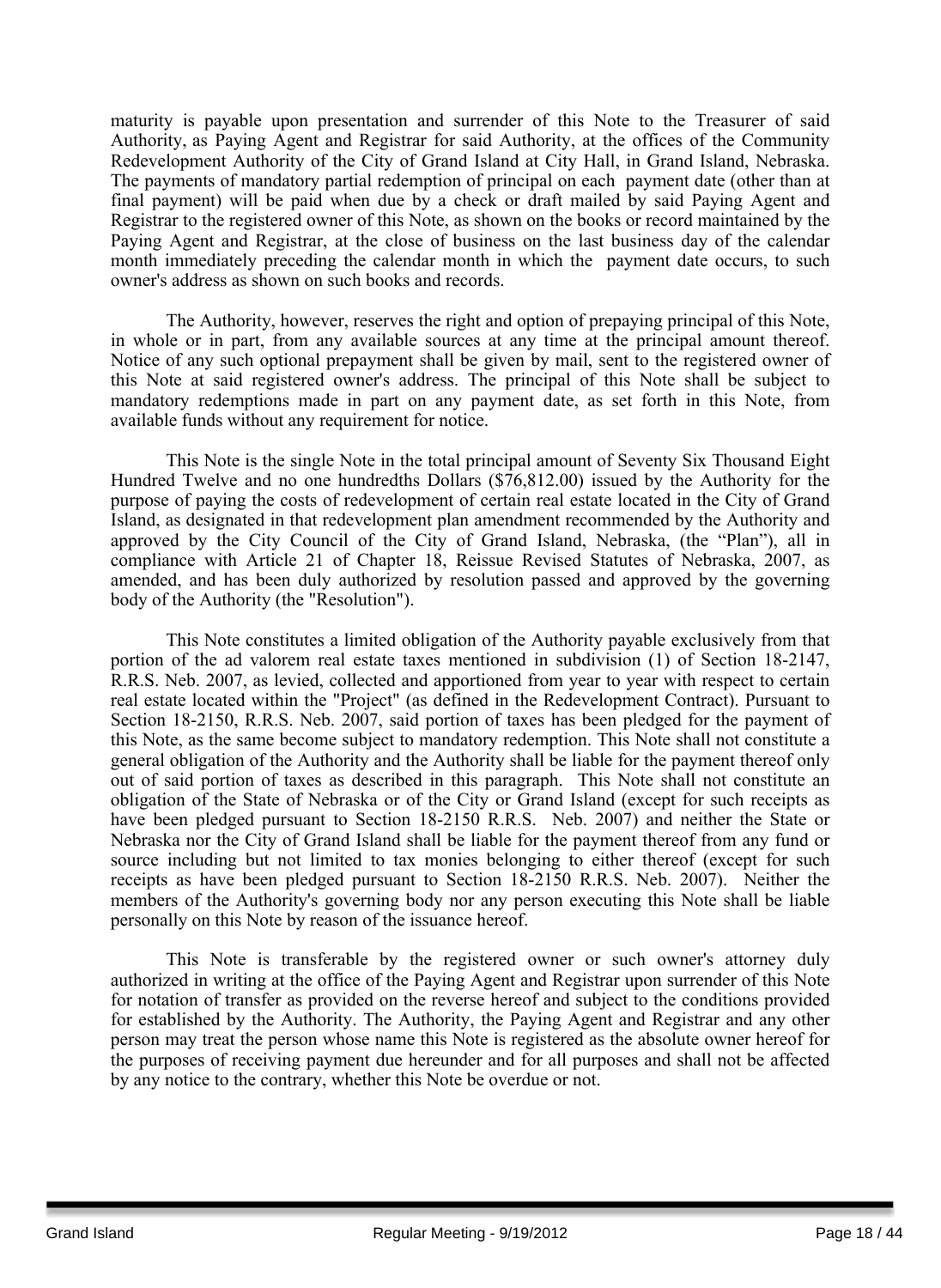## THIS NOTE MAY ONLY BE TRANSFERRED TO PERSONS OR ENTITIES DELIVERING AN INVESTMENT LETTER TO THE PAYING AGENT AND REGISTRAR CONFORMING TO REQUIREMENTS ESTABLISHED BY THE AUTHORITY.

If the day for payment of the principal of this Note shall be a Saturday, Sunday, legal holiday or a day on which banking institutions in the City of Grand Island, Nebraska, are authorized by law or executive order to close, then the date for such payment shall be the next succeeding day which is not a Saturday, Sunday, legal holiday or a day on which such banking institutions are authorized to close, and payment on such date shall have the same force and effect as if made on the nominal date of payment.

THE PRINCIPAL AND INTEREST DUE ON THIS NOTE SHALL BE REDUCED TO ZERO AFTER ALL AVAILABLE FUNDS PLEDGED TO THIS NOTE HAVE BEEN PAID TO THE HOLDER HEREOF REGARDLESS OF WHETHER SUCH PAYMENTS ARE SUFFICIENT TO AMORTIZE THE ORIGINAL PRINCIPAL AND INTEREST HEREON. "AVAILABLE FUNDS" IN THIS REGARD SHALL MEAN ALL INCREMENTAL AD VALOREM TAXES RELATED TO THE PROJECT WHICH BECOME DELINQUENT PRIOR TO JANUARY 1, 2027.

IN WITNESS WHEREOF, the Chair and Secretary of the Community Redevelopment Authority of the City of Grand Island have caused this Note to be executed on behalf of said Authority by being signed by the Chair and Secretary and by causing the official seal of said Authority to be affixed hereto, all as of the date of issue shown above.

Delivered this th day of 2012.

(SEAL) COMMUNITY REDEVELOPMENT AUTHORITY OF THE CITY OF GRAND ISLAND, NEBRASKA

> $Bv$ : Chair

ATTEST:

:

Secretary

 $\mathcal{L}_\text{max}$  , we have the set of  $\mathcal{L}_\text{max}$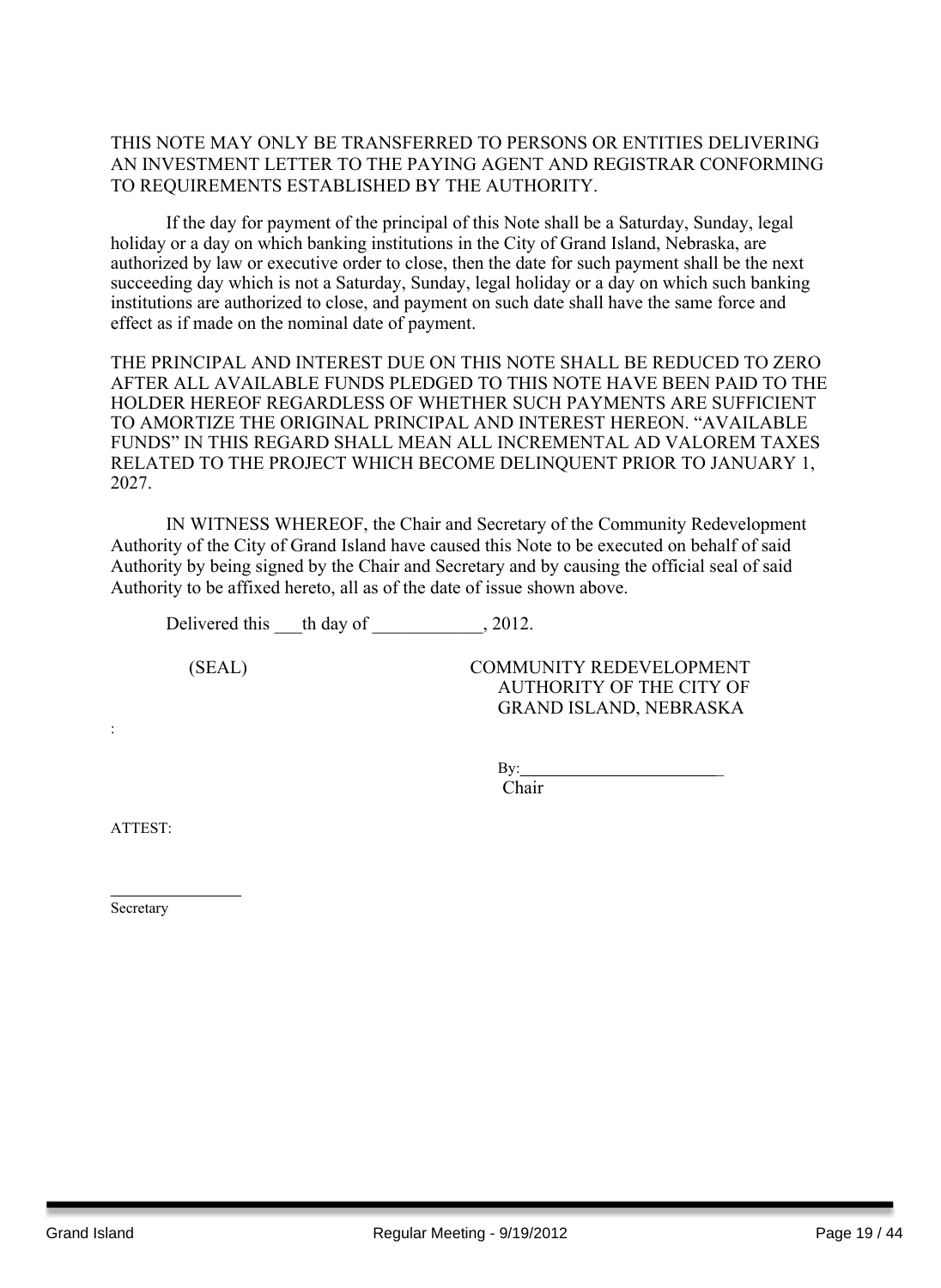#### PROVISION FOR REGISTRATION

The ownership of this Note shall be registered as to both principal and interest on the books and records of the Community Redevelopment Authority of the City of Grand Island, Nebraska, kept by the Paying Agent and Registrar identified in the foregoing Note, who shall make notation of such registration in the registration blank below, and the transfer of this Note may thereafter be registered only upon an assignment duly executed by the registered owner or such owner's attorney or legal representative, in such form as shall be satisfactory to said Paying Agent and Registrar, such registration of transfer to be made on such books and endorsed hereon by said Paying Agent and Registrar

| Date of Registration | Name of Registered Owner | Signature of Paying Agent<br>and Registrar |
|----------------------|--------------------------|--------------------------------------------|
| 2012                 | Token Properties, LLC    |                                            |
|                      |                          |                                            |
|                      |                          |                                            |
|                      |                          |                                            |

B- 1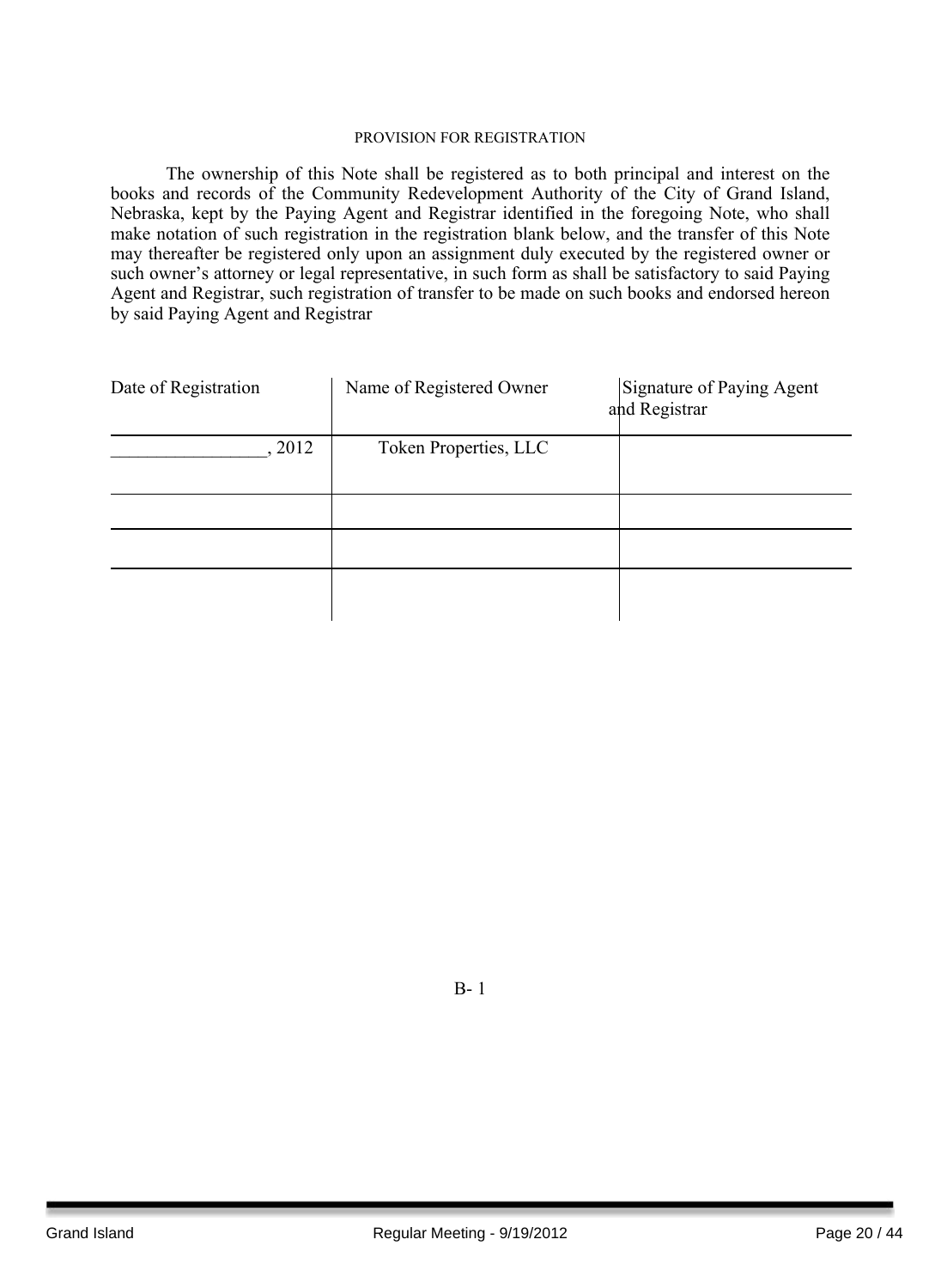## EXHIBIT C

## PROJECT COSTS

All Project Costs payable from the proceeds of TIF indebtedness pursuant to the Act including:

1. Acquisition \$42,000 2. Demolition site preparation and concrete \$28,662 3. Finance & Closing \$ 2,000<br>4. Architectural \$ 1,400 4. Architectural  $$ 1,400$ <br>5. Authority costs  $$ 2,750$ 5. Authority costs\_  $\overline{$76,812}$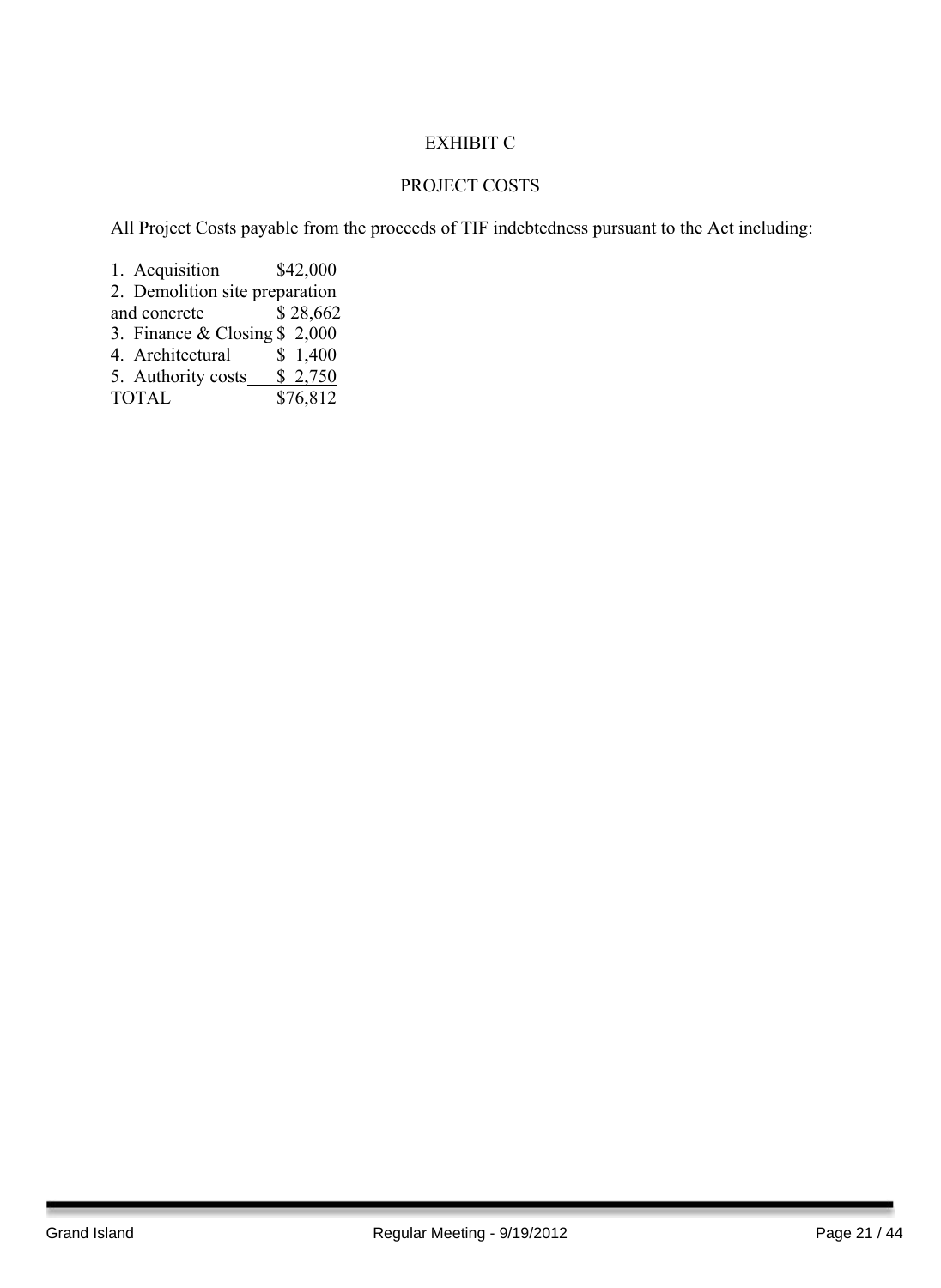#### RESOLUTION NO. 149

BE IT RESOLVED this \_\_\_\_\_\_\_\_ day of \_\_\_\_\_\_\_\_\_, 2012, by the Community Redevelopment Authority of the City of Grand Island, (" Authority"), a Community Redevelopment Authority duly organized and existing within the State of Nebraska,

#### WITNESSETH:

WHEREAS, the Authority is a duly organized and existing Community Redevelopment Authority, a body politic and corporate under the laws of the State of Nebraska; and

WHEREAS, the Authority is authorized by the Act (hereinafter defined) to issue and sell its revenue Note or other obligations for the purpose of providing money to pay or otherwise provide funds to pay costs of redevelopment projects and is further authorized to pledge the revenues as herein provided to secure the payment of principal, premium, if any, and interest on its obligations; and

WHEREAS, the Authority has determined it to be in the best interests of the Authority to issue its Note or other obligations for the purpose of making funds available to Token Properties, LLC, a Nebraska limited liability company (the "Redeveloper") for the construction and improvement of a redevelopment project of pursuant to a Redevelopment Plan Amendment for Grand Island CRA Area #6 (the "Redevelopment Plan"); and

WHEREAS, the Authority has made the necessary arrangements for financing a portion of the costs of the redevelopment project in part by issuing Community Development Revenue Note (Token Properties, LLC, Project), in the form of fully registered Note without coupons (the "Note") of the Authority and for use of the proceeds of the Note in connection with the project, in amounts determined pursuant to Section 2.01 of this Resolution; and

WHEREAS, the issuance of the Note has been in all respects duly and validly authorized by the Members of the Authority pursuant to this resolution (the "Resolution"); and

WHEREAS, the Note is in substantially the form attached hereto as Exhibit A which is incorporated herein by this reference, with the necessary and appropriate variations, omissions and insertions as permitted or required by this Resolution.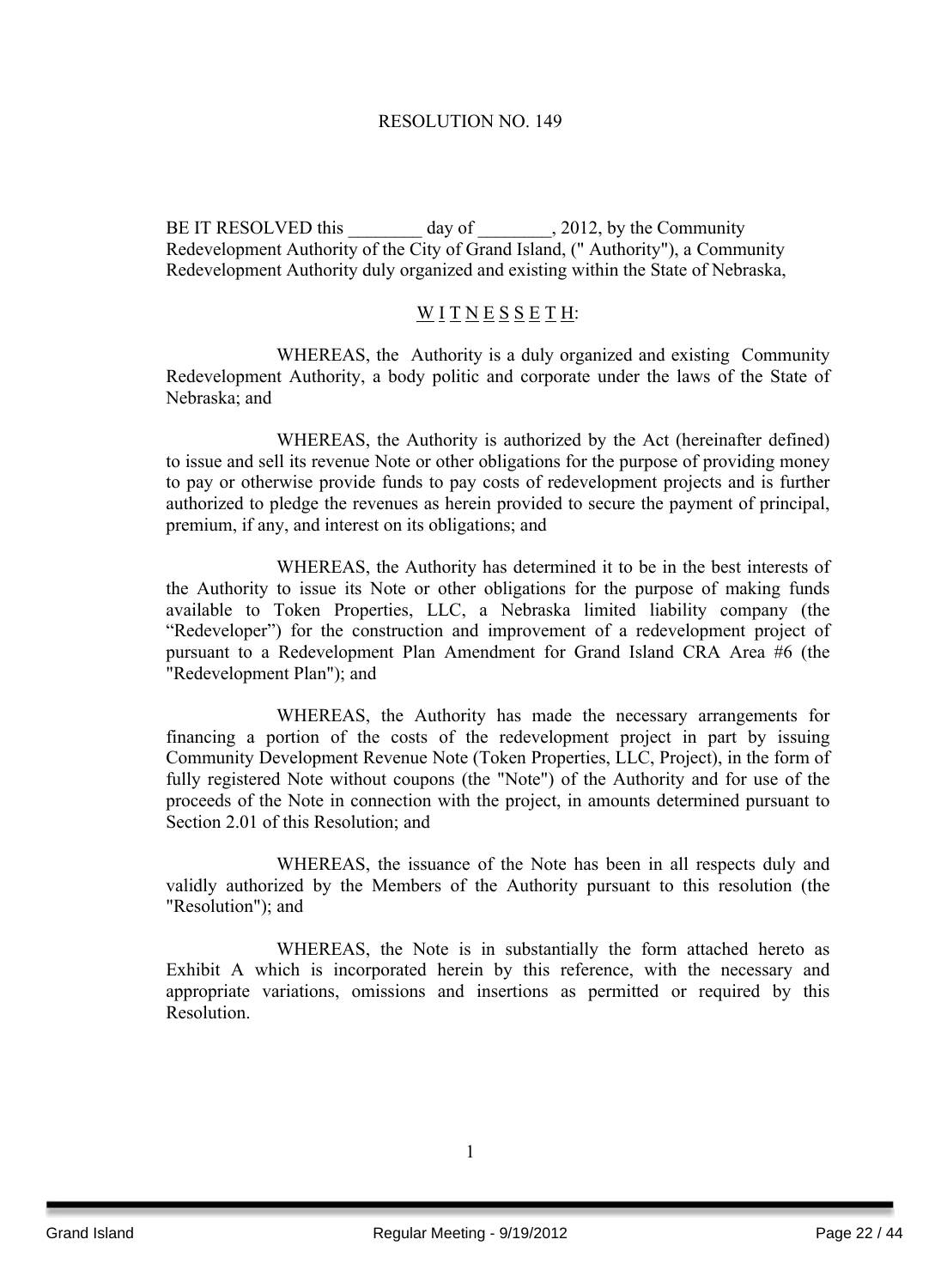NOW, THEREFORE, and it is expressly declared, that the Note shall be issued and delivered upon and subject to the terms, conditions, stipulations, uses and purposes as hereinafter expressed, that is to say:

#### ARTICLE I

#### DEFINITIONS AND INTERPRETATION

Section 1.01 Defined Terms.

Unless the context otherwise requires, the following terms shall have the following meanings for all purposes of this Note Resolution, such definitions to be equally applicable to both the singular and plural forms and masculine, feminine and neuter gender of any of the terms defined:

"Act" means Section 12 of Article VIII of the Nebraska Constitution, Sections 18-2101 through 18-2154, Reissue Revised Statutes of Nebraska, 2007, as amended, known as the Community Development Law and acts amendatory thereof and supplemental thereto.

"Authorized Issuer Representative" means the person at the time designated to act on behalf of the Authority.

"Noteholder" mean the holders of the Note from time to time.

"Note" means the Authority's Community Development Revenue Note (Token Project).

"City" means the City of Grand Island, Nebraska.

"Closing" means the date of issuance of any Note, but not before September 20, 2012.

"Collateral" means all property pledged as security for the Noteholder pursuant to Section 5.01 of this Note Resolution.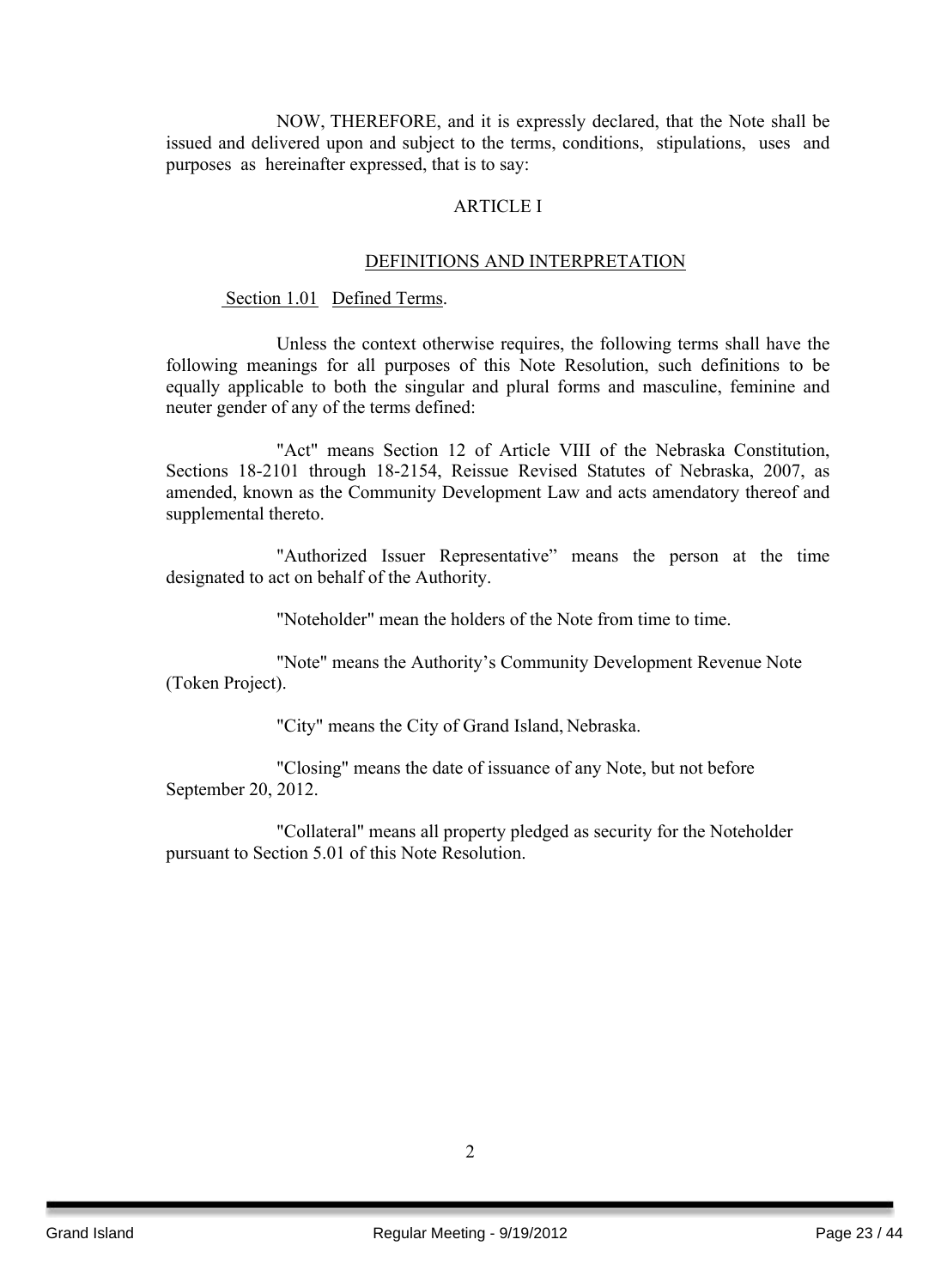"Debt Service Fund" means the fund created with the Paying Agent pursuant to Section 4.01 of this Resolution.

"Governing Body" means the Members of the Authority.

"Paying Agent" means the paying agent with respect to the Note appointed pursuant to Section 10.01 of this Resolution.

"Project" means the improvements to be constructed, as further described in Exhibit B attached hereto and incorporated herein by reference.

"Project Costs" means only costs or expenses incurred by Redeveloper to implement the Project and related infrastructure costs, including water line and stub installation, including but not limited to costs of engineering, including reimbursement for any such costs, and cost of financing administration in the City of Grand Island, Hall County, Nebraska, pursuant to the Act and shall include costs of issuing the Note.

"Redevelopment Plan" means the Redevelopment Plan Amendment Grand Island CRA Area #6, a true and correct copy of is attached hereto and marked as Exhibit "B" and adopted in accordance with the Act, as amended from time to time.

"Registrar" means the registrar responsible for maintaining records of holders of the Note appointed pursuant to Section 10.01 of this Note Resolution.

"Resolution" means this Resolution of the Authority adopted on September  $\qquad$ , 2012, authorizing the issuance and sale of the Note, as the same may be amended, modified or supplemented by any amendments or modifications thereof.

"Tax Increment Revenues" means excess ad valorem taxes generated by the Project and Future Project Plans which are divided pursuant to section 18-2147 of the Act with effective dates established in the Redevelopment Plan as amended from time to time.

## Section 1.02 Provisions as to Interpretation.

The provisions of this Resolution shall be construed and interpreted in accordance with the following provisions:

(a) This Resolution shall be interpreted in accordance with and governed by the laws of the State of Nebraska.

(b) Wherever in this Resolution it is provided that any person may do or perform any act or thing the word "may" shall be deemed permissive and not mandatory and it shall be construed that such person shall have the right, but shall not be obligated, to do and perform any such act or thing.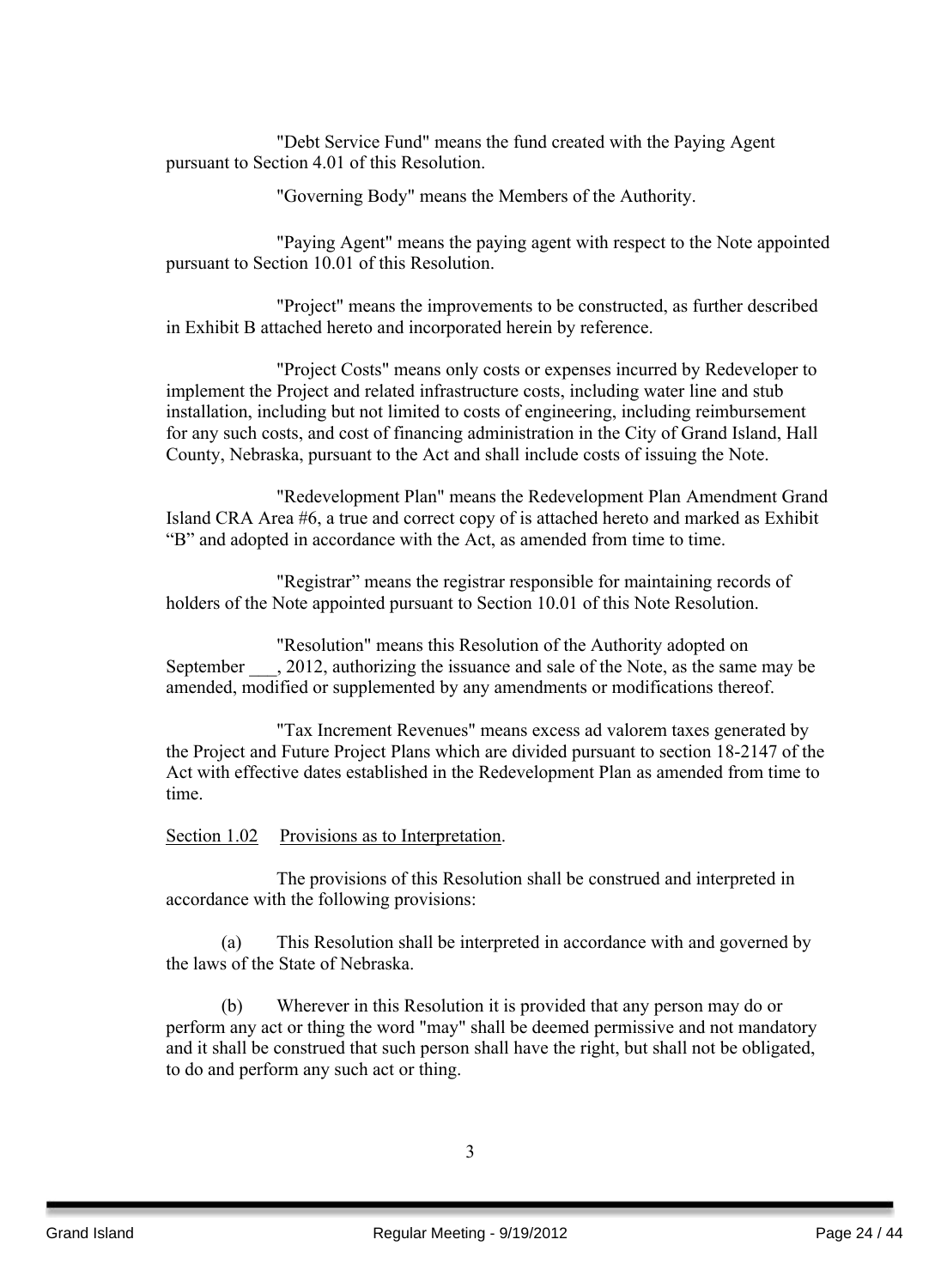(c) The phrase "at any time" shall be construed as meaning "at any time or from time to time."

(d) The word "including" shall be construed as meaning "including, but not limited to "

(e) The words "will" and "shall" shall each be construed as mandatory.

(f) The words "herein," "hereof," "hereunder," "hereinafter" and words of similar import shall refer to this Resolution as a whole rather than to any particular paragraph, section or subsection, unless the context specifically refers thereto.

(g) Forms of words in the singular, plural, masculine, feminine or neuter shall be construed to include the other forms as the context may require.

(h) The captions to the sections of this Resolution are for convenience only and shall not be deemed part of the text of the respective sections and shall not vary by implication or otherwise any of the provisions hereof.

Section 1.03 Exhibits.

The following Exhibits are attached to and by reference made a part of this

Resolution:

- (a) Exhibit A: Form of Note.
- (b) Exhibit B: Redevelopment Plan Amendment Grand Island CRA

Area #6.

(c) Exhibit C: Real Estate Pledged for January 1, 2013 Effective Date.

## ARTICLE II

## THE NOTE

#### Section 2.01 Form and Maturity of Note.

The Note to be issued pursuant to this Resolution shall be issued pursuant to the Act, including specifically but without limitation Sections 18-2124 et seq., shall be dated as of the date of their issuance, and shall be issued in one series designated "Community Redevelopment Authority of the City of Grand Island, Nebraska, Community Development Revenue Note (Token Project). The Note shall be substantially in the form and of the tenor as set forth in the form of the Note attached hereto as Exhibit A (Note) with such appropriate variations, omissions and insertions as are permitted or required by this Resolution.

The Note shall be issued in the amount of \$76,812, and shall be dated as of the date of its issuance, which shall not occur prior to September 20, 2012. No other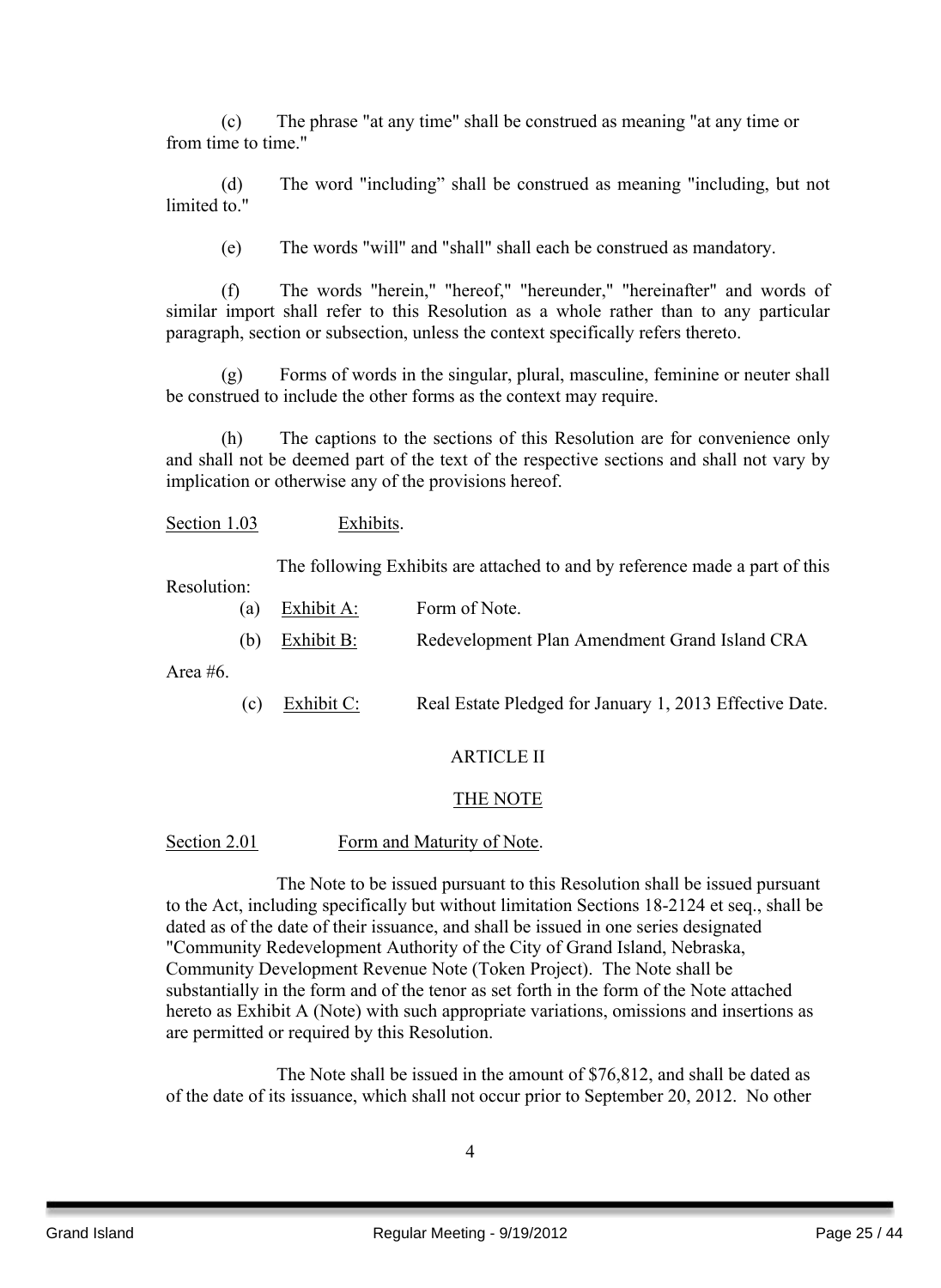Note related to this redevelopment project shall be issued. The Note shall finally mature on December 31, 2027. The Note shall bear interest at the rate of zero percent (0.0%) per annum from and after the date of issuance of such Note. The Note shall be subject to mandatory partial redemption on each June 1 and December 1, (the "payment date") beginning in the year 2014 from Available Funds, as hereafter defined.

Principal on the Note shall be payable in such coin and currency of the United States of America as may be, on the respective dates of the payment thereof, legal tender for the payment of public and private debts at the principal office of the Paying Agent. Principal and interest will be paid by check or draft mailed to the Noteholder in whose name a Note is registered as of the 15th calendar day (whether or not a business day) next preceding the payment date at his address as it appears on the registration books of the Registrar.

The Note shall originally be issued as fully registered Note without coupon. Upon the written request of a Noteholder, and at its expense, Note may be surrendered to the Authority and the Authority shall deliver in exchange and substitution therefore new Note of like tenor, aggregating the then outstanding principal amount of the Note.

#### Section 2.02 Execution. Limited Obligation.

The Note shall be signed in the name and on behalf of the Authority by the manual or facsimile signature of the Chair or Vice Chair of the Authority and attested with the manual or facsimile signature of its Secretary. In the event that any of the officers who shall have signed and sealed the Note shall cease to be officers of the Authority before the Note shall have been issued and delivered, the Note may, nevertheless, be issued and delivered, and upon such issue and delivery shall be binding upon the Authority as though those officers who signed and sealed the same had continued to be such officers of the Authority. The Note may be signed and sealed on behalf of the Authority by such person who, at the actual date of execution of the Note, shall be the proper officer of the Authority, although at the date of the Note such person shall not have been such an officer of the Authority.

The Note shall not be a general obligation of the Authority, but only a limited obligation payable solely from the tax increment revenues pledged as security for the Note pursuant to the Redevelopment Plan or other financing documents (except to the extent paid out of monies attributable to income from the temporary investment of the proceeds of the Note) and shall be a valid claim of the registered owner thereof and otherwise secured for the payment of the Note and shall be used for no other purpose than to pay the principal and interest on the Note, except as may be otherwise expressly authorized by this Note Resolution.

Neither the Authority, the State of Nebraska, the City nor any other political subdivision of the State of Nebraska shall be obligated to pay the principal of the Note or the interest thereon or other costs incident thereto except from the money pledged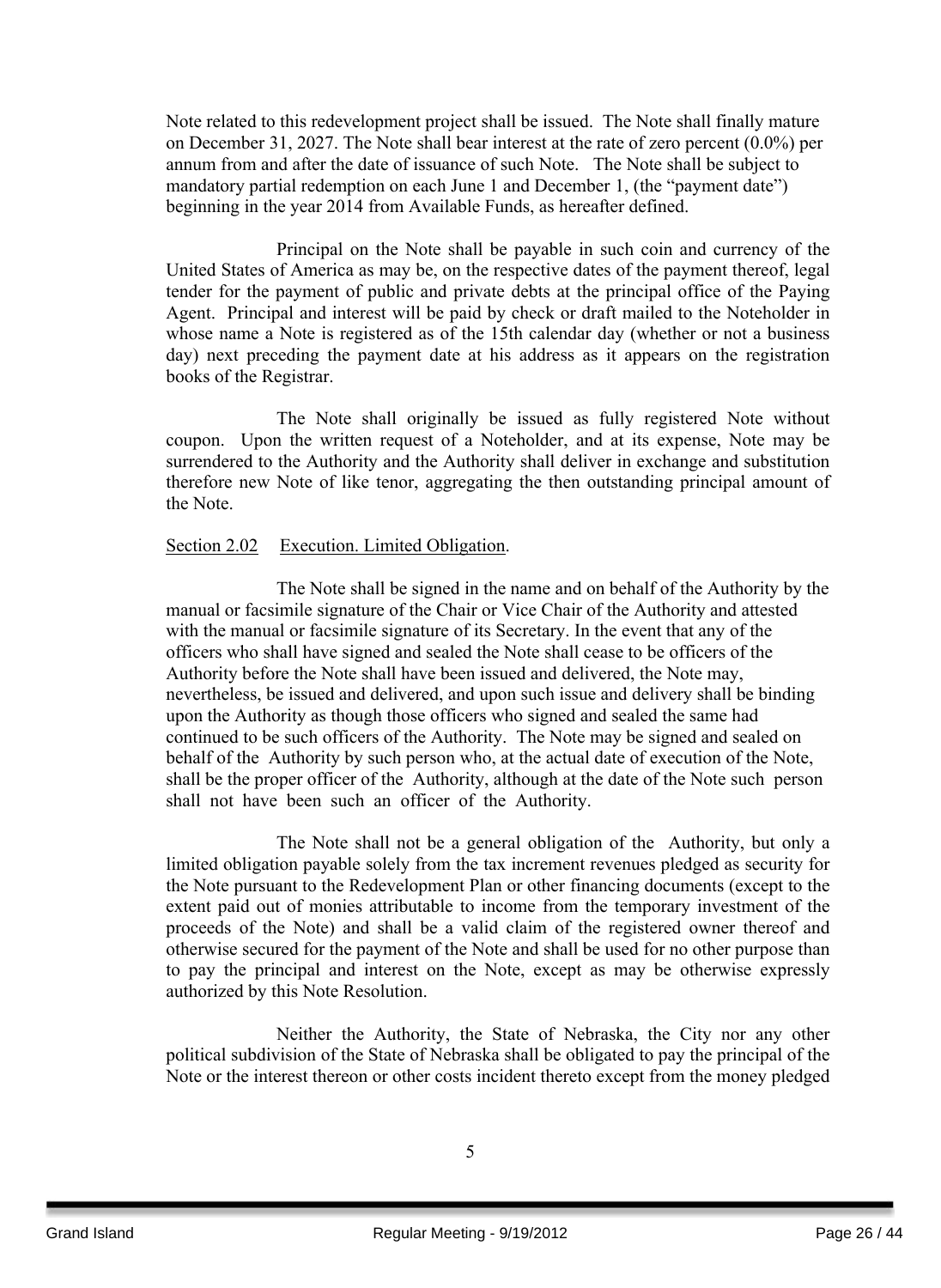therefore. Neither the faith and credit nor the taxing power (except to the extent of ad valorem taxes pledged hereunder) of the Authority, the City, the State of Nebraska or any political subdivision of the State of Nebraska shall be pledged to the payment of the principal of the Note or the interest thereon or other costs incident thereto. The Note shall never constitute an indebtedness of the Authority or the City within the meaning of any state constitutional provision or statutory limitation, nor shall the Note or the interest thereon ever give rise to any pecuniary liability of the Authority or the City or a charge against its general credit or taxing powers.

#### Section 2.03 Registration and Authentication of Note.

The Note shall not be valid or obligatory for any purpose unless the Note shall have been authenticated by the manual signature of the Registrar.

#### Section 2.04A Delivery of Note.

The Authority shall execute and deliver the Note to the Noteholder which shall be Token Properties, LLC, on such date selected by the Authority but before September 20, 2012 and not later than December 1, 2012, in exchange for the grant provided in the redevelopment contract between Token Properties, LLC and the Authority.

#### Section 2.05 Registration of Note.

Ownership of the Note shall at all times be registered as to principal and interest with the Registrar. Transfer of the Note may be made only by an assignment duly executed by the registered owner or by his registered assigns, or his legal representative or attorney, in such form as shall be reasonably satisfactory to the Registrar, who shall endorse such registration or transfer on the Note. No transfer of the Note shall be effective unless and until notice of such transfer shall be delivered in writing to the Registrar. The Registrar shall retain records showing all registrations, transfers and assignments of the Note. In the event of any such transfer, the Registrar shall require the payment by the person requesting exchange or transfer of any tax or other governmental charge required to be paid with respect to such exchange or transfer.

#### Section 2.06 Ownership of Note.

As to the Note the Authority and the Registrar, and their respective successors, each in its discretion, may deem and treat the person in whose name the Note for the time being shall be registered as the absolute owner thereof for all purposes, and neither the Authority nor the Registrar, nor their respective successors, shall be affected by any notice to the contrary. Payment of or on account of the principal on the Note shall be made only to or upon the order of such registered owner, but such registration may be changed as provided herein. All such payments shall be valid and effective to satisfy and discharge the liability upon the Note to the extent of the sum or sums so paid.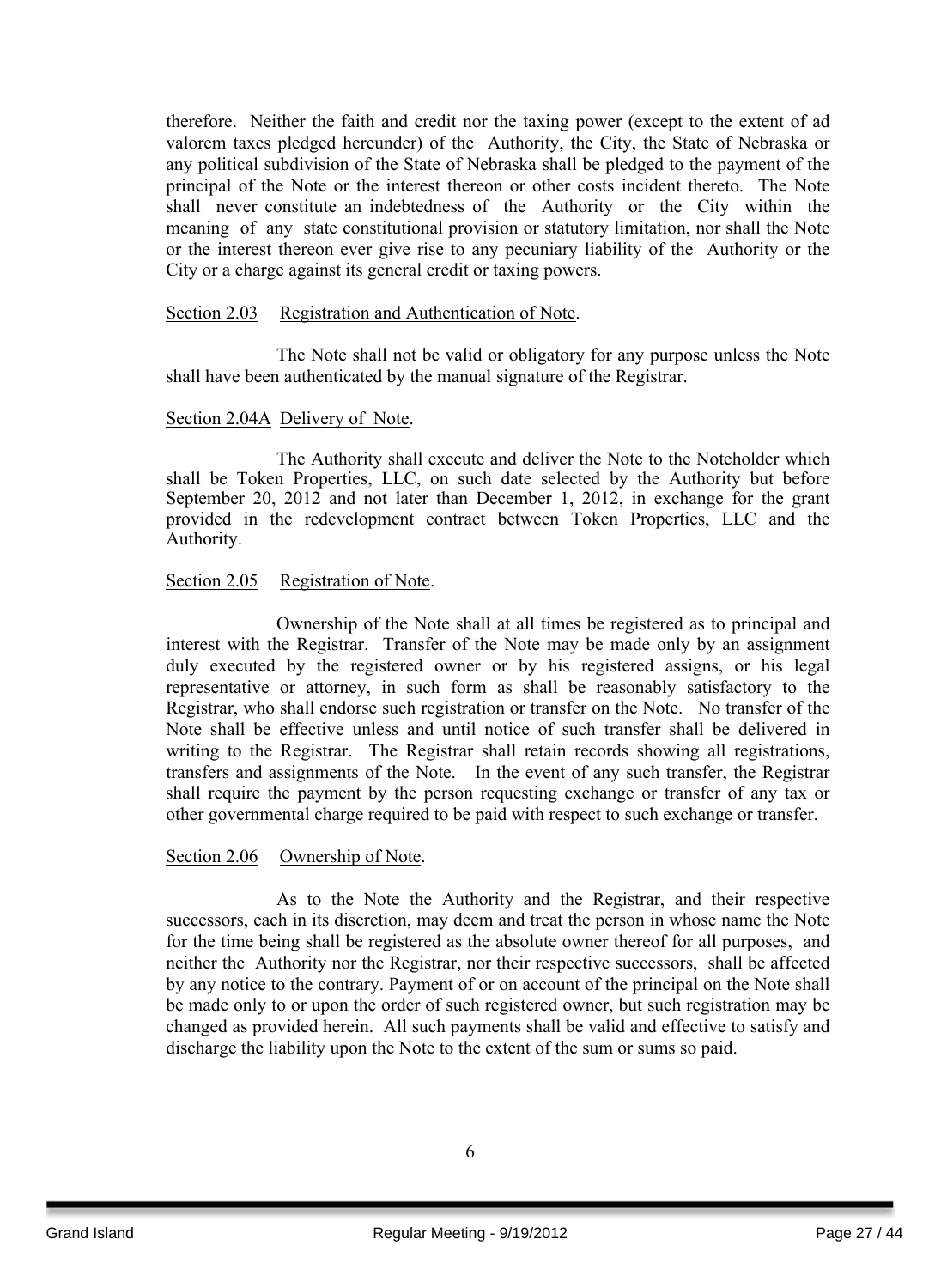#### Section 2.07 Valid Obligation.

The Note executed, issued and delivered as provided in this Note Resolution provided shall be a valid special obligation of the Authority.

#### Section 2.08 Loss or Destruction of Note.

In case any Note shall become mutilated or be destroyed or lost, the Authority shall, if not then prohibited by law, cause to be executed and delivered a new Note of like date, number, maturity and tenor in exchange and substitution for and upon cancellation of such mutilated Note, or in lieu of and substitution for such lost Note, upon the Noteholder paying the reasonable expenses and charges of the Authority in connection therewith and, in the event the Note is destroyed or lost, the filing with the Issuer of evidence satisfactory to it that the Note was destroyed or lost, and furnishing the Authority with indemnifications satisfactory to the Authority.

### Section 2.09 Transfer of the Note.

All transfers of the Note shall be upon the basis of a private placement and each proposed transferee registered owner shall furnish the Registrar with assurances in form satisfactory to the Registrar that such Note is being purchased for investment purposes only, without a view to redistribution and upon the independent credit judgment and investigation of the proposed transferee.

#### ARTICLE III

#### APPLICATION OF NOTE PROCEEDS

The proceeds of the Note shall be granted to the Redeveloper and Authority, pursuant to the terns of the Redevelopment Plan upon receipt of such proceeds and used by the Redeveloper to pay Project Costs pursuant to the Redevelopment Plan. The grant of proceeds shall be offset against the purchase of the Note by the Redeveloper.

#### ARTICLE IV

#### PAYMENT OF NOTE

#### Section 4.01 Debt Service Fund.

There is hereby created and established a separate fund with the Paying Agent in the name of the Authority to be designated "Community Redevelopment Authority of the City of Grand Island, Nebraska, Community Development Revenue Note (Token, Project), Debt Service Fund" into which the Authority shall make the following deposits: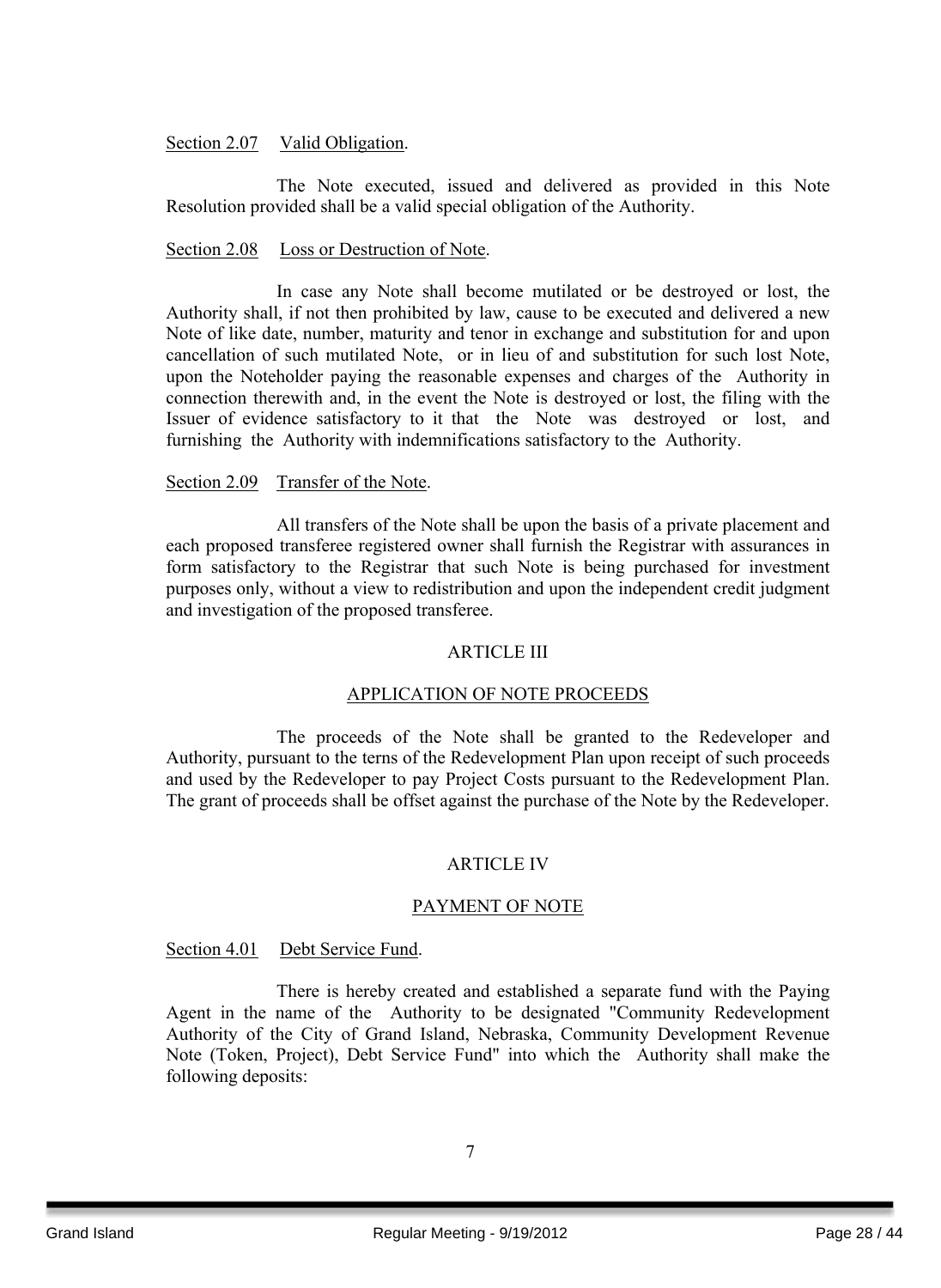- (a) Accrued interest, if any, received upon sale of the Note.
- (b) All Tax Increment Revenues received by the Authority with respect to the Project as described in the Redevelopment Contract;
- (c) All other monies received by the Authority when accompanied by directions that such monies are to be paid into the Debt Service Fund or used for purposes for which monies in the Debt Service Fund may be used; and

#### Section 4.02 Pledge of Debt Service Fund.

The monies and investments in the Debt Service Fund are hereby irrevocably pledged to and shall be used by the Authority from time to time, to the extent required, solely for the payment of the principal of, premium, if any, and interest on the Note.

#### Section 4.03 Funds Held in Trust or Secured.

All monies deposited in the Debt Service Fund under the provisions of this Resolution or the Redevelopment Contract or Future Plan Amendments shall be held in trust or fully secured by pledged assets and applied only in accordance with the provisions of this Resolution and the Redevelopment Contract, future Redevelopment Contracts and Future Plan Amendments and shall not be subject to a lien or attachment by any creditor of the Authority.

#### Section 4.04 Application of Funds.

If at any time the monies and investments in the Debt Service Fund shall not be sufficient to pay in full the principal, premium, if any, and interest on the Note as the same shall become due and payable (either by their terms or by acceleration of maturities under the provisions of this Note Resolution), such funds, together with any monies then available or thereafter becoming available for such purpose, whether through the exercise of the remedies provided for herein or otherwise, shall be applied as follows:

FIRST: to the unpaid interest, if any, to the extent of Available Funds; SECOND: to the payment of principal on the Note.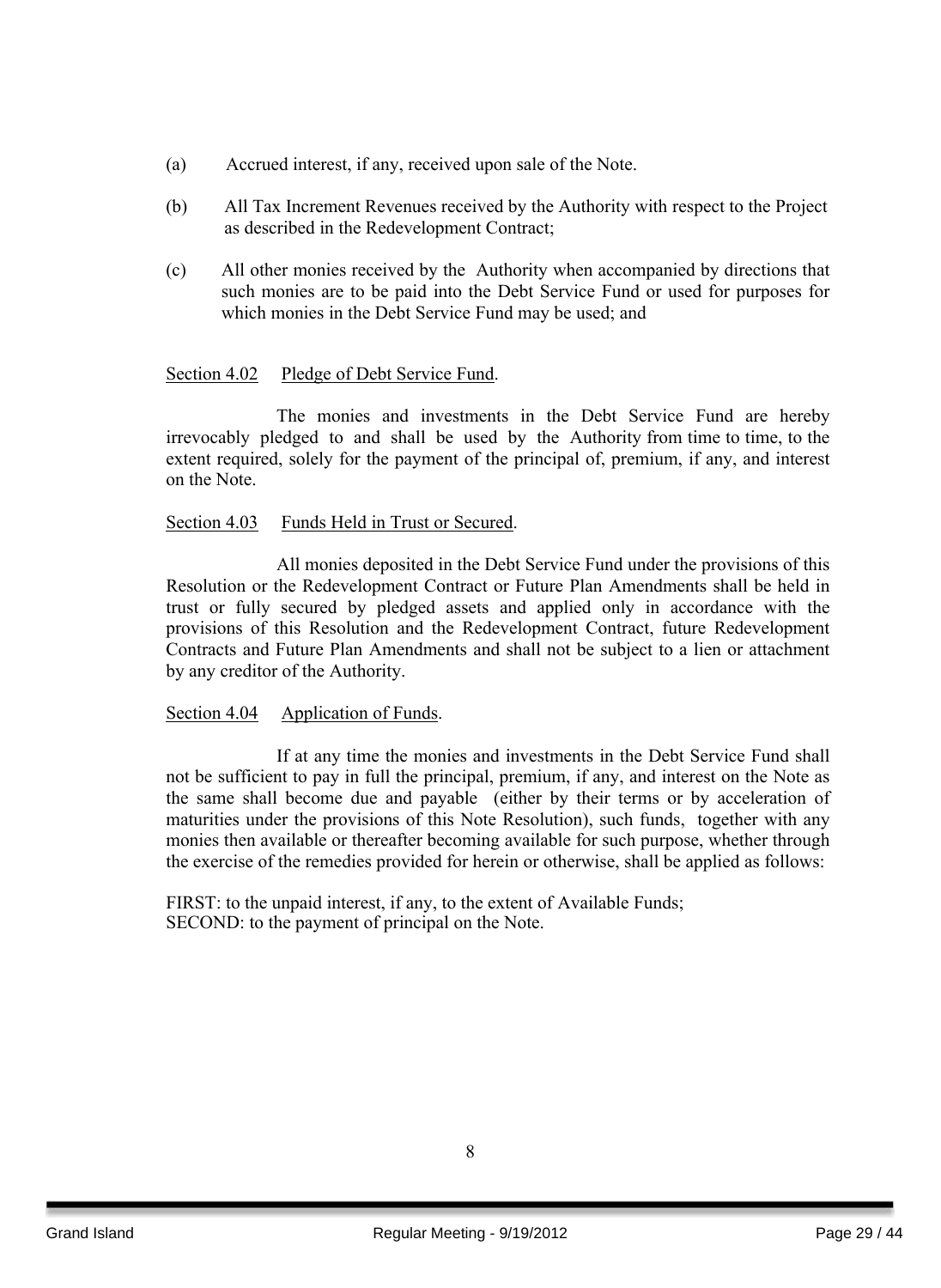### Section 4.05 Redemption of Note Before Maturity.

(a) The Note is callable for redemption at any time in whole or in part, without premium, in the event the Authority wishes to prepay the Note.

(b) The Note shall also be subject to mandatory partial redemption, without notice, on each June 1 and December 1, ("Payment Date") beginning June 1, 2014, from all funds available in the Debt Service Fund, excluding amounts, if any, from investment earnings for such fund which the Authority shall be entitled to apply to administrative costs related to the Note, rounded down to the nearest one hundred dollars (which funds are referred to in this Resolution as "Available Funds"). Available Funds shall be applied to the prepayment of principal on each payment date and shall be remitted to the registered owner of the Note. The Agent shall mark the Agent's records with respect to each mandatory partial principal prepayment made from Available Funds and it shall not be necessary for the registered owner to present the Note for notation of such prepayment. The records of the Agent shall govern as to any determination of the principal amount of the Note outstanding at anytime and the registered owner shall have the right to request information in writing from the Agent at any time as to the principal amount outstanding upon the Note.

#### Section 4.06 Redemption Date.

In the event the Note or any portion thereof are called for redemption or prepayment as provided in Section 4.05 of this Note Resolution, except for partial mandatory redemption, notice thereof will be given by registered or certified mail to the Noteholder not less than thirty (30) days prior to the date fixed for prepayment or redemption, specifying such date, the aggregate principal amount of the Note to be prepaid on such date and the amount of interest, if any, on such principal amount accrued to such date.

## Section 4.07 Investment of Funds.

Monies on deposit to the credit of the Debt Service Fund shall be invested in (i) direct obligations of or obligations fully guaranteed by the United States of America or an Authority or instrumentality of the United States of America, (ii) fully insured certificates of deposit or time deposits of banks or trust companies. Obligations so purchased shall be deemed at all times a part of the Debt Service Fund, respectively.

#### Section 4.08 Disposition of Excess Funds.

Monies on deposit in the Debt Service Fund remaining after payment of principal and interest, if any, on the Note in full shall, immediately be paid to Authority and shall no longer be subject to this Resolution.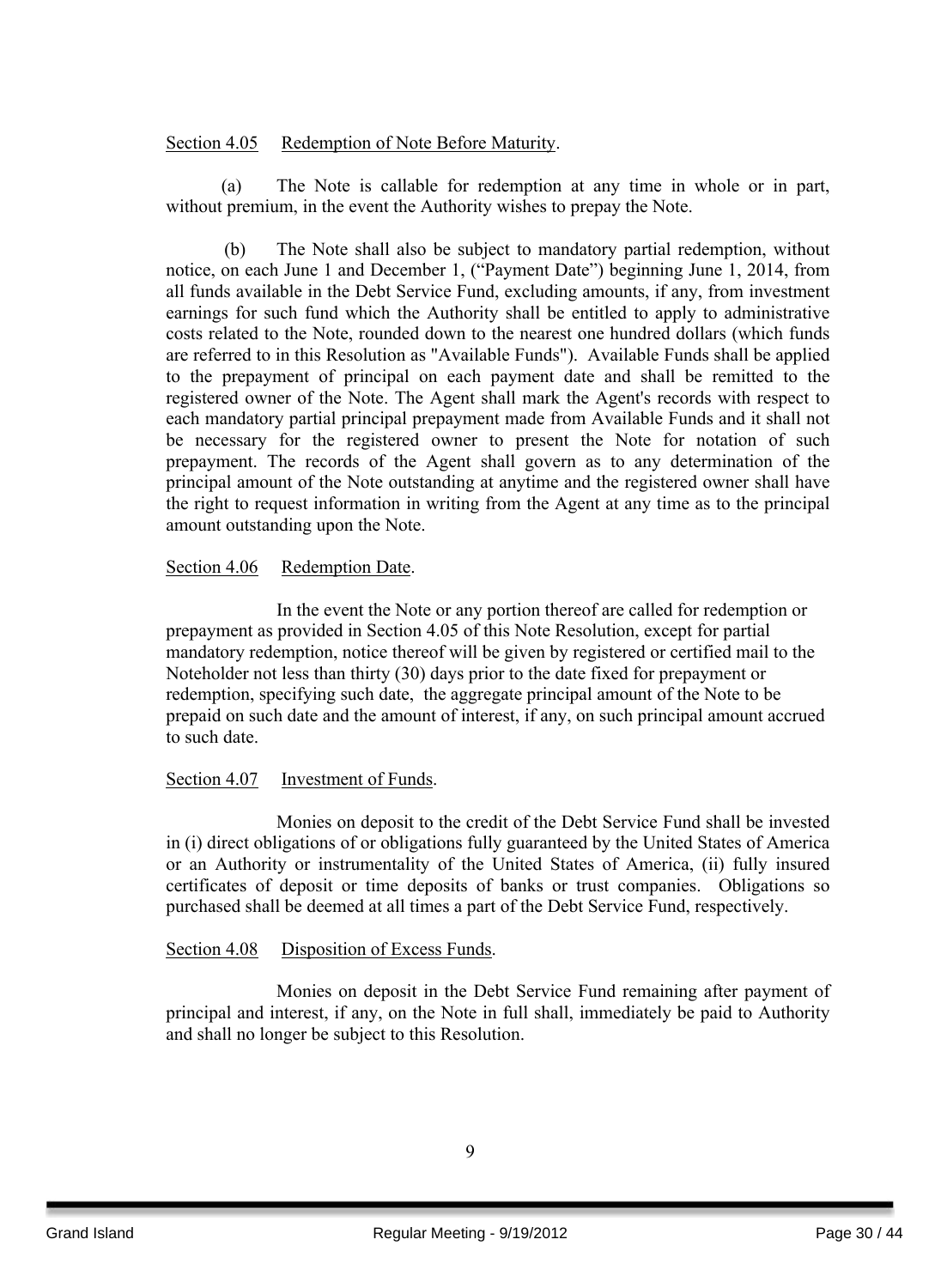Section 4.09 Cancellation on Due Date.

Regardless of the whether the Note is paid in full as of the due date, the obligation of the Authority to pay the principal and interest, if any, under the Note shall terminate in all respects on the due date and the Note shall be deemed cancelled in full on such date.

#### ARTICLE V

#### SECURITY FOR THE NOTE

#### Section 5.01 Pledge of Tax Increment Revenues as Security.

(a) In accordance with section 18-2147 of the Act, the Authority hereby adopts the Redevelopment Plan amendment of the Authority by approving the Project and by providing that any ad valorem tax on real property in the Development Project for the benefit of any public body be divided for a period of fifteen years after the effective date of this provision as provided in section 18-2147 of the Act. The effective date of this provision shall be January 1, 2013, as to the real estate described in Exhibit "C" to this resolution.

(b) In accordance with section 18-2150 of the Act, the Tax Increment Revenues are hereby pledged for payment of principal, premium, if any and interest on the Note. The Authority shall execute a notice providing for such pledge of taxes and shall file a copy of such notice with the Hall County Treasurer and Hall County Assessor.

#### ARTICLE VI

#### LEGAL AUTHORIZATION; FINDINGS

#### Section 6.01 Legal Authorization.

The Authority is a body politic and corporate under the laws of the State of Nebraska and is authorized under the Act to provide funds for the Project and construct public improvements related thereto, and to issue and sell its tax increment revenue notes such as the Note for the purpose, in the manner and upon the terms and conditions set forth in the Act and in this Resolution.

#### Section 6.02 Findings.

The Authority has heretofore determined, and does hereby determine, as follows:

(a) The Project financed by the Note is a qualified "redevelopment project" as defined the Act and has been approved as part of the Redevelopment Plan;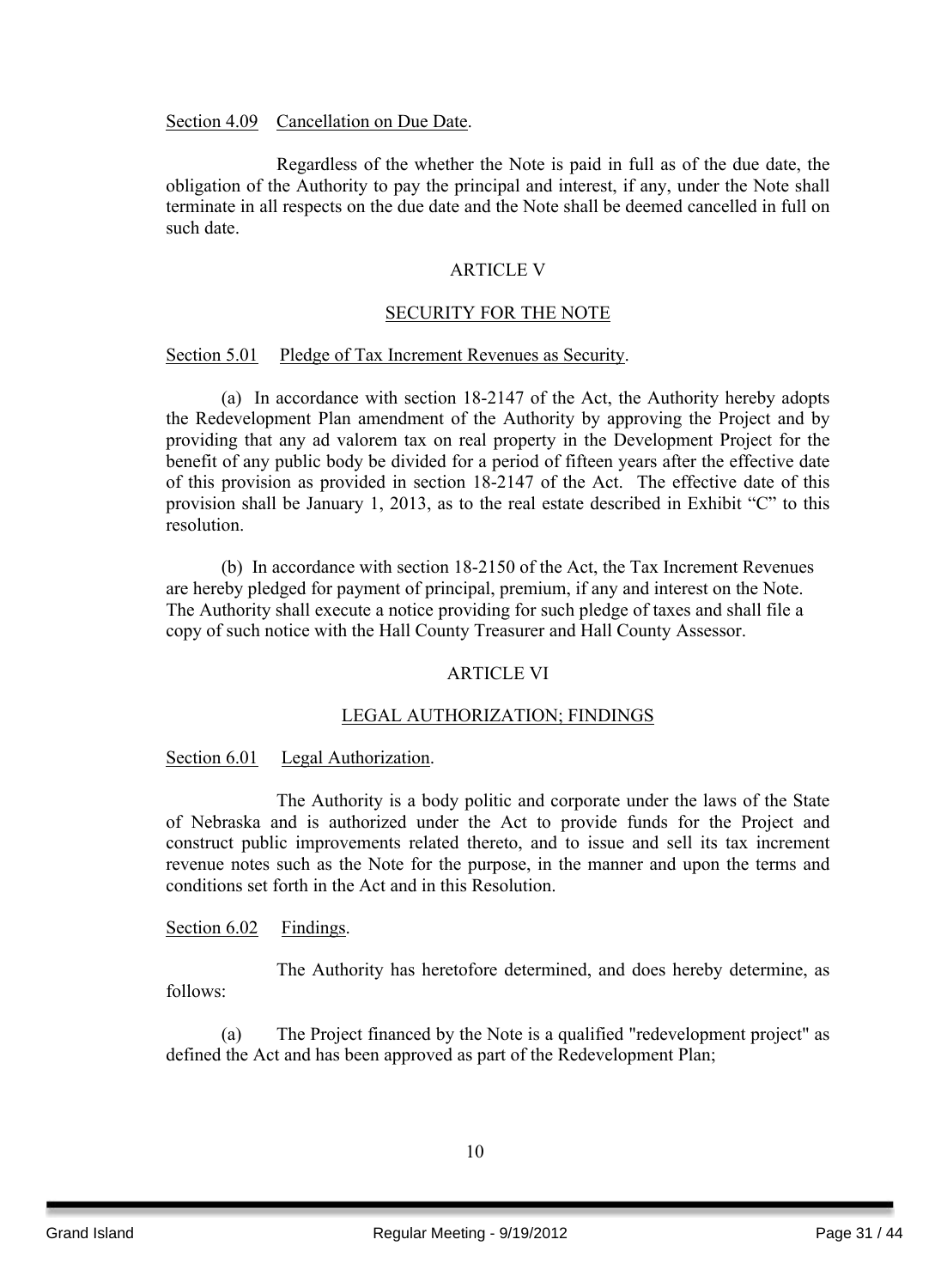(b) The issuance of the Note and the construction of the Project will promote the public welfare and carry out the purposes of the Act, by, among other things, decreasing blighted and substandard conditions in the Redevelopment Area;

(c) The amounts necessary to acquire and construct the Project will be equal to or exceed the amount of the Note;

(d) The Redevelopment Contract is in full and complete compliance and conformity with all of the provisions of the Act

(e) The Redevelopment Project in the Plan would not be economically feasible without the use of tax-increment financing;

(f) The Redevelopment Project would not occur in the Community Redevelopment Area without the use of tax-increment financing; and

(g) The costs and benefits of the Redevelopment Project, including the costs and benefits to other affected political subdivisions, the economy of the community, and the demand for public and private services have been analyzed by the governing body and have been found to be in the long-term best interest of the community impacted by the Redevelopment Project.

(h) The Note will not constitute a debt of the Authority within the meaning of any constitutional or statutory limitation.

## ARTICLE VII

## AUTHORIZATION TO EXECUTE DOCUMENTS AND SELL NOTE

Section 7.01 Approval and Authorization of Documents.

The Redevelopment Plan amendment in the form and content presented to the Authority on this date, is in all respects hereby approved, authorized and confirmed, and the execution thereof by Chair or Vice Chair of the Authority and the Secretary be and they are hereby authorized and ratified

## Section 7.02 Authorization of Sale and Purchase of Note.

The issuance and sale of the Community Redevelopment Authority of the City of Grand Island, Nebraska, Community Development Revenue Note (Token, Project), of the form and content set forth in Exhibit A attached hereto, be and the same are in all respects hereby approved, authorized and confirmed, and the Chair of the Authority and the Secretary be and they are hereby authorized and directed to execute and deliver the same for and on behalf of the Authority to Token Properties, LLC, upon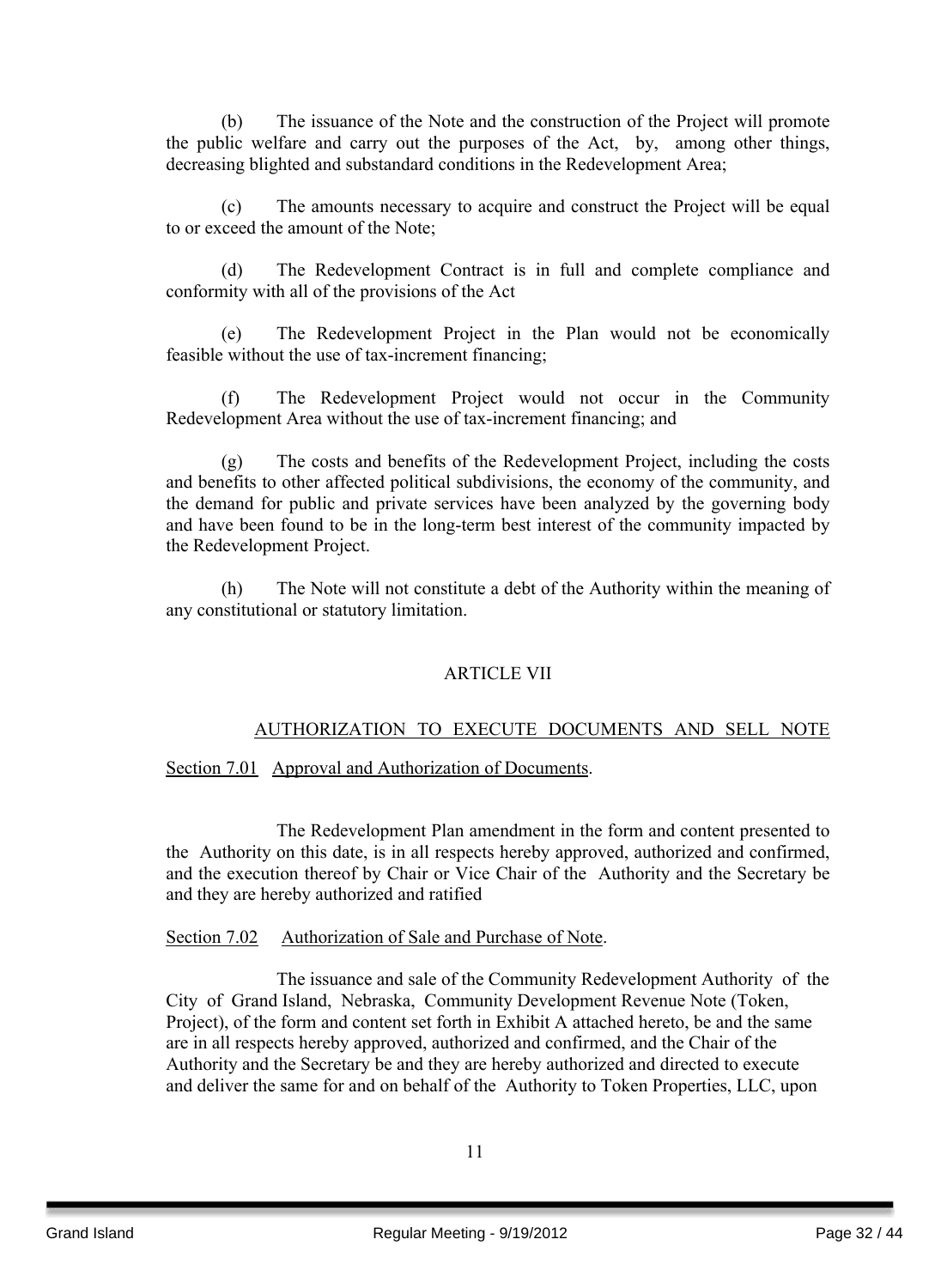receipt of the purchase price therefore, and to deposit the proceeds thereon to be applied in the manner set forth in Articles III and IV hereof. The purchase price of the Note shall be offset against the grant as provided in Article III hereof.

#### Section 7.03 Ratification of Actions Taken By the Authority.

The Authority hereby ratifies and approves all action taken and expenditures made by the Authority, if any, in connection with the Project based upon prior resolutions of the Authority.

## Section 7.04 Authority to Execute and Deliver Additional Documents.

The Chair and Secretary of the Authority and other appropriate Authority officials are hereby authorized to execute and deliver for and on behalf of Issuer any and all additional certificates, documents or other papers and to perform all other acts as they may deem necessary or appropriate in order to implement and carry out the matters herein authorized and the implementation of the Project.

#### Section 7.05 Copies of Documents Presented to Authority Available for Inspection.

True and correct copies of all documents presented to the Authority and identified and referred to in this Resolution are on file in the main office of the Authority and are available for inspection by the general public during regular business hours.

## ARTICLE VIII

## PARTICULAR COVENANTS OF THE AUTHORITY

The Authority covenants and agrees, so long as the Note shall be outstanding and subject to the limitations on its obligations herein set forth, that:

#### Section 8.01 First Lien.

The lien on Tax Increment Revenues created by this Resolution is a first and prior lien and the Authority will take no actions which would subject the Tax Increment Revenues pledged hereunder or the rights, privileges and appurtenances thereto to any lien claim of any kind whether superior, equal or inferior to such lien of this Resolution.

#### Section 8.02 Payment of Note.

It will faithfully perform at all times any and all covenants, undertakings, stipulations and provisions contained in this Note Resolution and in the Note executed and delivered there under; will pay the principal, premium, if any, and interest on the Note on the dates, at the places and in the manner prescribed in the Note in any coin or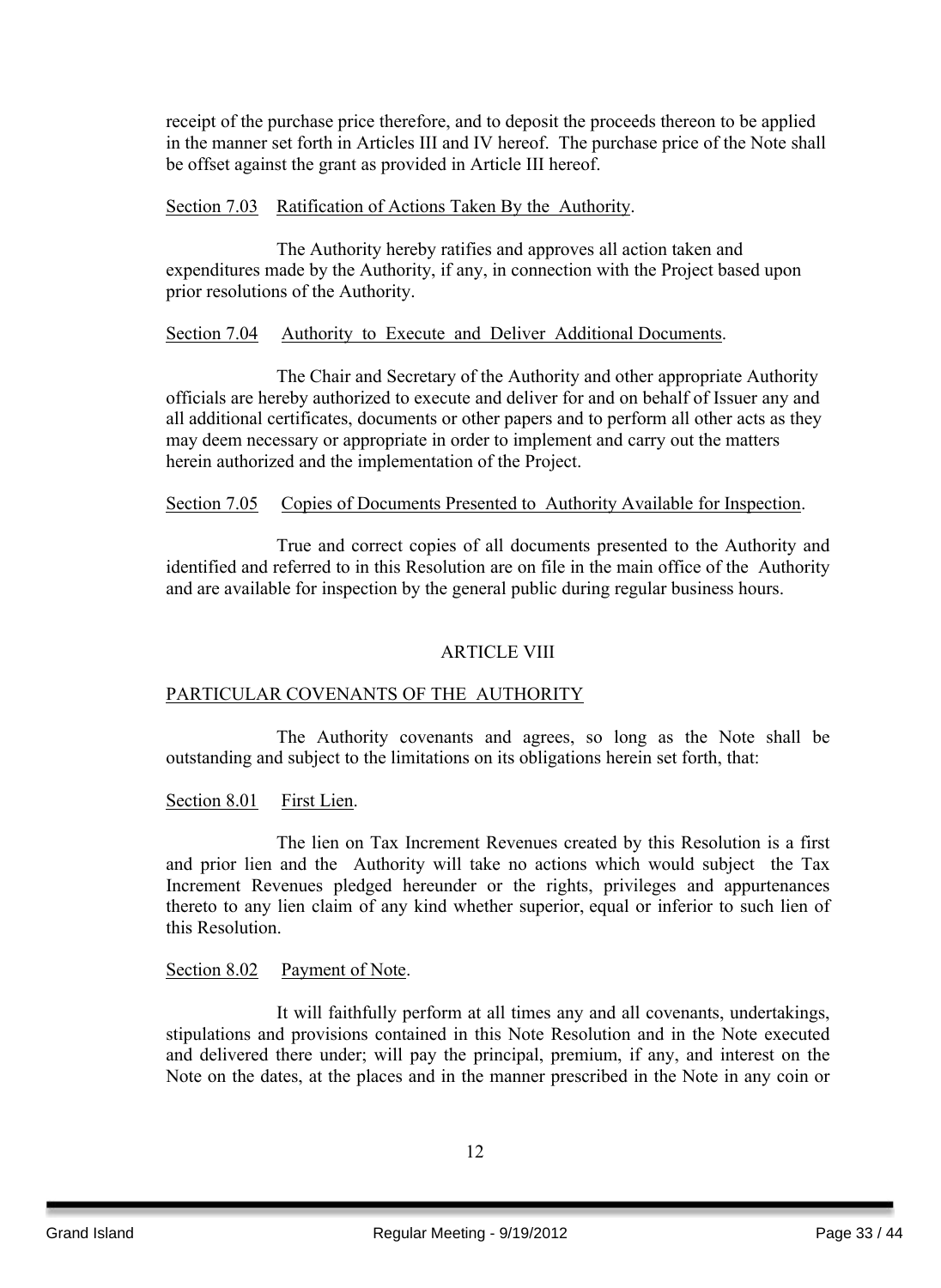currency of the United States of America which on the respective dates of payment thereof, is legal tender for the payment of public and private debts; provided, however, that the principal, premium, if any, and interest on the Note and all other covenants, undertakings, stipulations, provisions and agreements contained in this Note Resolution, the Note and any other documents delivered in connection with any of the foregoing are not and shall not be deemed to (i) represent a debt or pledge the faith or credit of the Authority or the City or (ii) grant to the Noteholder directly, indirectly or contingently, any right to have the Authority or the City levy any taxes or appropriate any funds to the payment of principal or interest on the Note, such payment or other obligation to be made or satisfied solely and only out of the Tax Increment Revenues and from any other security pledged pursuant to this Resolution, the Guaranty or the Deed of Trust.

#### Section 8.03 Extensions of Payment of Note.

It will not directly or indirectly extend or assent to the extension of the due date of any installment of principal, premium, if any, on the Note, or of the maturity of the Note or any principal installment thereof, or the time of payment of any claims for interest thereon.

#### Section 8.04 Authority of the Issuer.

It is duly authorized under the Constitution and laws of the State of Nebraska to provide funds to construct and install the Project, to create and issue the Note and to make the covenants as herein provided. All necessary action and proceedings on its part to be taken for the creation and issuance of the Note and the execution and delivery of this Note Resolution have been duly and effectively taken and the Note in the hands of the Noteholder is and will be a valid and enforceable special obligation of the Authority in accordance with its terms.

## Section 8.05 Further Assurances.

The Authority will execute or cause to be executed any and all further instruments that may reasonably be requested by the Noteholder and be authorized by law to perfect the pledge of an lien on the revenues and income of the Project granted in this Resolution, or intended so to be, or to vest in the Noteholder the right to receive and apply the same to the payment or protection and security of the Note.

#### Section 8.06 Proper Books and Records.

So long as the Note shall remain outstanding and unpaid, the Authority shall keep proper books and records in which full, true and correct entries will be made of all dealings and transactions relating to the ownership of the Project and the Note. Such books and records shall be open to inspection by the Noteholder.

Section 8.07 To Observe all Covenants and Terms - Limitations on Authority's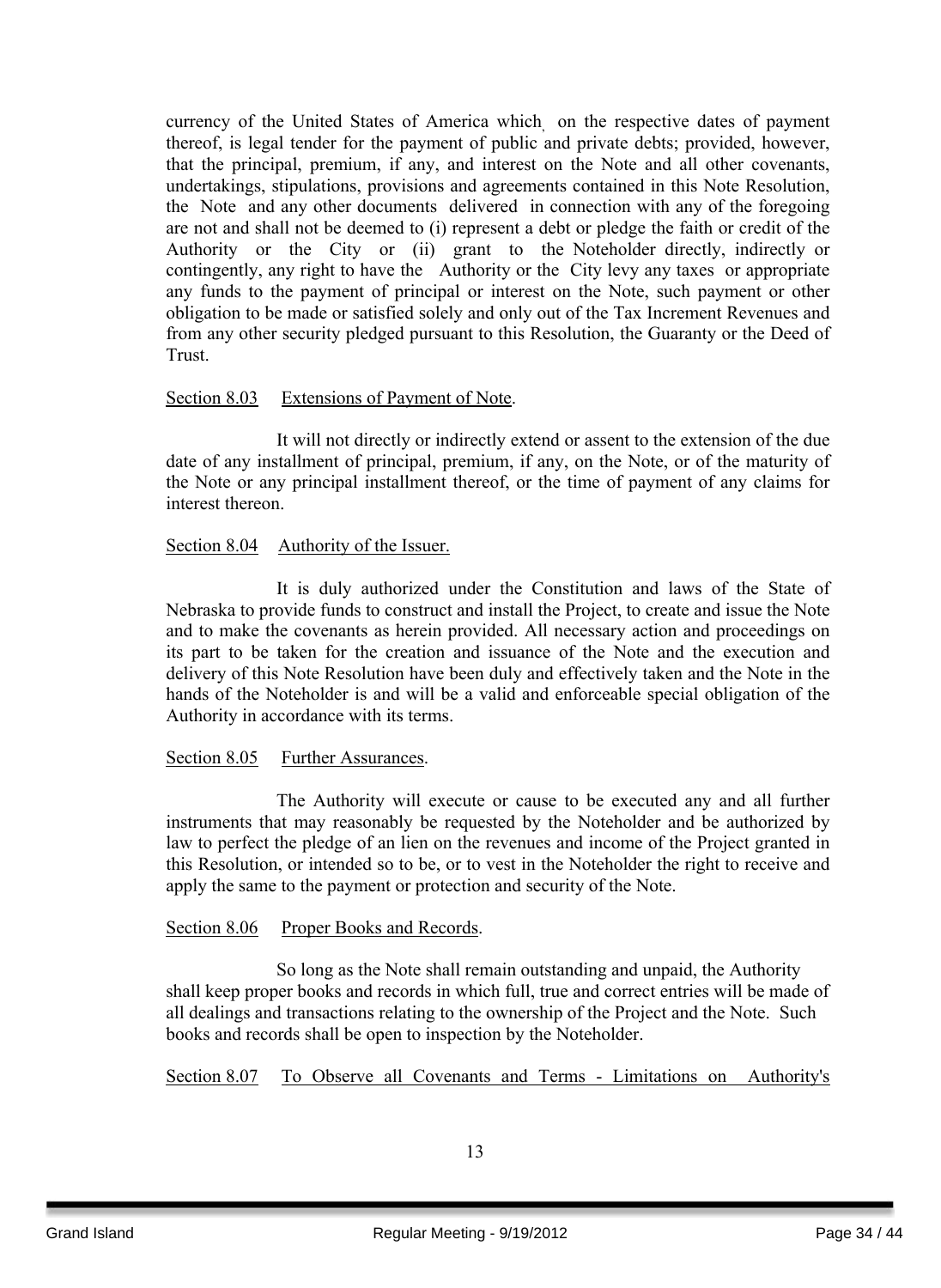#### Obligations.

It will not issue or permit to be issued the Note in any manner other than in accordance with the provisions of the Resolution, and will not suffer or permit any default to occur under this Resolution, but will faithfully observe and perform all the conditions, covenants and requirements hereof. Under the Act, the Authority has no obligation to levy taxes for or to make any advance or payment or to incur any expense or liability from its general funds in performing any of the conditions, covenants or requirements of the Note or this Resolution or to make any payments from any funds other than revenues and income of the Project or monies in the funds and accounts provided for in this Resolution.

#### ARTICLE IX

#### PAYING AGENT AND REGISTRAR

#### Section 9.01 Appointment of Paying Agent and Registrar.

The Authority hereby appoints the City Treasurer of the City of Grand Island, Nebraska, as Paying Agent and Registrar. The Paying Agent shall make all payments to Noteholder out of the Debt Service Fund as provided in Section 4.04 hereof. The Registrar shall maintain registration books of the holders of the Note.

#### Section 9.02 Reliance on Documents.

The Paying Agent and Registrar may rely and shall be protected in acting upon any resolution, certificate, statement, instrument, opinion, report, notice, request, consent, order, note, or other paper or document believed by it to be genuine and to have been signed or presented by the proper party or parties.

#### Section 9.03 Liability.

The Paying Agent and Registrar shall not be liable for any error of judgment made in good faith by the Paying Agent and Registrar unless it shall be proved that the Paying Agent and Registrar was negligent in ascertaining the pertinent facts.

#### Section 9.04 Holding Note.

The Paying Agent and Registrar may acquire and hold, or become the pledgee of*,* any of the Note, and otherwise deal with the Authority or Token Properties, LLC in the same manner and to the same extent and with like effect as though it were not Paying Agent and Registrar hereunder.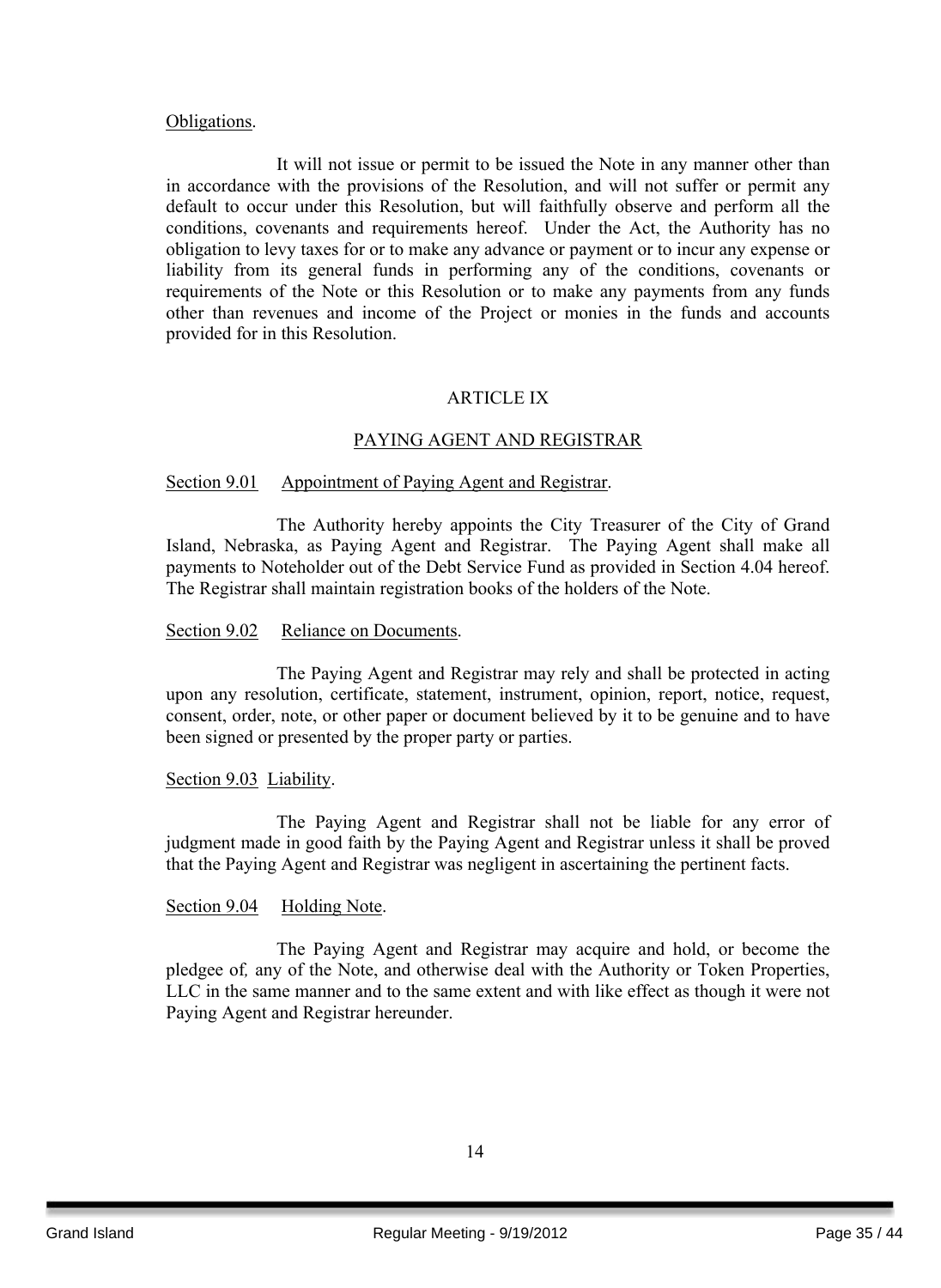## Section 9.05 Resignation.

The Paying Agent and Registrar may resign and be discharged by giving to the Authority and the Noteholder 30 days' notice in writing of such resignation, specifying a date when such resignation shall take effect. Such resignation shall take effect on the day specified in such notice, unless previously a successor paying agent and note registrar shall have been appointed by the Noteholder as hereinafter provided, in which event such resignation shall take effect immediately on the appointment at any time for failure to perform its obligations set forth in this Resolution by an instrument or instruments in writing, appointing a successor to the Paying Agent and Registrar so removed, filed with the Paying Agent and Registrar and executed by the Noteholder.

#### Section 9.06 Appointment of Successor.

In case at any time the Paying Agent and Registrar shall resign or shall be removed or otherwise shall become incapable of acting, or shall be adjudged bankruptcy or insolvent, or if a receiver of the Paying Agent and Registrar or of its property shall be appointed, or if a public supervisory office shall take charge or control of the Paying Agent and Registrar or of its property or affairs, a vacancy shall forthwith and ipso facto be created in the office of such Paying Agent and Registrar hereunder, and a successor shall be appointed by the holders of the Note hereby secured and then outstanding by an instrument or instruments in writing filed with the Paying Agent and Registrar and executed by such Noteholder, notification thereof being given to the Authority and Token Properties, LLC. If no appointment of a successor Paying Agent and Registrar shall be made pursuant to the foregoing provisions of this paragraph within 30 days after vacancy shall have occurred in the office of Paying Agent and Registrar, the Authority shall serve as Paying Agent and Registrar until appointment of a successor.

#### ARTICLE X

#### MISCELLANEOUS

## Section 10.01 Limitation of Rights.

With the exception of any rights herein expressly conferred, nothing expressed or mentioned in or to be implied from this Resolution or in the Note is intended or shall be construed to give to any person other than the Authority and the Noteholder any legal or equitable right, remedy or claim under or with respect to this Resolution or any covenants, conditions and provisions herein contained; this Resolution and all of the covenants, conditions and provisions hereof being intended to be and being for the sole and exclusive benefit of the Authority and the Noteholder as herein provided.

Section 10.02 Supplemental Resolutions.

The Authority may, upon the request of and with the written consent of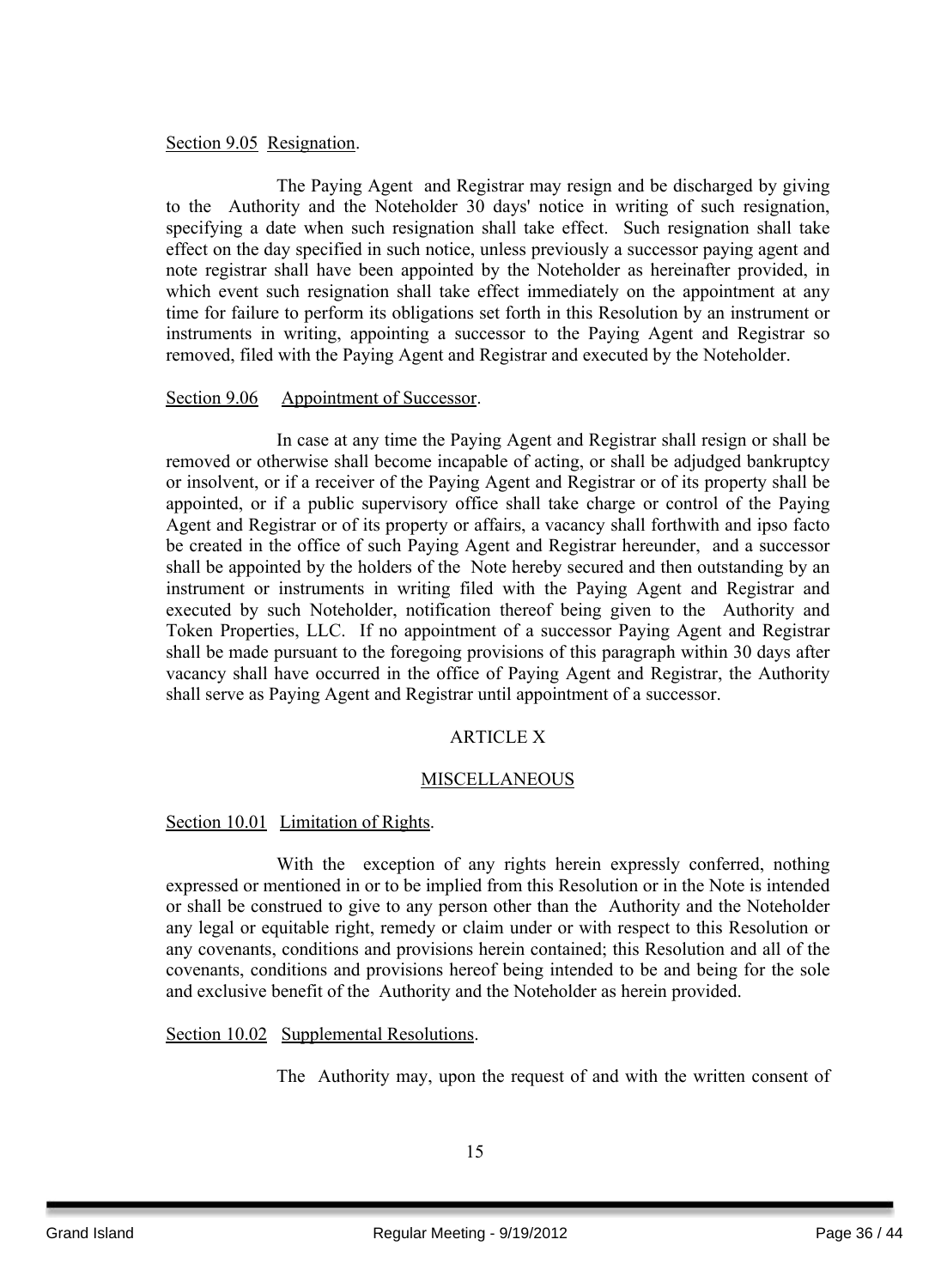Token Properties, LLC, and the Noteholder, pass and execute resolutions supplemental to this Resolution which shall not be inconsistent with the terms and provisions hereof.

#### Section 10.03 Severability.

If any provision of this Note Resolution shall be held or deemed to be or shall, in fact, be illegal, inoperative or unenforceable, the same shall not affect any other provision or provisions herein contained or render the same invalid, inoperative or unenforceable to any extent whatever.

#### Section 10.04 Immunity of Officers.

No recourse for the payment of any part of the principal of or interest on the Note or for the satisfaction of any liability arising from, founded upon or existing by reason of the issue, purchase or ownership of the Note shall be had against any officer, member or agent of the Authority or the State of Nebraska, as such, all such liability to be expressly released and waived as a condition of and as a part of the consideration for the issue, sale and purchase of the Note.

#### Section 10.05 Incorporation of Act.

This Resolution does hereby incorporate by reference, the same as though fully set out herein, the provisions of Section 12 of Article VIII of the Nebraska Constitution and Sections 18-2101 through 18-2154, Reissue Revised Statutes of Nebraska, 2007, as amended.

#### Section 10.06 Prior Resolutions.

All resolutions or parts thereof, in conflict with the provisions of this Resolution are to the extent of such conflicts hereby repealed.

#### Section 10.07 Effective Date.

This Resolution shall be in full force and effect from and after its adoption as provided by law.

#### Section 10.08 Notices to Parties.

Any notice, demand, certificate, request, instrument or other communication authorized or required by this Resolution shall be in writing and shall be deemed to have been sufficiently given or filed for all purposes of this Resolution if and when mailed by registered mail, return receipt requested, postage prepaid, addressed as follows: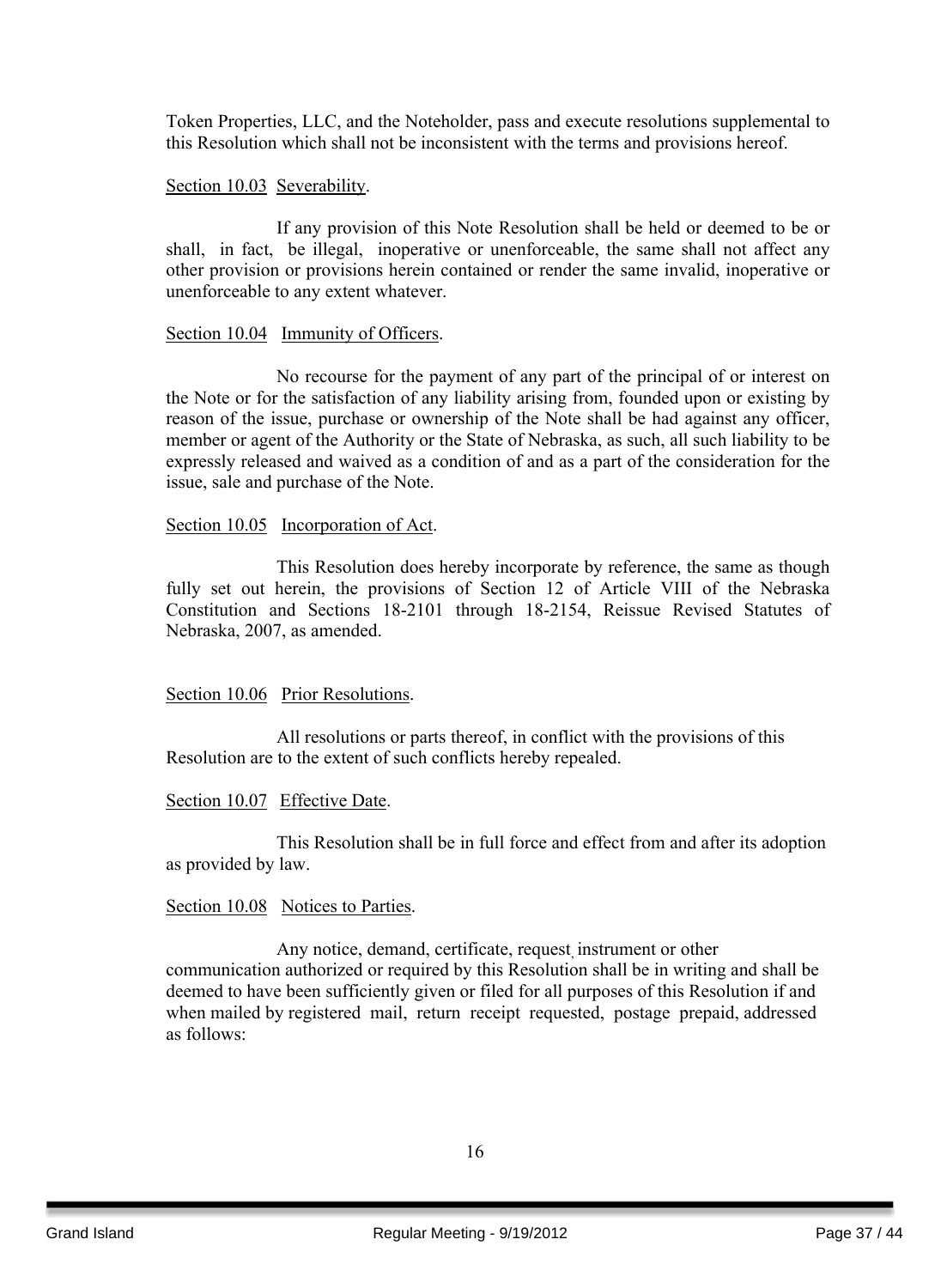## IF TO THE REDEVELOPMENT AUTHORITY:

Grand Island Community Redevelopment Authority Attention: City Clerk 100 E First Street, P.O. Box 1968, Grand Island, NE 68802-1968

#### IF TO THE PAYING AGENT AND REGISTRAR:

Grand Island City Treasurer 100 E First Street, P.O. Box 1968, Grand Island, NE 68802-1968

Section 10.09 Captions.

The captions or headings in this Resolution are for convenience only and in no way define, limit or describe the scope or intent of any provisions or Sections of this Resolution.

IN WITNESS WHEREOF, the undersigned hereby certify that the Members of the Community Redevelopment Authority of the City of Grand Island, Nebraska passed and adopted this Resolution, and caused these presents to be signed in its name and behalf by a majority of its Members and its official seal to be hereunto affixed, and to be attested by its Secretary, on the date first above written.

> COMMUNITY DEVELOPMENT AUTHORITY OF THE CITY OF GRAND ISLAND, NEBRASKA

> $\mathcal{L}_\text{max}$  , where  $\mathcal{L}_\text{max}$  , we have the set of the set of the set of the set of the set of the set of the set of the set of the set of the set of the set of the set of the set of the set of the set of the set of

Chair

ATTEST:

Secretary

 $\mathcal{L}_\text{max}$  , where  $\mathcal{L}_\text{max}$  , we have the set of  $\mathcal{L}_\text{max}$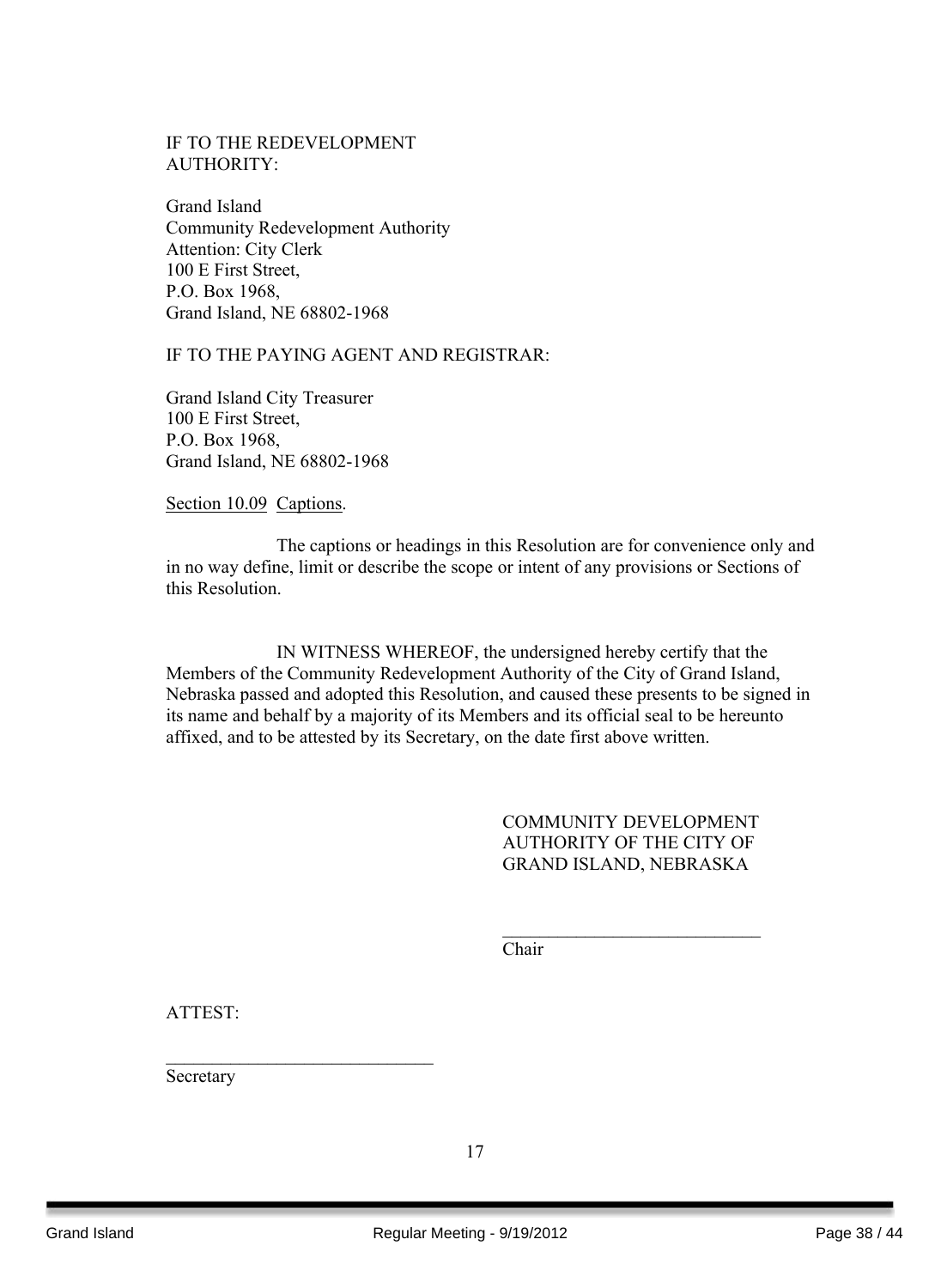Exhibit A

## THIS NOTE HAS NOT BEEN REGISTERED UNDER THE SECURITIES ACT OF 1933 (1933 ACT) AND MAY NOT BE TRANSFERRED, ASSIGNED, SOLD OR HYPOTHECATED UNLESS A REGISTRATION STATEMENT UNDER THE 1933 ACT SHALL BE IN EFFECT WITH RESPECT HERETO AND THERE SHALL HAVE BEEN COMPLIANCE WITH THE 1933 ACT AND ALL RULES AND REGULATIONS THEREUNDER, OR THERE SHALL HAVE BEEN DELIVERED TO THE COMMUNITY REDEVELOPMENT AUTHORITY OF THE CITY OF GRAND ISLAND (THE AUTHORITY) PRIOR TO SUCH TRANSFER, ASSIGNMENT, SALE OR HYPOTHECATION, AN OPINION OF COUNSEL, SATISFACTORY TO THE AUTHORITY TO THE EFFECT THAT REGISTRATION UNDER THE 1933 ACT IS NOT REQUIRED.

## UNITED STATES OF AMERICA STATE OF NEBRASKA COUNTY OF HALL

#### TAX INCREMENT REVENUE NOTE OF THE COMMUNITY REDEVELOPMENT AUTHORITY OF THE CITY OF GRAND ISLAND, NEBRASKA (TOKEN PROJECT)

| Principal Amount | Interest Rate Per Annum | <b>Final Maturity Date</b> |  |
|------------------|-------------------------|----------------------------|--|
| \$76,812         | $0.0\%$                 | December 31, 2027          |  |

KNOW ALL PERSONS BY THESE PRESENTS: That the Community Redevelopment Authority of the City of Grand Island, Nebraska, hereby acknowledges itself to owe and for value received promises to pay, but only from the sources herein designated, to Token Properties, LLC, a Nebraska limited liability company, or order, the principal sum shown above in lawful money of the United States of America with such principal sum to become due on the maturity date set forth above, with interest at the rate of zero percent [0.0 %] per annum on the unpaid balance. This Note is due and payable in full on December 31, 2027. This Note is subject to mandatory partial prepayment as provided in the Resolution of the Authority authorizing the issuance of this Note. The payment of principal due upon the final maturity is payable upon presentation and surrender of this Note to the Treasurer of said Authority, as Paying Agent and Registrar for said Authority, at the offices of the Community Redevelopment Authority of the City of Grand Island at City Hall, in Grand Island, Nebraska. The payments of mandatory partial redemption of principal on each payment date (other than at final payment) will be paid when due by a check or draft mailed by said Paying Agent and Registrar to the registered owner of this Note, as shown on the books or record maintained by the Paying Agent and Registrar, at the close of business on the last business day of the calendar month immediately preceding the calendar month in which the payment date occurs, to such owner's address as shown on such books and records.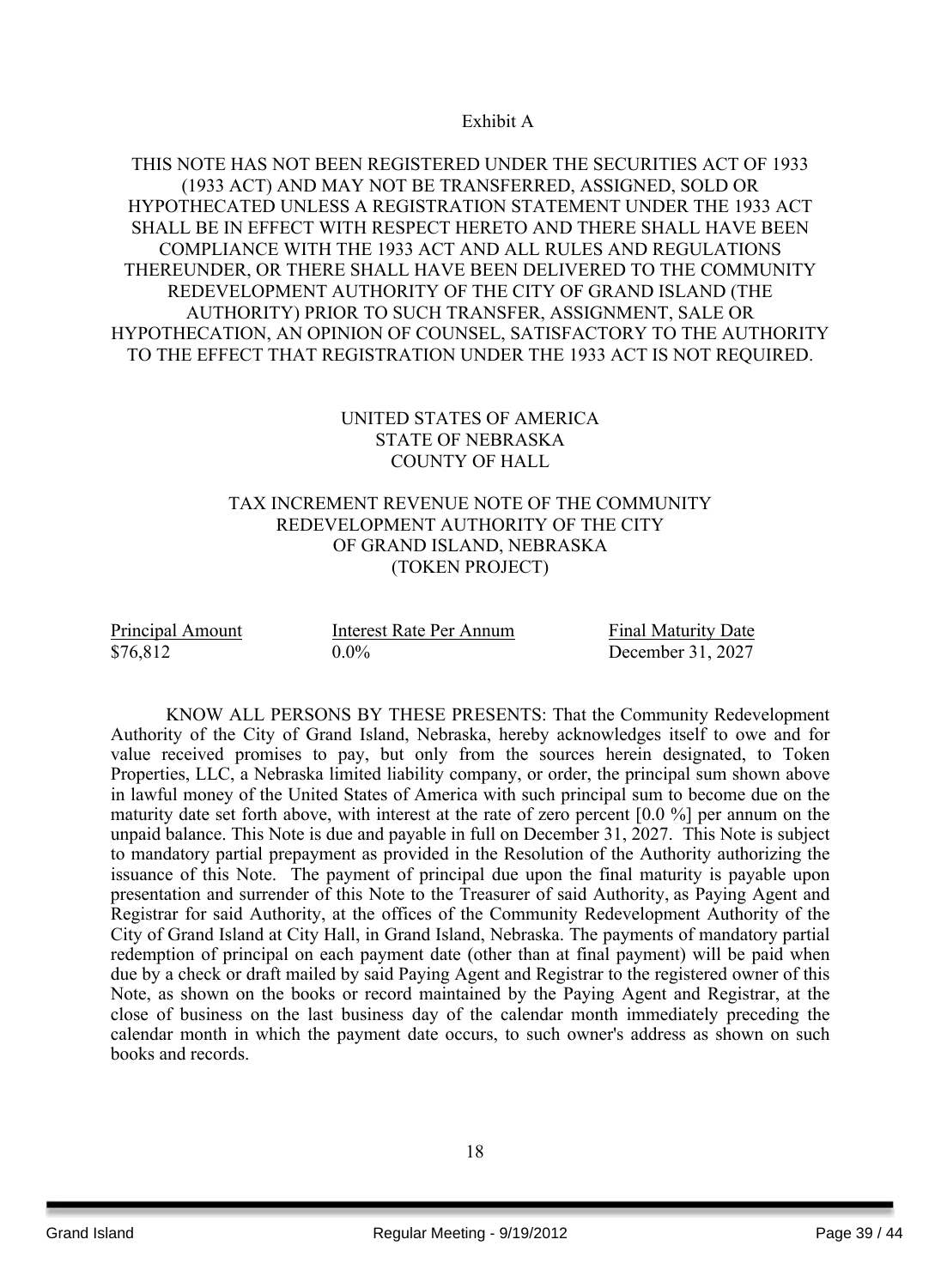The Authority, however, reserves the right and option of prepaying principal of this Note, in whole or in part, from any available sources at any time at the principal amount thereof. Notice of any such optional prepayment shall be given by mail, sent to the registered owner of this Note at said registered owner's address in the manner provided in the resolution authorizing said Note. The principal of this Note shall be subject to mandatory redemptions made in part on any payment date, as set forth in the resolution authorizing the issuance of this Note, from available funds without any requirement for notice. Such optional and mandatory prepayments shall be made upon such terms and conditions as are provided for in the resolution authorizing this Note.

This Note is the single Note in the total principal amount of Seventy Six Thousand Eight Hundred Twelve and no one hundredths Dollars (\$76,812) issued by the Authority for the purpose of paying the costs of redevelopment of certain real estate located in the City of Grand Island, as designated in that redevelopment plan amendment recommended by the Authority and approved by the City Council of the City of Grand Island, Nebraska, (the "Plan"), all in compliance with Article 21 of Chapter 18, Reissue Revised Statutes of Nebraska, 2007, as amended, and has been duly authorized by resolution passed and approved by the governing body of the Authority (the "Resolution").

This Note constitutes a limited obligation of the Authority payable exclusively from that portion of the ad valorem real estate taxes mentioned in subdivision (1)(b) of Section 18-2147, R.R.S. Neb. 2007, as levied, collected and apportioned from year to year with respect to certain real estate located within the "Project" (as defined in the Resolution). Pursuant to the Resolution and Section 18-2150, R.R.S. Neb. 2007, said portion of taxes has been pledged for the payment of this Note, as the same become subject to mandatory redemption. This Note shall not constitute a general obligation of the Authority and the Authority shall be liable for the payment thereof only out of said portion of taxes as described in this paragraph. This Note shall not constitute an obligation of the State of Nebraska or of the City or Grand Island (except for such receipts as have been pledged pursuant to Section 18-2150 R.R.S. Neb. 2007) and neither the State or Nebraska nor the City of Grand Island shall be liable for the payment thereof from any fund or source including but not limited to tax monies belonging to either thereof (except for such receipts as have been pledged pursuant to Section 18-2150 R.R.S. Neb. 2007). Neither the members of the Authority's governing body nor any person executing this Note shall be liable personally on this Note by reason of the issuance hereof.

This Note is transferable by the registered owner or such owner's attorney duly authorized in writing at the office of the Paying Agent and Registrar upon surrender of this Note for notation of transfer as provided on the reverse hereof and subject to the conditions provided for in the resolution authorizing the issuance of this Note. The Authority, the Paying Agent and Registrar and any other person may treat the person whose name this Note is registered as the absolute owner hereof for the purposes of receiving payment due hereunder and for all purposes and shall not be affected by any notice to the contrary, whether this Note be overdue or not.

THIS NOTE, UNDER CERTAIN TERMS SET FORTH IN THE RESOLUTION AUTHORIZING ITS ISSUANCE, MAY ONLY BE TRANSFERRED TO PERSONS OR ENTITIES DELIVERING AN INVESTMENT LETTER TO THE PAYING AGENT AND REGISTRAR CONFORMING TO REQUIREMENTS SET FORTH IN SAID RESOLUTION.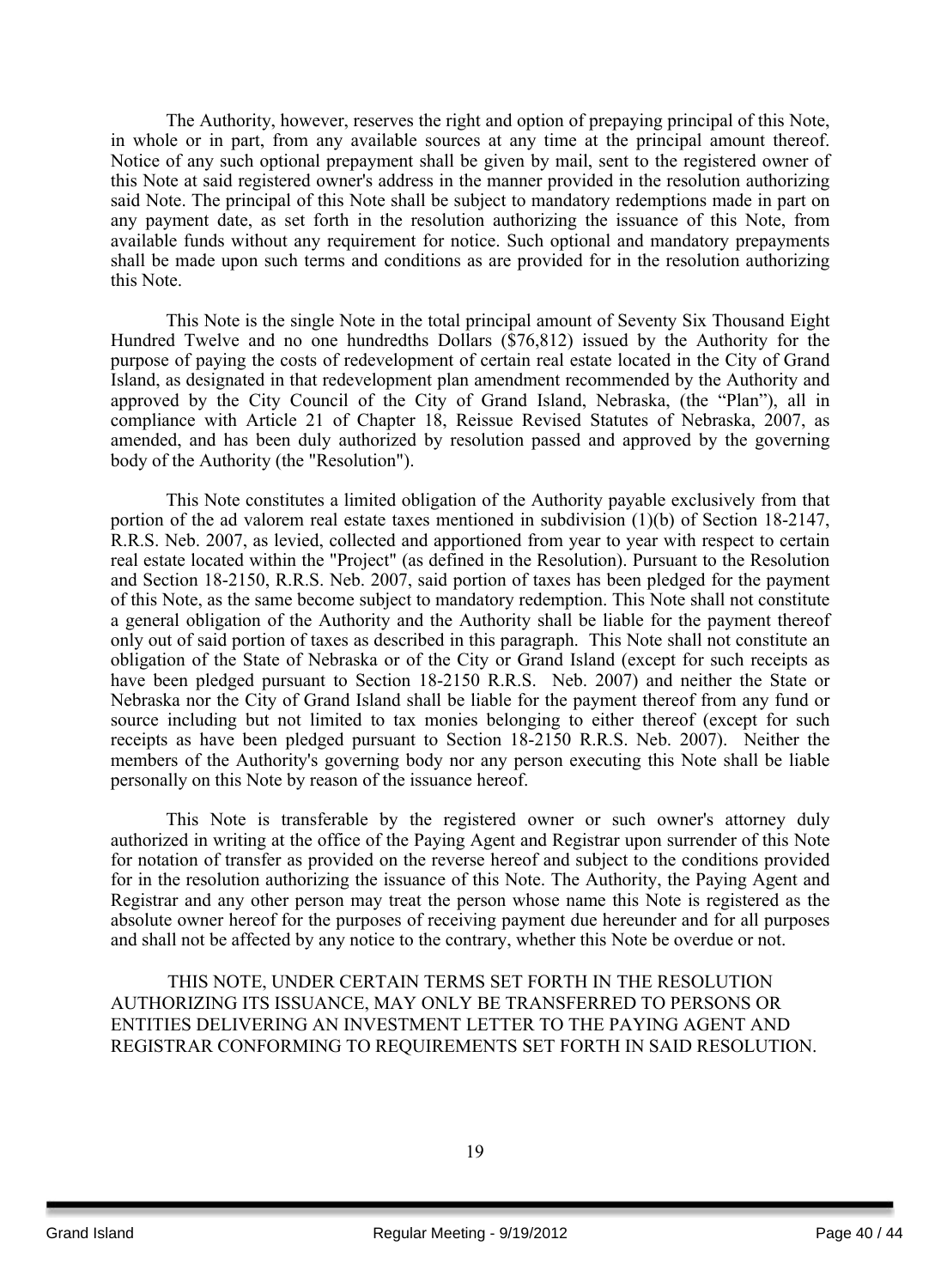If the day for payment of the principal of this Note shall be a Saturday, Sunday, legal holiday or a day on which banking institutions in the City of Grand Island, Nebraska, are authorized by law or executive order to close, then the date for such payment shall be the next succeeding day which is not a Saturday, Sunday, legal holiday or a day on which such banking institutions are authorized to close, and payment on such date shall have the same force and effect as if made on the nominal date of payment.

IT IS HEREBY CERITFIED AND WARRANTED that all conditions, acts and things required by law to exist or to be done precedent to and in the issuance of this Note, did exist, did happen and were done and performed in regular and due form and time as required by law and that the indebtedness of said Authority, including this Note, does not exceed any limitation imposed by law.

IN WITNESS WHEREOF, the Chair and Secretary of the Community Redevelopment Authority of the City of Grand Island have caused this Note to be executed on behalf of said Authority by being signed by the Chair and Secretary and by causing the official seal of said Authority to be affixed hereto, all as of the date of issue shown above.

Delivered this th day of September, 2012.

\_\_\_\_\_\_\_\_\_\_\_\_\_\_\_\_\_\_\_\_\_\_\_\_\_\_\_\_\_\_\_\_\_\_\_\_\_\_\_\_\_\_\_\_\_\_\_\_\_\_

(SEAL) COMMUNITY REDEVELOPMENT AUTHORITY OF THE CITY OF GRAND ISLAND, NEBRASKA

By:\_\_\_\_\_\_\_\_\_\_\_\_\_\_\_\_\_\_\_\_\_\_\_\_\_ \_\_\_\_\_\_

Chair

ATTEST:

:

Secretary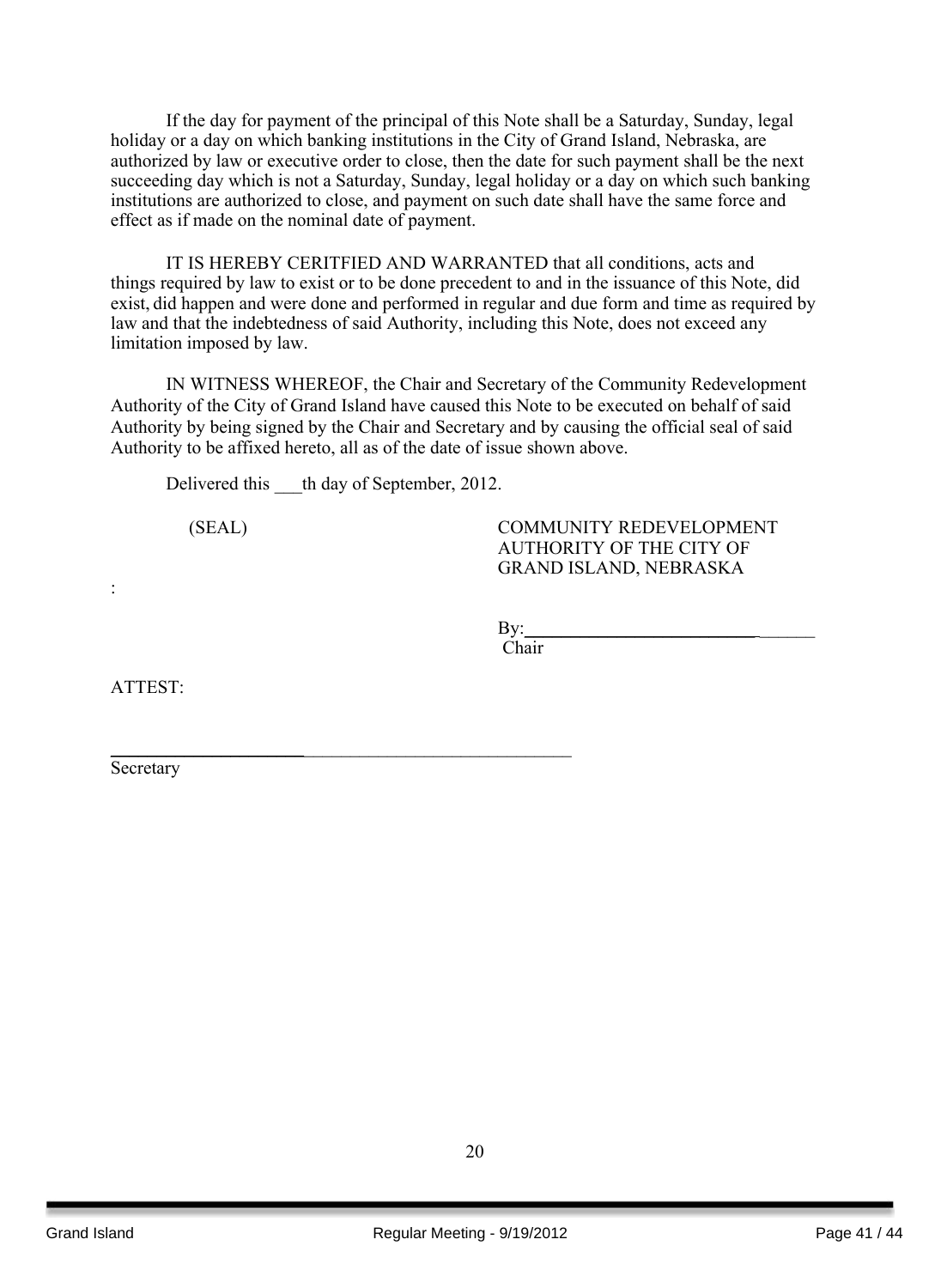#### PROVISION FOR REGISTRATION

The ownership of this Note shall be registered as to both principal and interest on the books and records of the Community Redevelopment Authority of the City of Grand Island, Nebraska, kept by the Paying Agent and Registrar identified in the foregoing Note, who shall make notation of such registration in the registration blank below, and the transfer of this Note may thereafter be registered only upon an assignment duly executed by the registered owner or such owner's attorney or legal representative, in such form as shall be satisfactory to said Paying Agent and Registrar, such registration of transfer to be made on such books and endorsed hereon by said Paying Agent and Registrar

| Date of Registration | Name of Registered Owner | Signature of Paying Agent<br>and Registrar |
|----------------------|--------------------------|--------------------------------------------|
| September , 2012     | Token Properties, LLC    |                                            |
|                      |                          |                                            |
|                      |                          |                                            |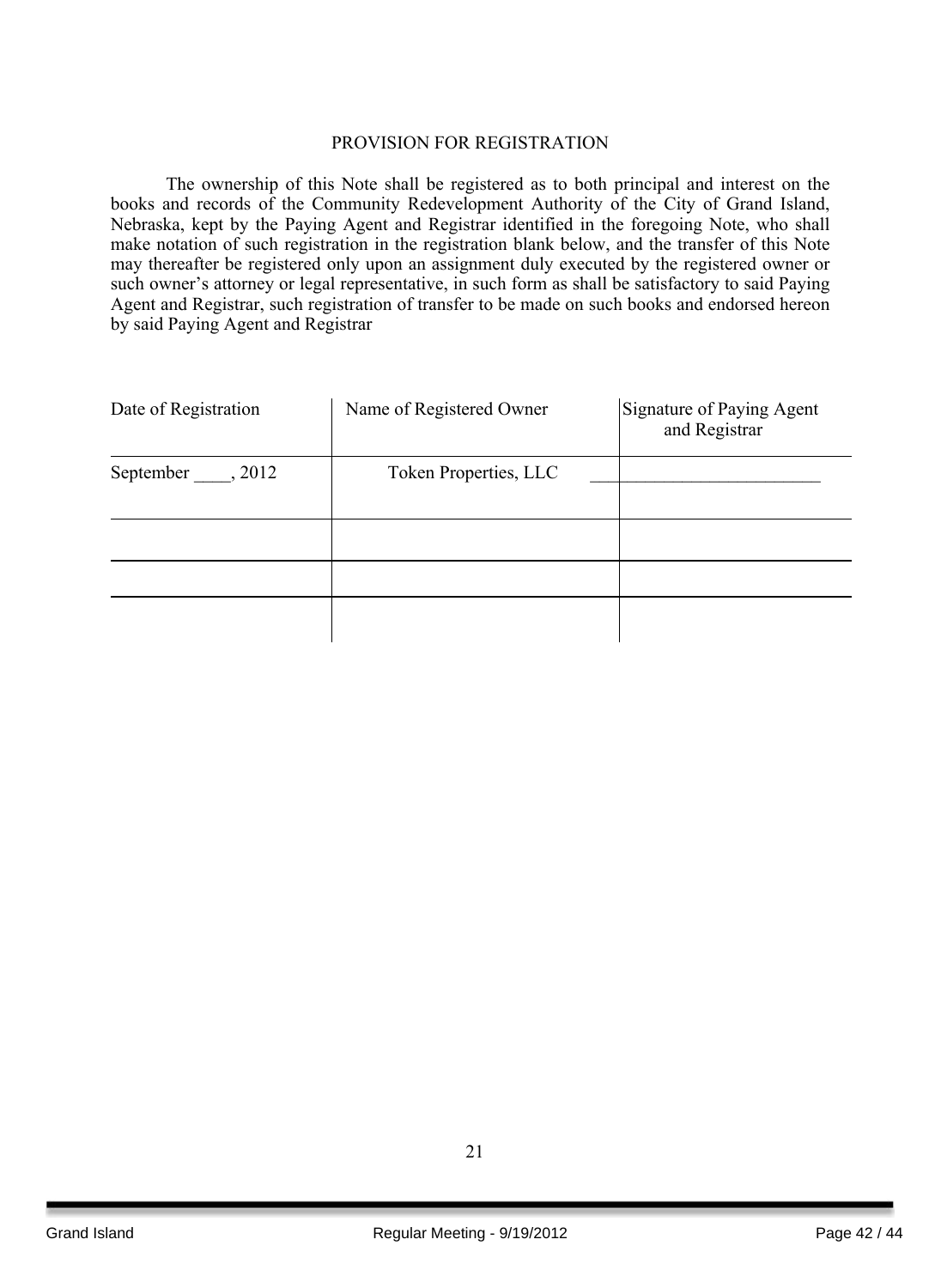## Exhibit B

## **Redevelopment Plan Amendment Grand Island CRA Area #6 2012**

22